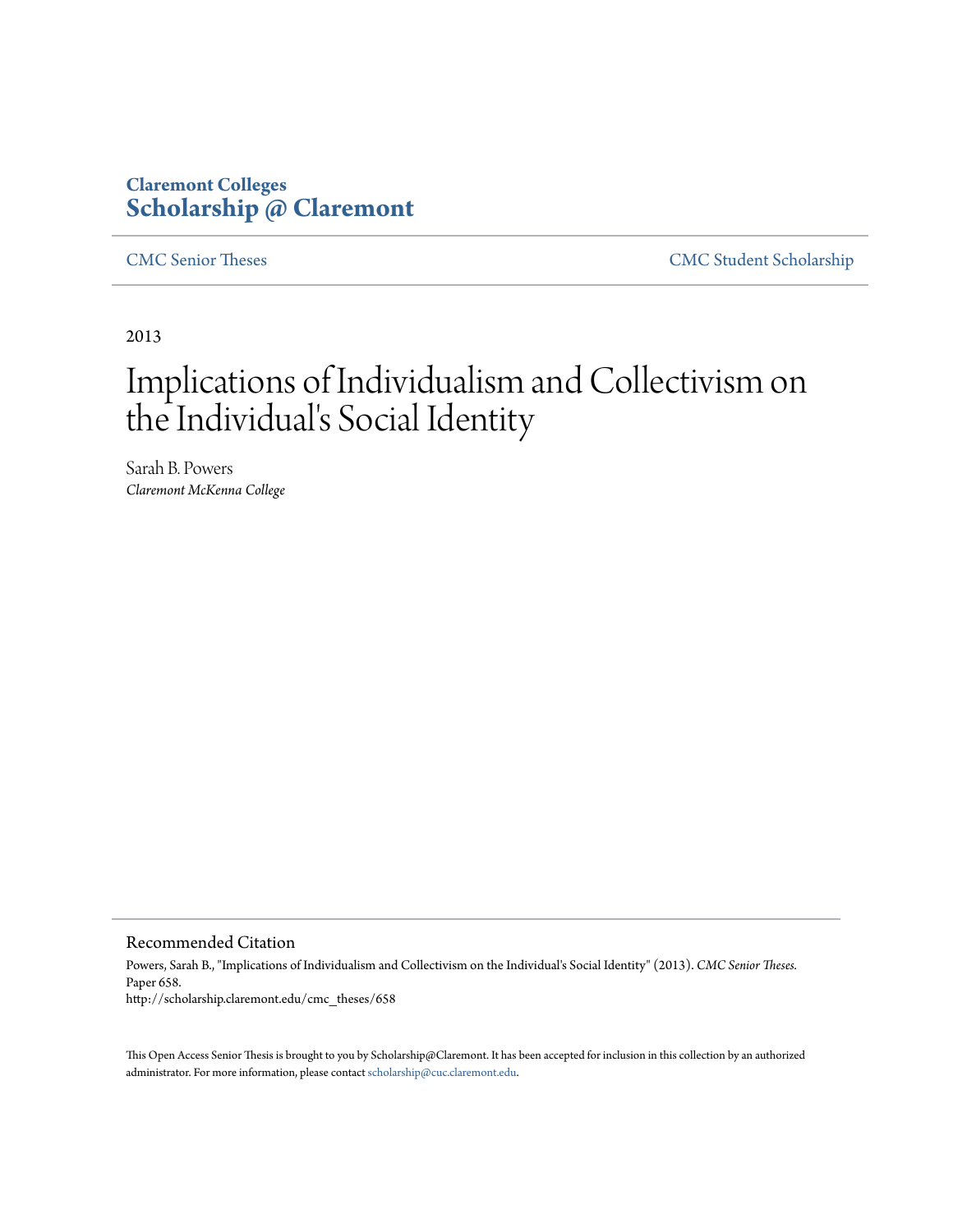#### **CLAREMONT MCKENNA COLLEGE**

## **IMPLICATIONS OF INDIVIDUALISM AND COLLECTIVISM ON THE INDIVIDUAL'S SOCIAL IDENTITY**

SUBMITTED TO

#### PROFESSOR SHANA LEVIN

AND

DEAN GREGORY HESS

BY

SARAH B. POWERS

FOR

SENIOR THESIS

SPRING 2013

APRIL 29, 2013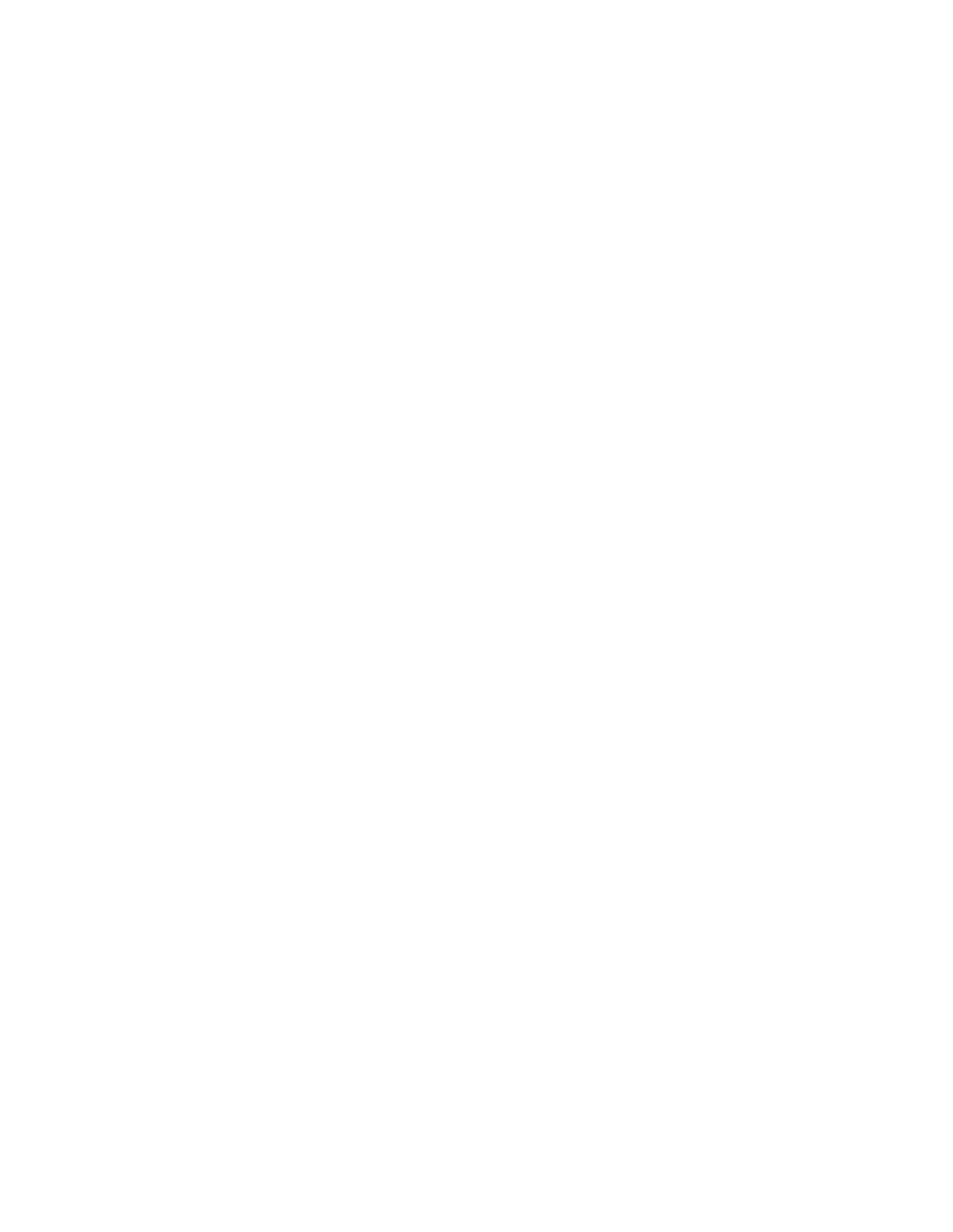### Running head: IMPLICATIONS OF INDIVIDUALISM AND COLLECTIVISM ON THE INDIVIDUAL'S SOCIAL IDENTITY

Implications of Individualism and Collectivism on the Individual's Social Identity

Sarah B. Powers

Claremont McKenna College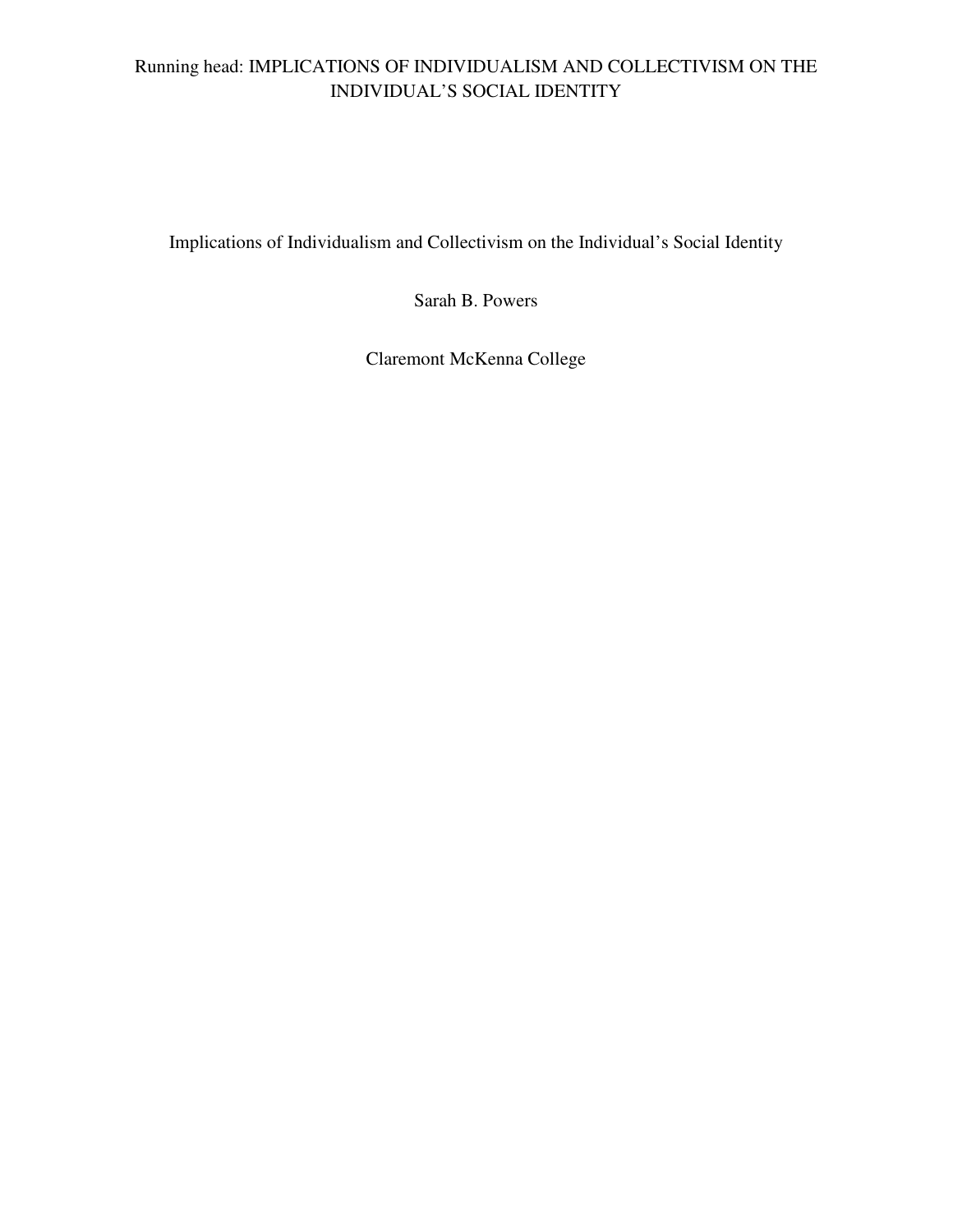#### **Acknowledgements**

I would like to acknowledge the faculty and staff at Claremont McKenna College who have contributed to making my college experience unforgettable. In particular, I would like to thank Professor Shana Levin for her guidance and support throughout this project—your insight, comments, and constructive criticism helped bring clarity to my research and your enthusiasm motivated me to challenge myself. I would also like to thank Professor Marc Massoud, who has undoubtedly been my biggest supporter while at CMC—thank you for your advice and unwavering belief in me. I owe everything to my Mom and Dad, who have spent over twenty years of their lives dedicated to my development and giving me incredible opportunities. It is difficult to articulate how much I appreciate their hard work, admire their commitment, and value their support. I am eternally grateful for my family and friends who have been there for me along the way, and who have helped me become the person I am today.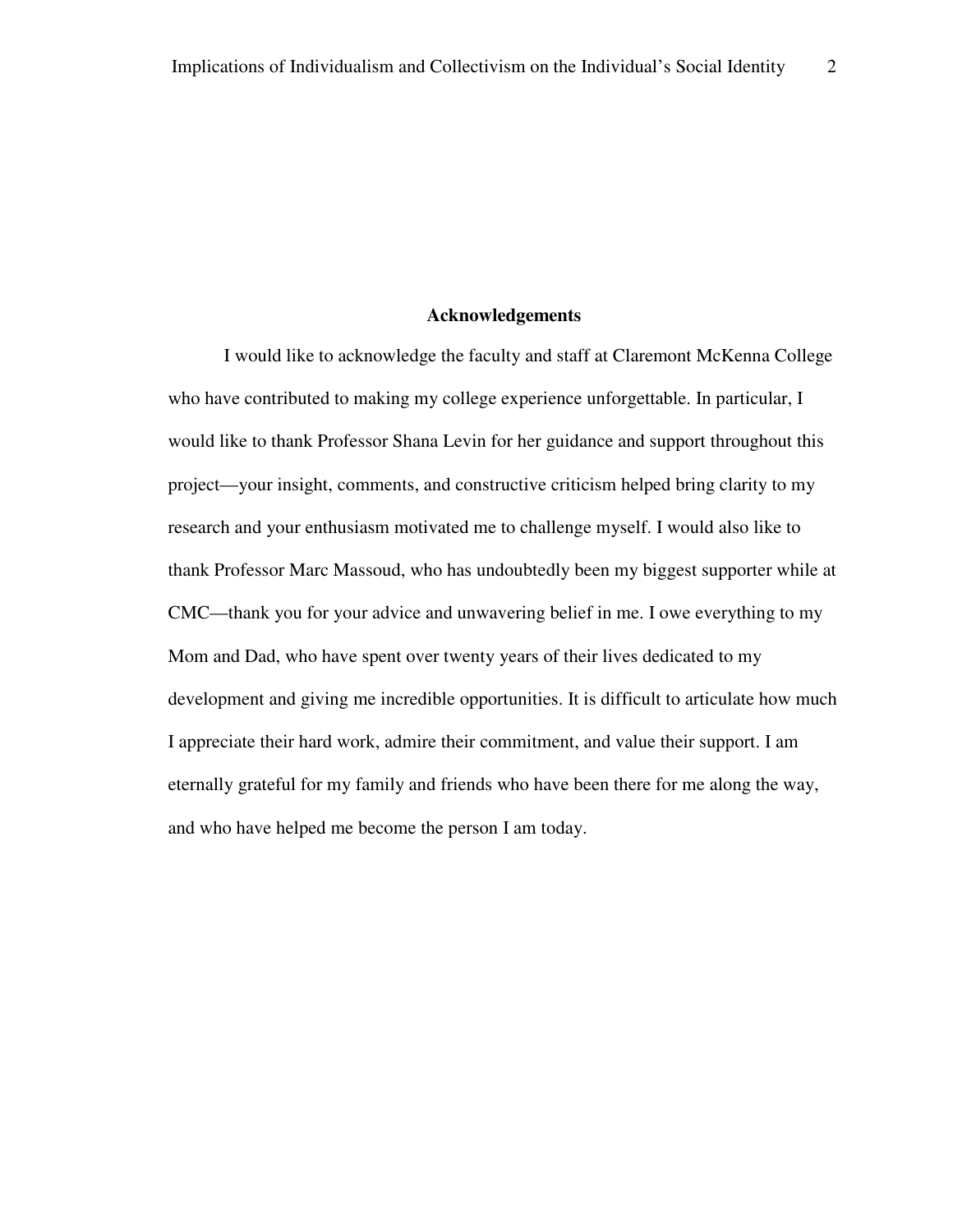### **Table of Contents**

| Individualistic and Collectivistic Cultural Antecedent Variables20             |
|--------------------------------------------------------------------------------|
|                                                                                |
|                                                                                |
|                                                                                |
|                                                                                |
| Attributes of Individuals within Individualistic and Collectivistic Cultures22 |
|                                                                                |
|                                                                                |
|                                                                                |
|                                                                                |
|                                                                                |
| Individualistic and Collectivistic levels of Optimal Distinctiveness24         |
|                                                                                |
| Individual Level of Analysis: Applying Social Identity Theory to explain how   |
|                                                                                |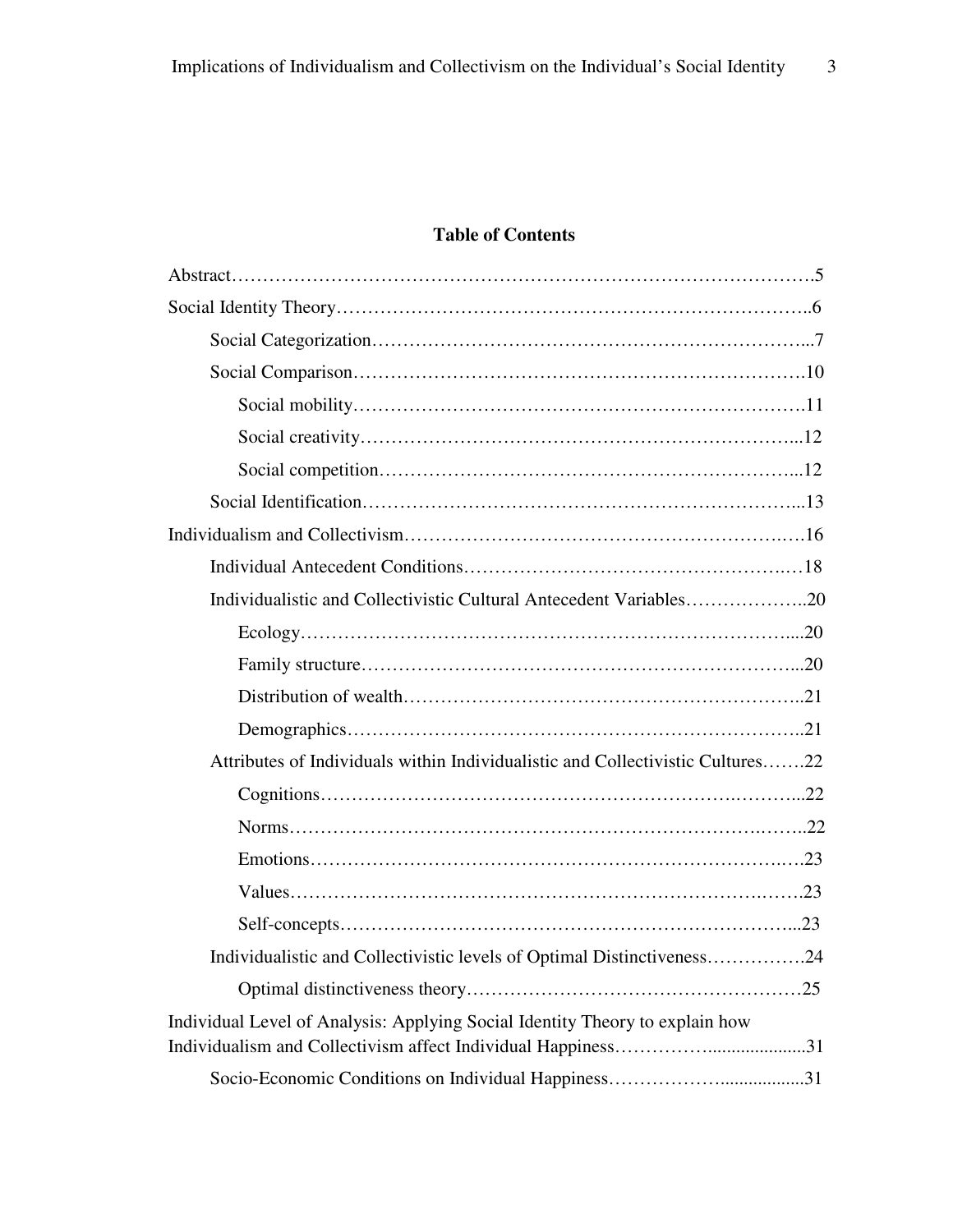| Individualism and Collectivism on Individual Happiness34                   |  |
|----------------------------------------------------------------------------|--|
|                                                                            |  |
|                                                                            |  |
|                                                                            |  |
|                                                                            |  |
| Social Level of Analysis: Applying Social Identity Theory to explain how   |  |
|                                                                            |  |
|                                                                            |  |
|                                                                            |  |
|                                                                            |  |
|                                                                            |  |
|                                                                            |  |
|                                                                            |  |
|                                                                            |  |
| National Level of Analysis: Applying Social Identity Theory to explain how |  |
|                                                                            |  |
|                                                                            |  |
|                                                                            |  |
|                                                                            |  |
|                                                                            |  |
|                                                                            |  |
|                                                                            |  |
|                                                                            |  |
|                                                                            |  |
|                                                                            |  |
|                                                                            |  |
|                                                                            |  |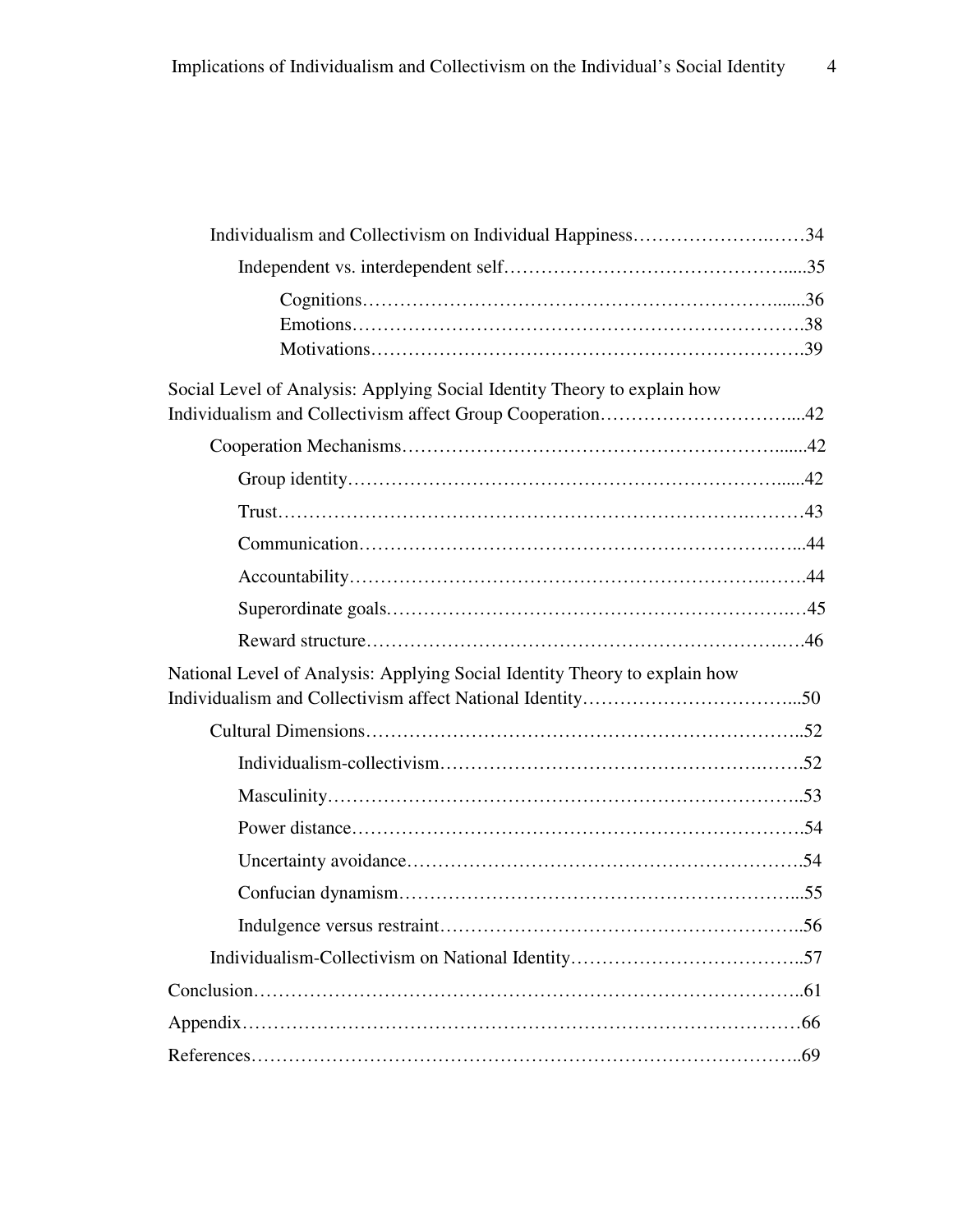#### Abstract

Social Identity Theory attempts to explain why individuals can act primarily as group members and secondarily as individuals and predict how individuals maintain positive social identities. Individuals are motivated to establish social identities to increase self-esteem and reduce uncertainty, and do so by using prototypes to cognitively represent, categorize, and compare in-groups from out-groups. Although Social Identity Theory explains the processes individuals undergo to develop social identities and situate themselves in society, it lacks the framework to explain how culture impacts an individual's identity and the consequences associated with the contextual nature of a social identity. Individualism and collectivism are two cultural syndromes that can be prototyped by the individual, and when incorporated into a social identity, prescribe distinct cognitions, emotions, values, and self-concepts. As the frame of reference in which social identities are constructed expands and contracts, there are different cultural implications for social identities. This paper will extend Social Identity Theory and evaluate the different cultural implications concerning individual, social, and national levels of identity. We will explain fundamental differences in the way people perceive themselves and their realities, and predict how individualism and collectivism affect social identities as the situation context of changes.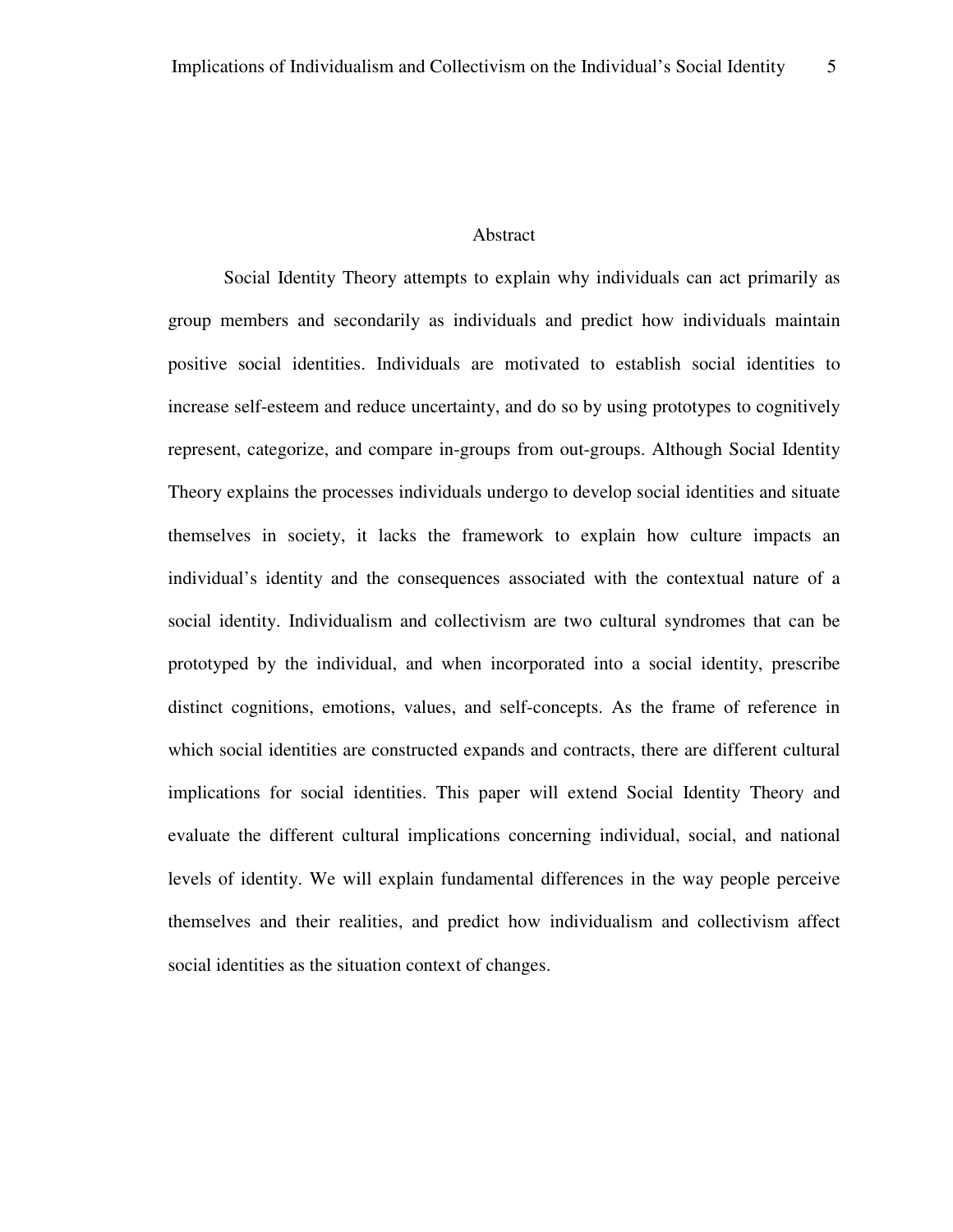#### **Social Identity Theory**

After the completion of WWII, there was widespread curiosity among social psychologists about the cognitive processes individuals use in rationalizing irrational behaviors. Henri Tajfel first proposed the concept of social identity in the 1970's after completing a series of "minimal group experiments," which established the basic conditions necessary for individuals to demonstrate in-group favoritism and out-group discrimination (Tajfel & Turner, 1979). These basic conditions were established by not allowing participants to see or interact with other participants and arbitrarily assigning them to two groups. Participants were then instructed to distribute points between ingroup and out-group members. Instead of dividing points equally, individuals distributed more points to members of their in-group than to members of the out-group. These findings not only suggest people behave first as group members and secondarily as individuals (Ellemers & Haslam, 2012), but they also began the development of Social Identity Theory (Tajfel & Turner, 1979).

Social Identity Theory explains the cognitive process through which individuals develop and conform to social identities. According to Tajfel, social identities are the "part of an individual's self-concept which derives from his knowledge of his membership of a social group (or groups) together with the emotional significance attached to that membership" (Tajfel, 1974). The underlying motivation for individuals to establish a social identity is self enhancement which increases an individual's self-esteem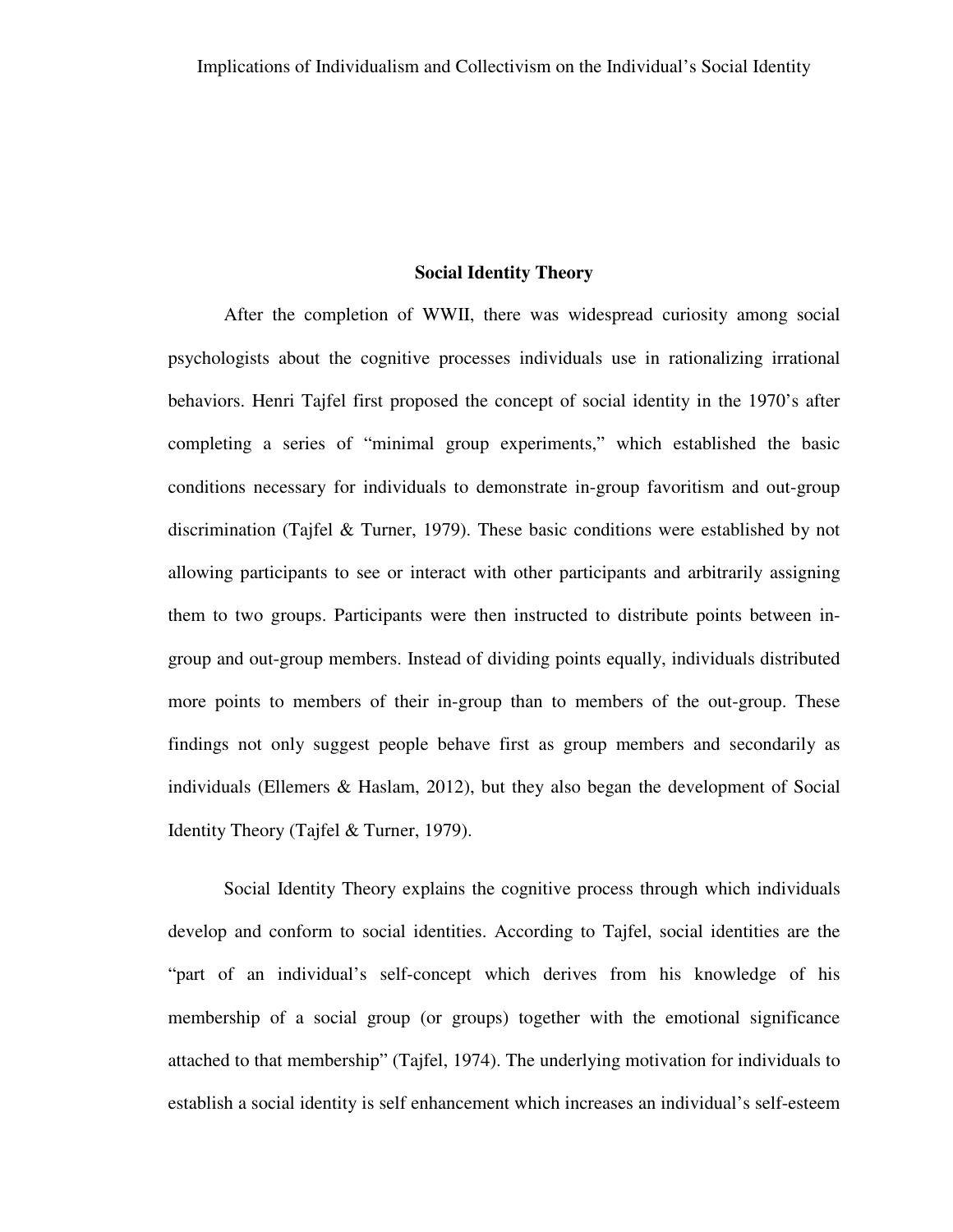(Tajfel & Turner, 1979; Abrams & Hogg, 2006). Abrams and Hogg (2006) explain that "self-esteem is both a dependent and an independent variable in relation to intergroup behavior: it is a product of specific forms of intergroup behavior, as well as the motivating force for those behaviors." Individuals seek to establish a positive self-esteem by constructing a positive social identity achieved through three cognitive processes: social categorization (when the individual categorizes individuals into groups), social comparison (when the individual evaluates group membership), and social identity (when the individual identifies themselves with a social group in society).

#### **Social Categorization**

Turner continued Tajfel's research on Social Identity Theory by developing the Self Categorization Theory. The Self Categorization Theory evaluates how individuals use prototypes to categorize others and identify themselves within society. Prototypes are sets of related attributes, such as attitudes and feelings, and are used by individuals to represent a group's identity and distinguish groups from other groups (Hogg, 2004). For example, Tajfel and Turner (1979) define social categorizations (prototypes) as, "cognitive tools that segment, classify, and order the social environment, and thus enable the individual to undertake many forms of social action. They create and define the individual's place in society." Prototypes are constructed through the cognitive process of social categorization, and vary between contexts as a function of the frame of reference a social comparison is made in (Hogg, 2004). Although prototypes help situate the individual within society, they are equally important in influencing an individual's selfesteem and reducing uncertainty. However, the success of a prototype in positively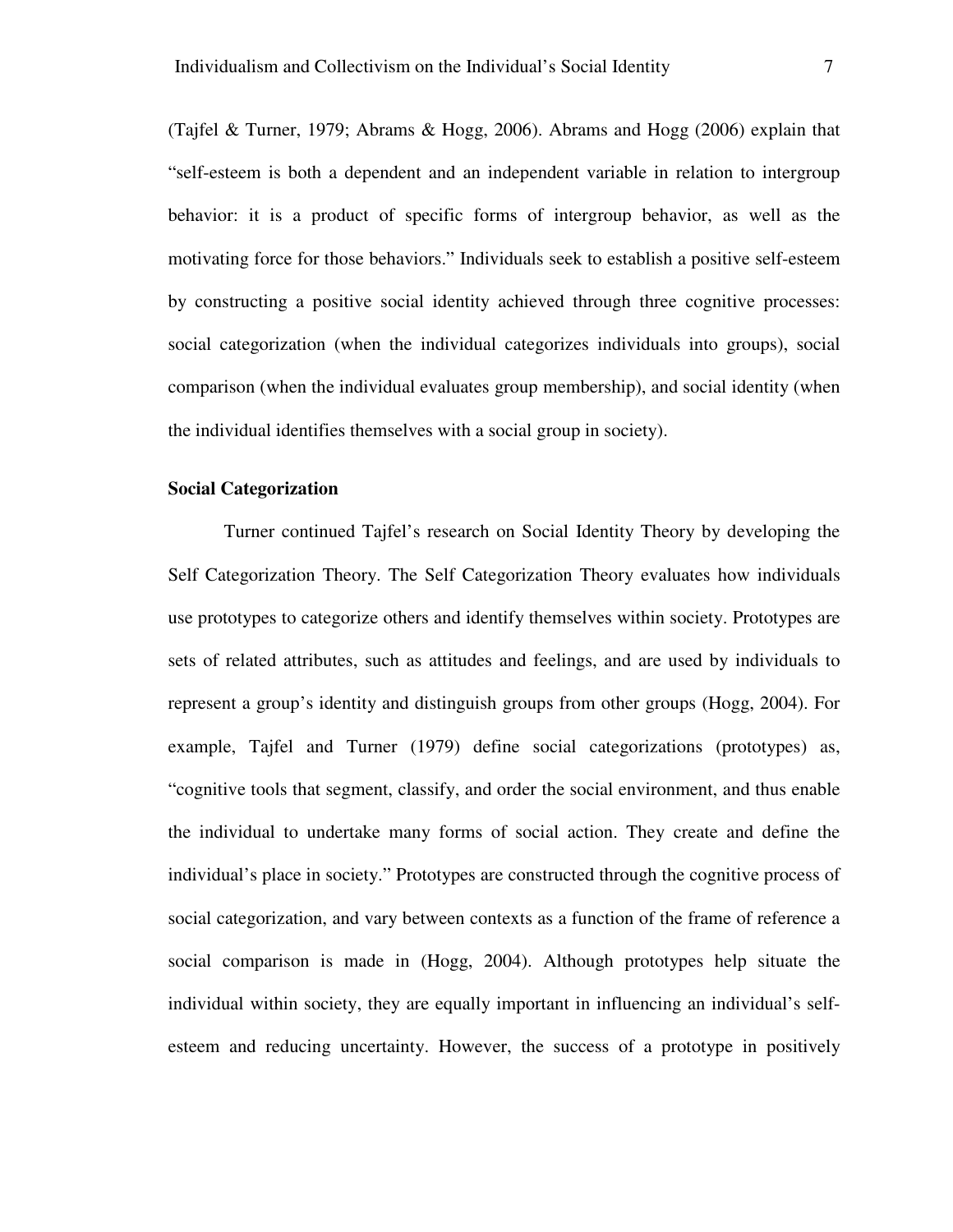increasing an individual's self-esteem and significantly reducing uncertainty is contingent on a prototype's degree of salience (Oakes, 1987).

 In order to increase self-esteem, individuals accentuate in-group similarities and out-group differences, which can be described by the Accentuation Principle. The Accentuation Principle characterizes individual strategies used to increase self-esteem when organizing prototypes: "differences between categories (interclass differences) are accentuated and differences between members within the same category (intra-class differences) are underestimated" (Trepte, 2006). Building off of Tajfel's research on minimal group experiments, the Accentuation Principle explains how prototypes are used to reveal similarities and differences between groups, which allow individuals to positively discriminate in favor of their group to increase self-esteem.

In addition to using prototypes in order to increase self-esteem, individuals also use them in an effort to minimize uncertainty (Hogg  $\&$  Terry, 2000). Uncertainty reduction is a fundamental human motivation and is attainable through the use of social categorizations (Hogg & Terry, 2000). Since prototypes describe, explain, and justify behavior of relevant group members, individuals are also able to predict others' behavior based on their prototypical behavior to reduce uncertainty (Trepte, 2006; Hogg & Terry, 2000). By generalizing individuals into groups, individuals not only increase self-esteem by assimilating with positive in-groups, but it also reduces uncertainty because they can accurately predict attitudes, feelings, and behaviors (Hogg  $\&$  Terry, 2000). Individuals use prototypes in order to satisfy the need for a positive self-esteem and to reduce uncertainty, but the influence of a prototype on an individual is dependent on a prototype's salience within a group (Oakes, 1987).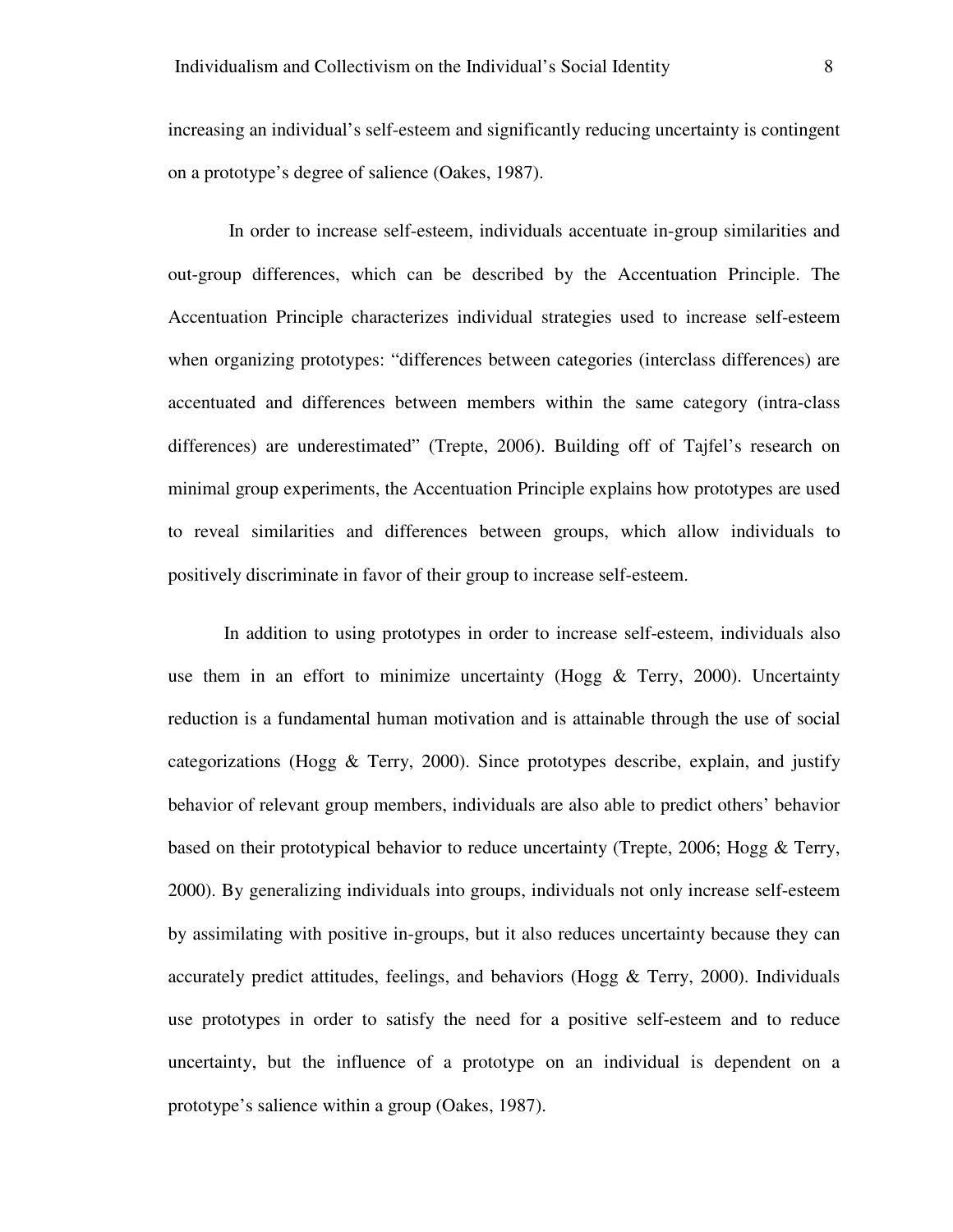A prototype's degree of salience influences an individual's emotional attachment to a group's identity and determines the degree to which individuals adopt group behaviors (Oakes, 1987). When a prototype is salient, it becomes the basis of perception, inference, and behavior (Hogg, 2004). Oakes (1987) suggested that salience depends on accessibility and fit of a prototype. A prototype is accessible when it is valued by others, integral in one's self concept, and can be applied in many situations (Hogg, 2003). According to Oakes (1987), "Accessibility refers to the relative readiness of a given category to become activated; the more accessible the category, the less input is required to invoke the relevant categorization." When a prototype is accessible, it must also provide the best fit between the prototype of a group and that group's actual identity in order to be used to explain group behavior generally. A prototype's accuracy depends on the comparative fit (how well a prototype accounts for similarities and differences among people) and normative fit (how well prototypical characteristics account for behavior) (Hogg, 2003). The prototype that best fits the collective group acts as the foundation for social comparison and social identity (Hogg, 2003).

An example of social categorization is when individuals identify with a specific sports team. For instance, if an individual closely identifies with Los Angeles Dodgers fans based on a shared enthusiasm for the team, then they will increase their self-esteem by positively distinguishing themselves from the San Francisco Giants by attributing positive characteristics (i.e., strong players) to themselves, and attributing negative characteristics (bad coaches) to the Giants. This positive distinction increases the individual's self-esteem. In order to reduce uncertainty, individuals will use the attributes of their prototypical group (Dodgers) to predict and rationalize the future (even if we lose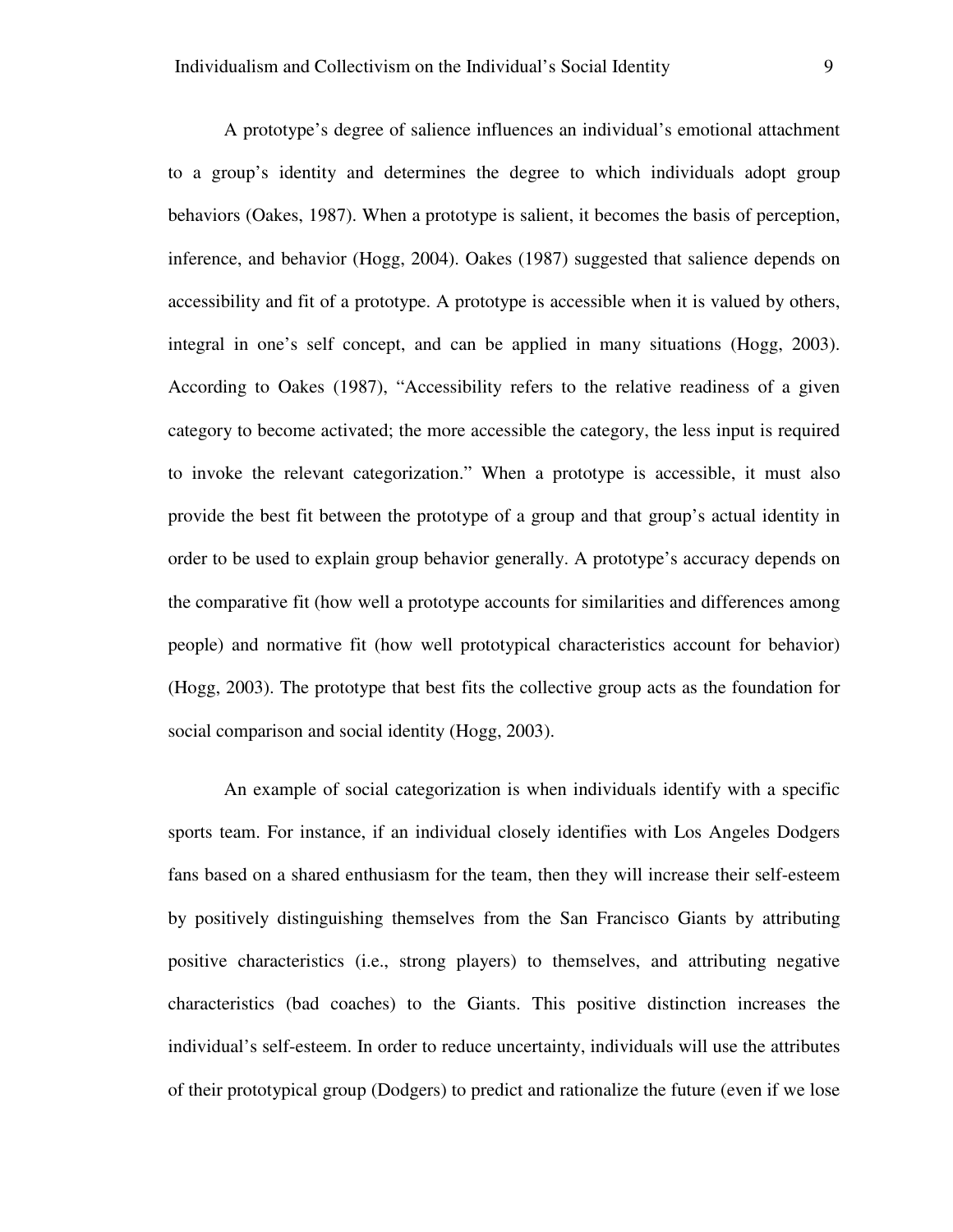this game, we have an overall stronger team and will most likely have a better season record). Additionally, the salience of being a Dodgers fan is different for an individual living in LA their whole life than for an individual who has never left Alaska; it is easier for someone from L.A. to identify with the Dodgers because the prototype is more readily available to them than to someone from Alaska. On game day, the fit of being a Dodgers fan is optimal because the prototype can more accurately account for a fan's actions than on an off-day where the individual identifies less as a fan and more with their profession. However, not all prototypes are strictly positive or negative influences on self-esteem and uncertainty, but are a mix of positive and negative attributes. Individuals use social comparisons in order to distinguish the relative status of groups in societies, which ultimately affects the individual's self-esteem (Trepte, 2006).

#### **Social Comparison**

Social categorizations induce individuals to make intergroup and intragroup comparisons in order to establish their social identity (Trepte, 2006). Intergroup comparisons require the individual to make distinctions between the in-group and outgroup, whereas intragroup comparisons require the individual to make distinctions between themselves and other group members. In order for an individual to make an intergroup comparison, the individual must internalize their group membership, identify with their group, the situation must allow social comparisons, and the out-group must be similar enough to the in-group to require a comparison (Hinkle & Brown, 1990).

For example, an American must internalize their nationality (a prototype) in order to distinguish themselves from other nationalities (Europeans). Because Europeans have comparable values to Americans (westernized, urbanized, and industrialized), Americans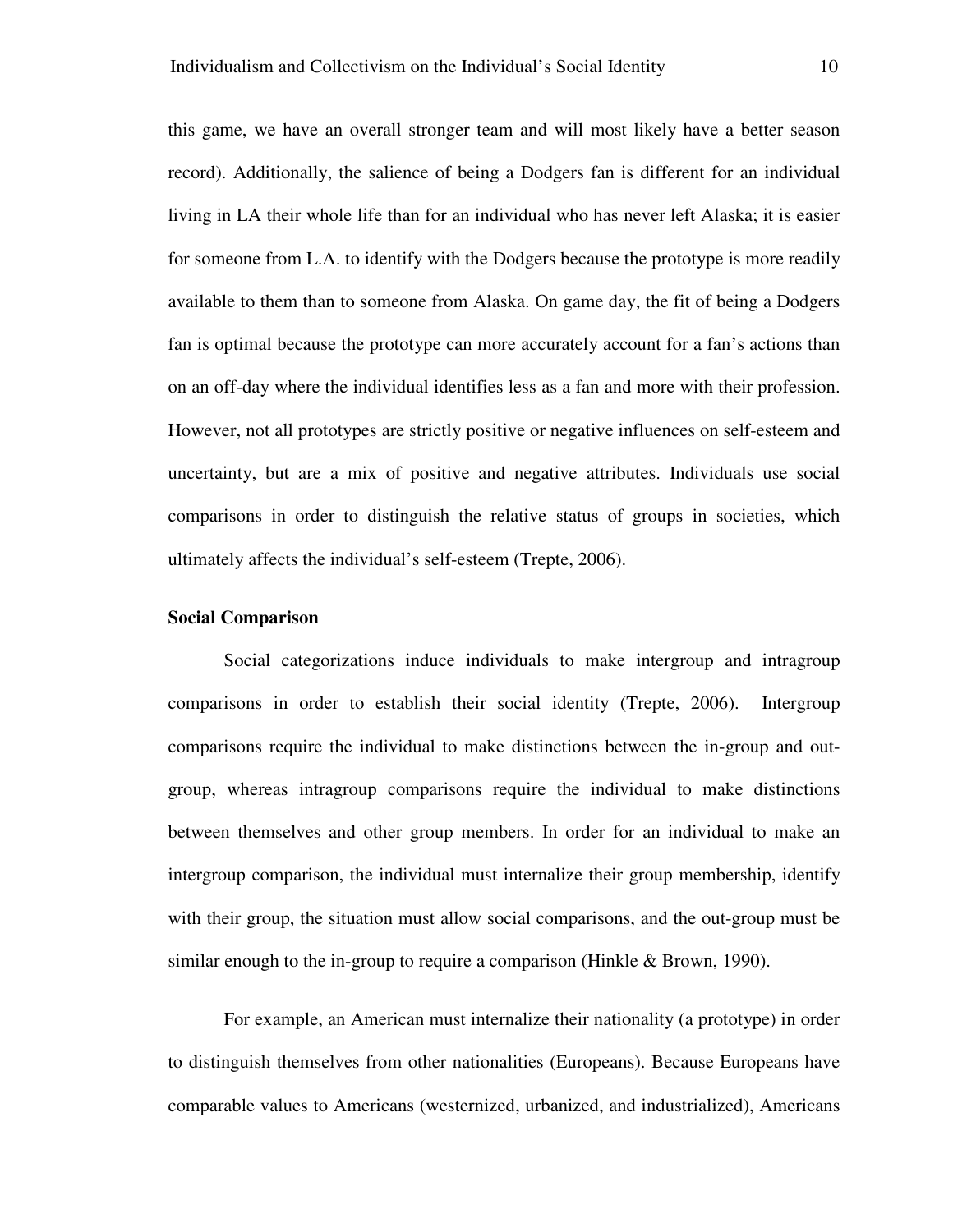need to make comparisons in order to be distinct from Europeans. In addition to making comparisons in order to be distinct, individuals need to make positive comparisons in order to construct a positive self-esteem. An individual (i.e., an American) makes biased comparisons between their in-group (Americans) and out-groups (Europeans) in order to positively affirm aspects of their social identity. When individuals make positive comparisons (i.e., Americans are better than Europeans because Americans are entitled to the pursuit of happiness), it confirms a positive self-esteem and tightens the relationship between the individual's identity and the group's identity.

However, when only negative intergroup comparisons are available, a person's social identity suffers. If social comparisons between groups contribute to a negative selfesteem then individuals won't internalize or identify with their in-group but instead try to change their group membership. Individuals employ three strategies, individual mobility, social creativity, or social competition when intergroup comparisons contribute to a negative self-esteem. These strategies are used by the individual to directly change group membership, change their perspective of group membership, or to objectively change the social status of their group in order to increase self-esteem (Ellemers & Haslam, 2012).

**Social mobility.** When individuals are members of a devalued group, they try to avoid their group membership by joining another higher status group (Trepte, 2006), which requires the individual to emphasize intragroup differences (Ellemers & Haslam, 2012). Intragroup differences highlight how the individual is different from other group members. If individuals view group boundaries as permeable, they are more likely to employ an individual mobility strategy and change group membership to a higher status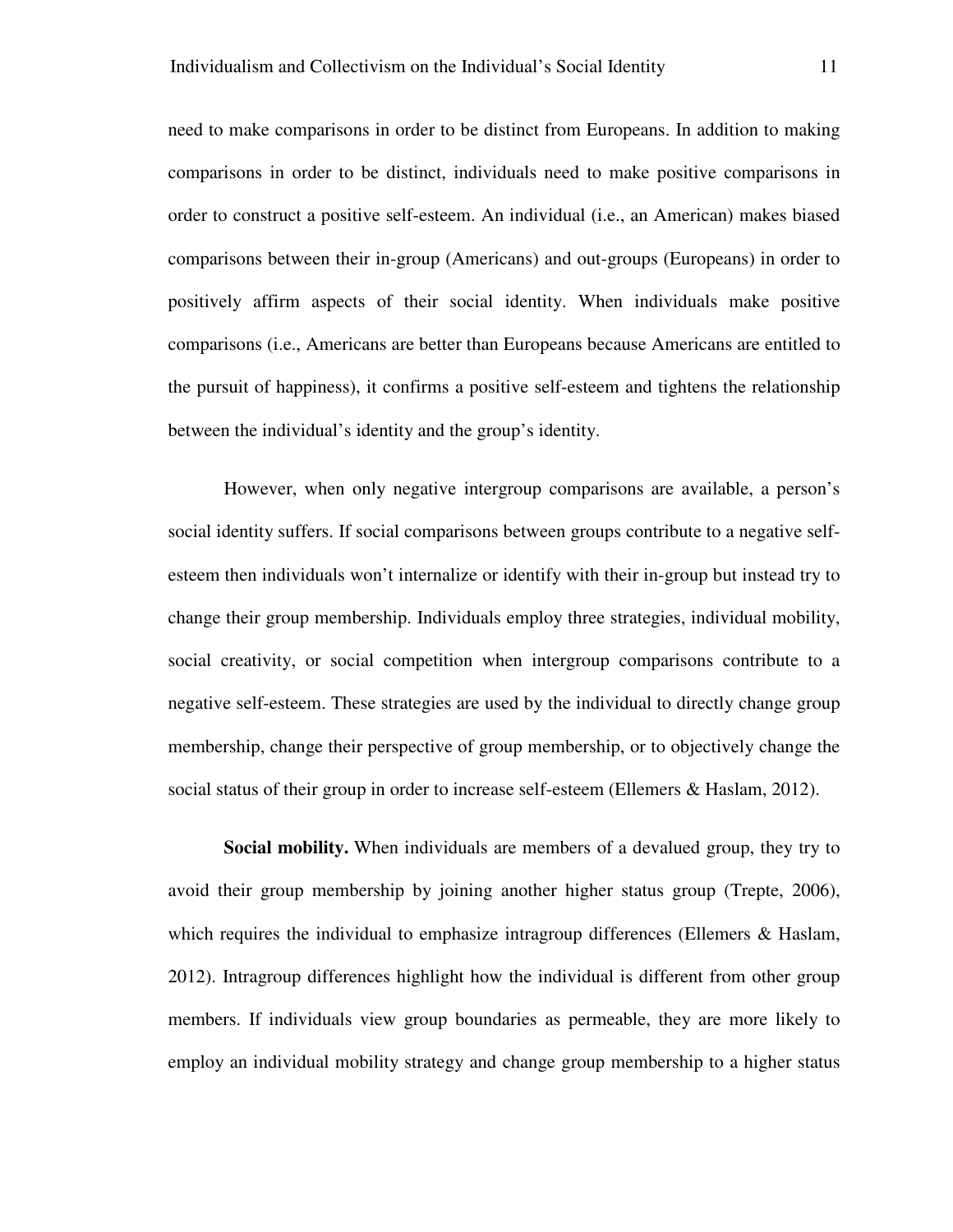group. However, if individuals view group boundaries as static, they are likely to improve their status through a group effort (Ellemers & Haslam, 2012).

**Social creativity.** Social creativity reconstructs group membership by projecting a positive identity that was previously negative. The individual can exercise social creativity with three techniques: focusing on other dimensions of intergroup comparisons (changing what is used in comparison), including other groups in comparison (expanding spectrum of groups included), and changing the perception of low-group membership (e.g. black is beautiful) (Ellemers & Haslam, 2012). This strategy allows the individual to adjust their perception of their group to be more positive, but does not change the status quo (Ellemers & Haslam, 2012). For example, after the end of Apartheid in South Africa, a political regime that enforced rigid segregation between races, social group boundaries were reconstructed to be all inclusive such that the entire nation was given the prototype "Rainbow Nation." This term expanded group boundaries to be all encompassing such that desegregation addressed diversity as a positive aspect (Dickow & Moller, 2002).

**Social competition.** Social competition requires the individual, usually with their group's cooperation, to explicitly change the status of a group within society, such as increasing women rights in the work place or gay marriage (Ellemers & Haslam, 2012). Unlike other social strategies, social competition requires a collective effort not just a single individual's effort. Through social competition, the individual is able to remain a member of their group, while also able to work towards making changes to objective and/or material outcomes enjoyed by their group (Ellemers & Haslam, 2012).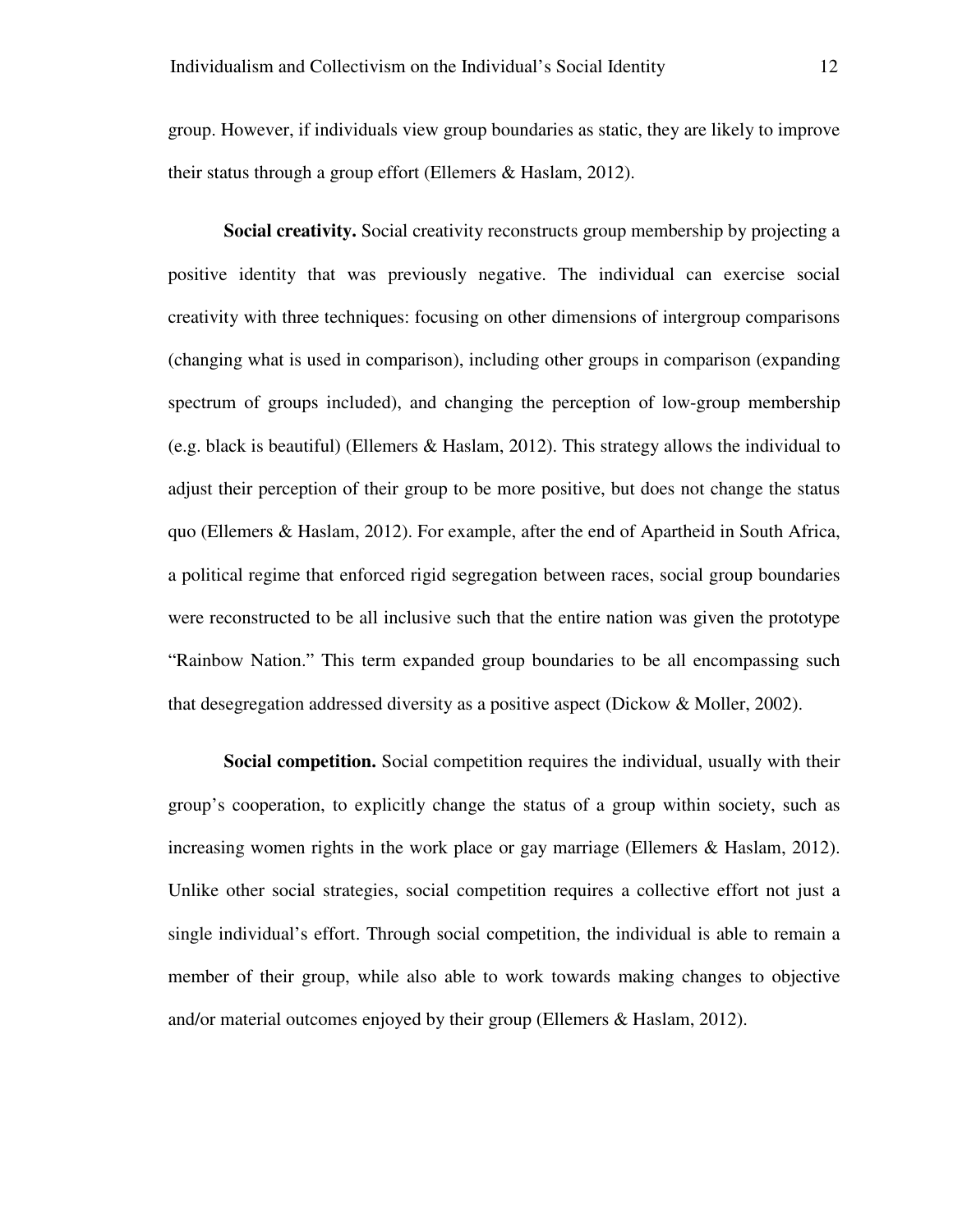#### **Social Identification**

After an individual is able to categorize and compare themselves in terms of their in-group identity, their internalization of group membership and its implications is necessary for social identification. Social Identification, "not only refers to the *cognitive awareness* that one can be included in a particular group, but also incorporates the *emotional significance* of that group membership for the self" (Tajfel, 1974). Once the individual identifies themselves within society, either as a distinct individual or as a subunit of a group, they can begin to categorize and compare other groups within society in order to organize their realities (Trepte, 2006; Turner, 1994).

Although Social Identity Theory explains the cognitive processes used by individuals to establish a social identity, Social Identity Theory fails to explain group phenomena. Social groups are collections of more than two people who share the same social identity and consequently share the same attributes, such as cognitions, norms, emotions, values, and self-concepts. Social groups are characterized by prototypes; however, these prototypes change as the frame of reference a social comparison is made in changes (Hogg, 2004; Brewer, 1991). According to Turner (1994), "self-categories [prototypes] are reflexive judgments in which the perceiver is defined in terms of his or her changing relationship to others within the frame of reference, presumably to enable the individual to regulate himself or herself in relation to an ever-changing social reality." Brewer (1991) proposed a schematic representation of Social Identity Theory with concentric circles representing the expandable and contractible frame of reference individuals derive their social identities from.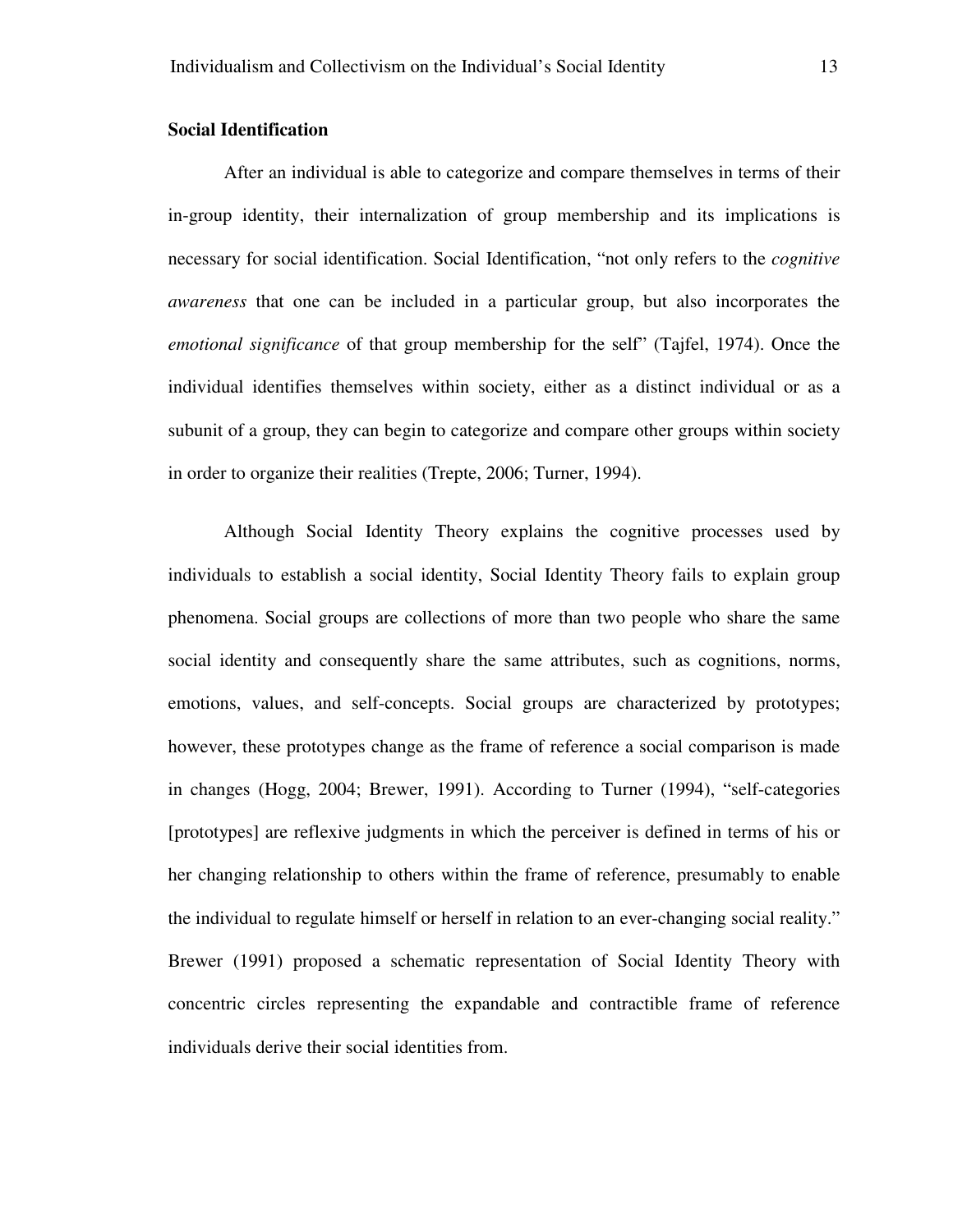

The Individual's Social Identity<br>
"Personal identity is the in<br>
characteristics that differe<br>
others within a given social<br>
identities are categorizatic<br>
inclusive social units that<br>
concept, where I becomes

These concentric circles represent the contextual nature of Social Identity Theory, however, within each level, there are different cultural consequences affecting identity (Brewer, 1991). concentric circles represent the contextual nature of Social Identity Theory,<br>er, within each level, there are different cultural consequences affecting identity<br>r, 1991).<br>In order to assess how identity is influenced by c

In order to assess how identity is influenced by culture, two cultures must first be identified and explained. Individualism and collectivism are two cultural phenomena that occur within the context of social identities (Hogg, 2004; Brewer, 1991; Hofstede, 1988), In order to assess how identity is influenced by culture, two cultures must first be<br>identified and explained. Individualism and collectivism are two cultural phenomena that<br>occur within the context of social identities (H along one cultural dimension (Hofstede, 1988). Certain individual antecedent conditions along one cultural dimension (Hofstede, 1988). Certain individual antecedent conditions<br>increase the likelihood an individual will adopt either individualistic or collectivistic cultural tendencies (Triandis, 1995) 1995) as well as cultural antecedent variables that increase the likelihood a culture will develop around individualistic or collectivistic tendencies the likelihood a culture will develop around individualistic or collectivistic tendencies<br>(Triandis, 1995; Triandis, 1989; Hofstede, 1980; Triandis, 2012). Consequently, there are different attributes exhibited by individuals within a cultural context that are important to understand in order to evaluate the cultural implications of social identities on the understand in order to evaluate the cultural implications of social identities on the<br>individual, social and national levels of identity (Triandis, 1995). Before exploring the well as cultural antecedent variables<br>around individualistic or collectivisti<br>de, 1980; Triandis, 2012). Consequen<br>uals within a cultural context that are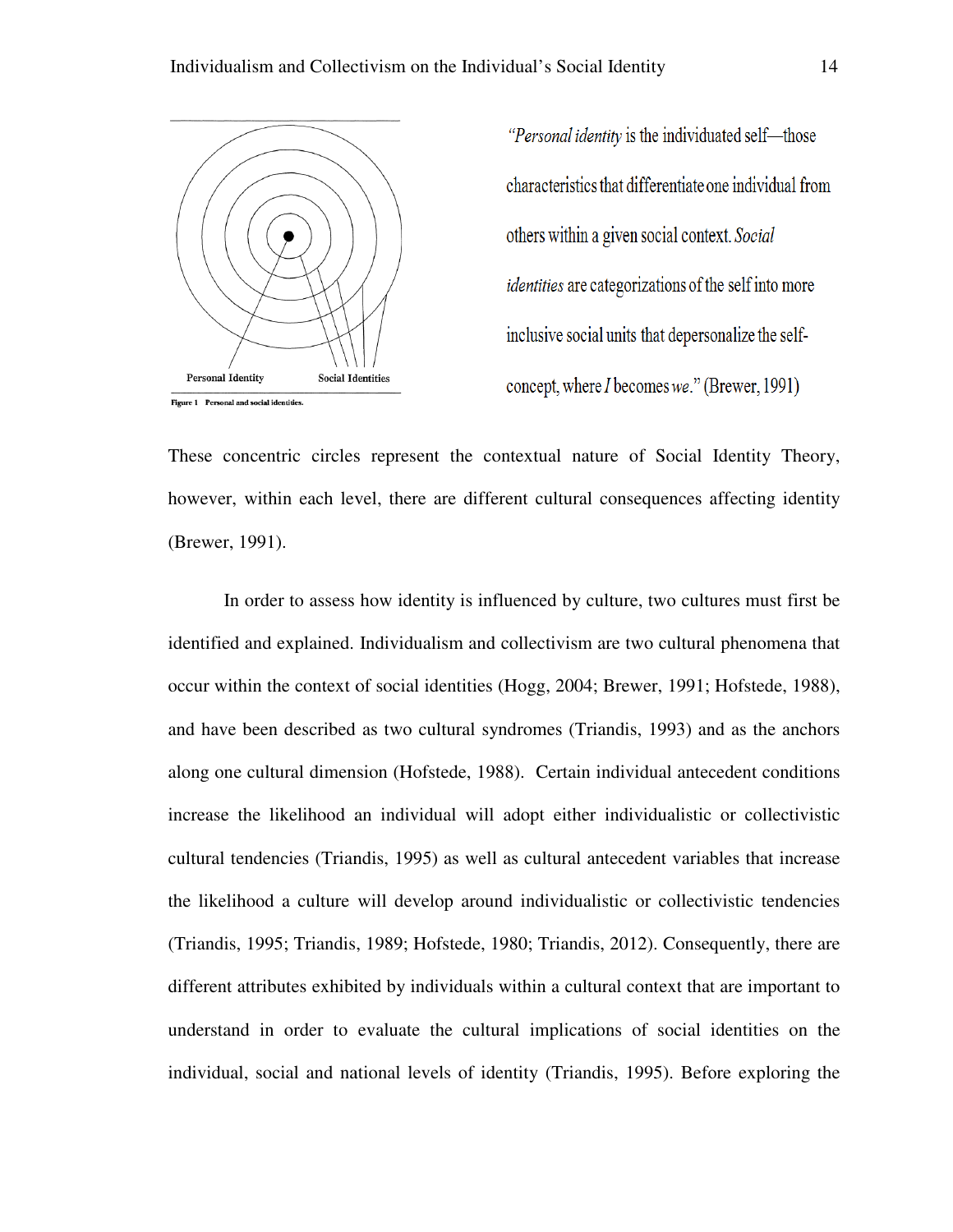different levels of identity, we must first establish individualism and collectivism as group and cultural phenomena that regulate social identities.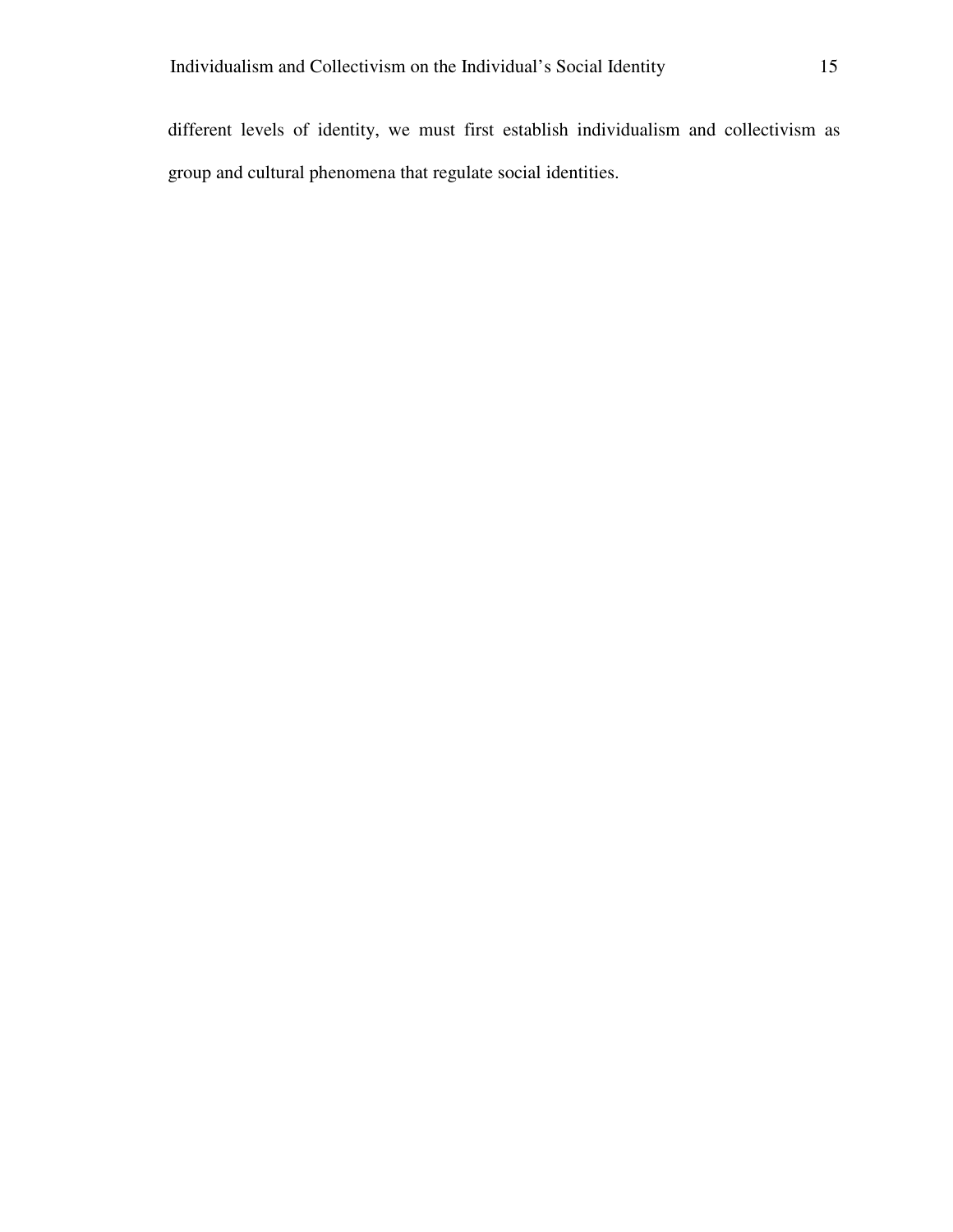#### **Individualism and Collectivism**

Throughout history, the survival of mankind has been contingent on group formation and the establishment of culture. Group formation allows tasks to be divided amongst many individuals instead of just one, and cultures allow individuals to identify how things are and should be done (Triandis, 2012). Harry Triandis (1993) defines culture as "shared attitudes, beliefs, categorizations, expectations, norms, roles, selfdefinitions, values, and other such elements of subjective culture found among individuals whose interactions were facilitated by shared language, historical period, and geographic region." Culture helps individuals act in accordance with socially acceptable prototypical practice and values (Triandis, 2012), which decreases uncertainty and increases predictability of behavior (Hogg, 2003). The practices and values associated with a culture aggregate into cultural syndromes (Triandis, 1993).

Individualism and collectivism have been discussed in many contexts in the social sciences, such as social systems (Parsons & Shils, 1951), economic development and modernity (Inkeles & Smith, 1974), cultural patterns (Hsu, 1983), values (Hofstede, 1980), and self-concepts (Markus & Kitayama). Since the discussion of individualism and collectivism has been presented in various contexts, it must be noted that research on individualism and collectivism is like "the parable of the blind men, each touching a different side of an elephant" (Triandis, 1993), such that each of these writers touches on different aspects of individualism and collectivism. For example, relevant to our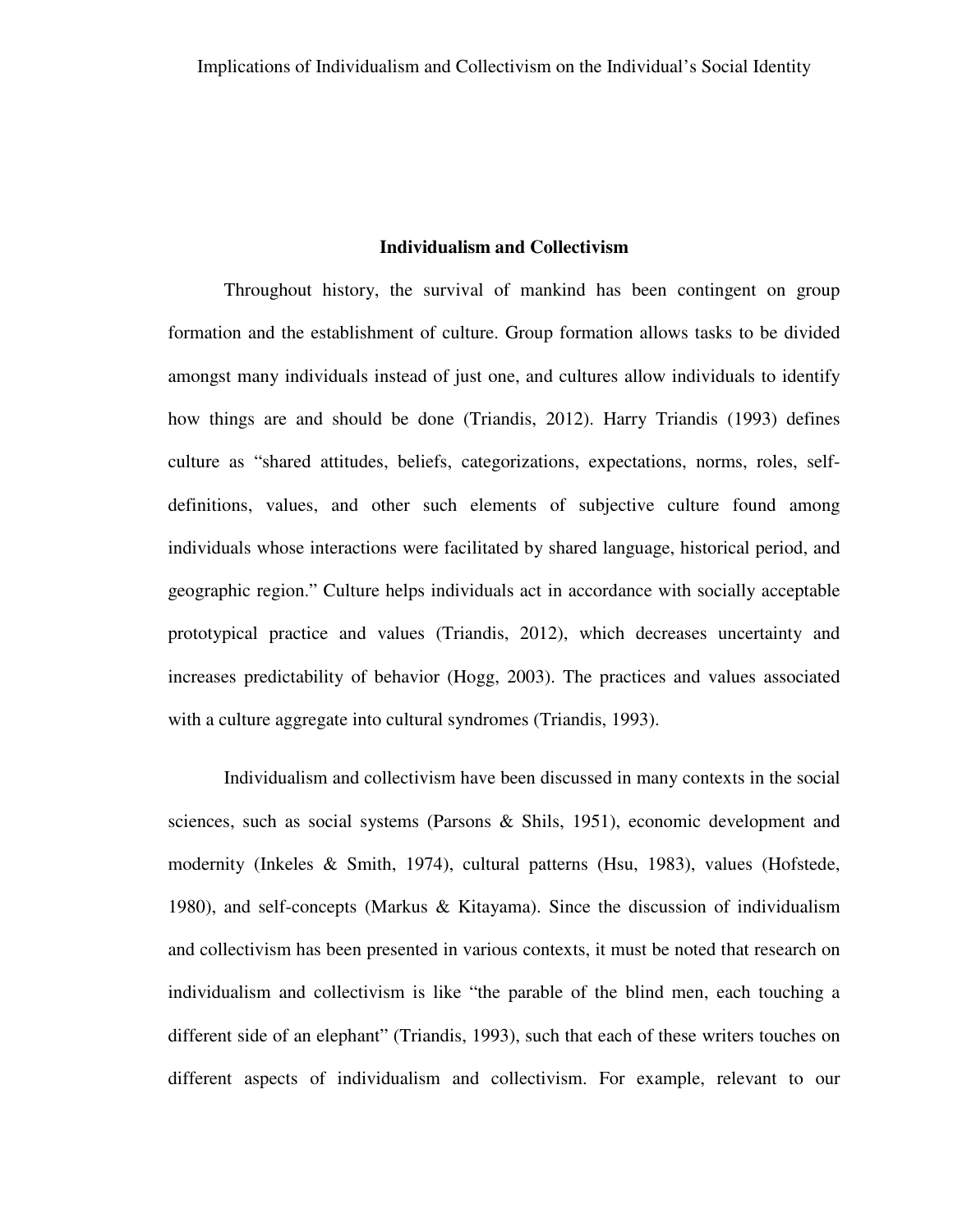discussion, Triandis and Hofstede both reference individualism and collectivism as a phenomenon of culture and seek to address how it influences the individual and society. However, both use different terms to address it. Triandis identifies individualism and collectivism as cultural syndromes (Triandis, 1993), whereas Hofstede identifies individualism and collectivism as a cultural dimension (Individualism-Collectivism) (Hofstede, 1988). Both social scientists are addressing the same phenomena, but address it differently.

According to Triandis (1993), cultural syndromes are established if "the elements of a culture are organized around a central theme, the elements of a culture are more static within the culture than between cultures, and there is co-variation between cultural antecedents and cultures." In order to organize around a central theme, shared beliefs, values, and emotions need to be identified by the individual and are organized in terms of prototypes. By organizing elements of culture into prototypes, in-group members have more in common within other in-group members than between groups. This group distinction enables the analysis of particular antecedent variables and conditions that influence the development of specific cultures, such as Individualism and Collectivism.

Individualism and Collectivism satisfy the three establishing principles of cultural syndromes: Individualism's central theme is the autonomous individual whereas Collectivism's central theme is the collective; Individualism and Collectivism are more static within cultures that exhibit individualistic or collectivistic tendencies; certain cultural antecedents, individual antecedents and levels of optimal distinctiveness vary with either individualistic or collectivistic cultures (Triandis, 1993; Brewer, 1991).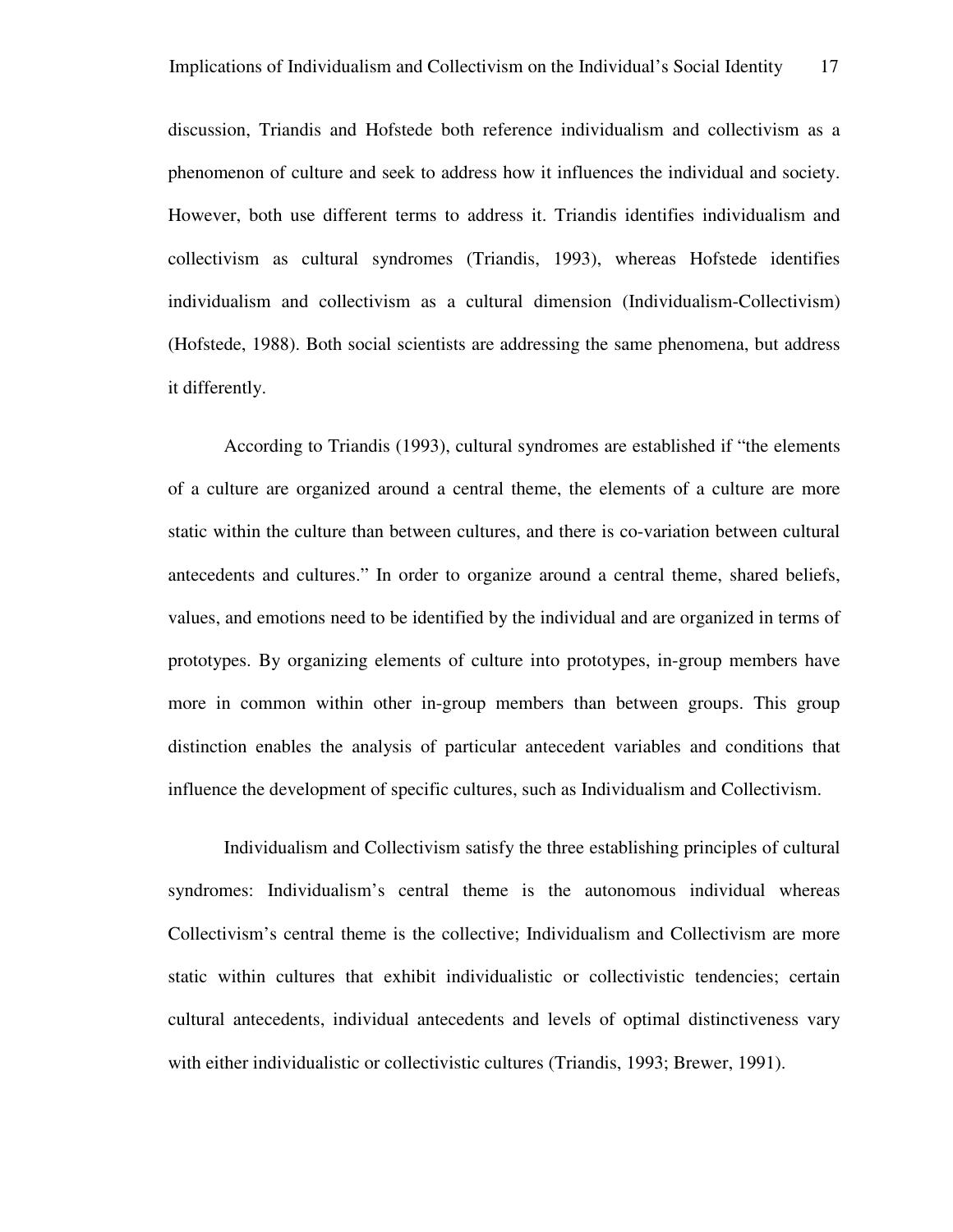Individualism and Collectivism can exist within an individual or culture simultaneously. The intensity of individualistic and collectivistic values fluctuates between cultures along a spectrum developed by Geert Hofstede. Hofstede developed a quantitative ranking system in which countries are organized based on the persistence of Individualism and Collectivism within their national culture. For instance, the United States ranked #1 out of 50 countries for Individualism, with a score of 91 on the Individualism-Collectivism index; South Africa ranked # 16 out of 50 countries for Individualism, with a score of 65 on the Individualism-Collectivism index reflecting a mix between Individualism and Collectivism; China (Hong Kong) ranked #35 out of 50 countries for Individualism, with a score of 25 on the Individualism-Collectivism index reflecting low levels of Individualism and high levels of Collectivism (Matsumoto & Juang, 2008). These scores reflect how countries can embody both Individualism and Collectivism, or primarily Individualism, or primarily Collectivism along a spectrum (Triandis, 1995) (See Figure 1 in Appendix). However, in order to interpret the implications of these scores, we must first consider the antecedent conditions, variables, attributes, and levels of optimal distinctiveness that distinguish individualistic cultures from collectivistic cultures.

#### **Individual Antecedent Conditions**

There are four antecedent conditions that increase the probability an individual will adopt individualistic or collectivistic tendencies, respectively. For individualistic cultures, the probability of an individualistic cognitive system being adopted by an individual increases when, "(a) the others in the situation are individualists, (b) the person focuses on what makes him or her distinct from other groups, (c) the task is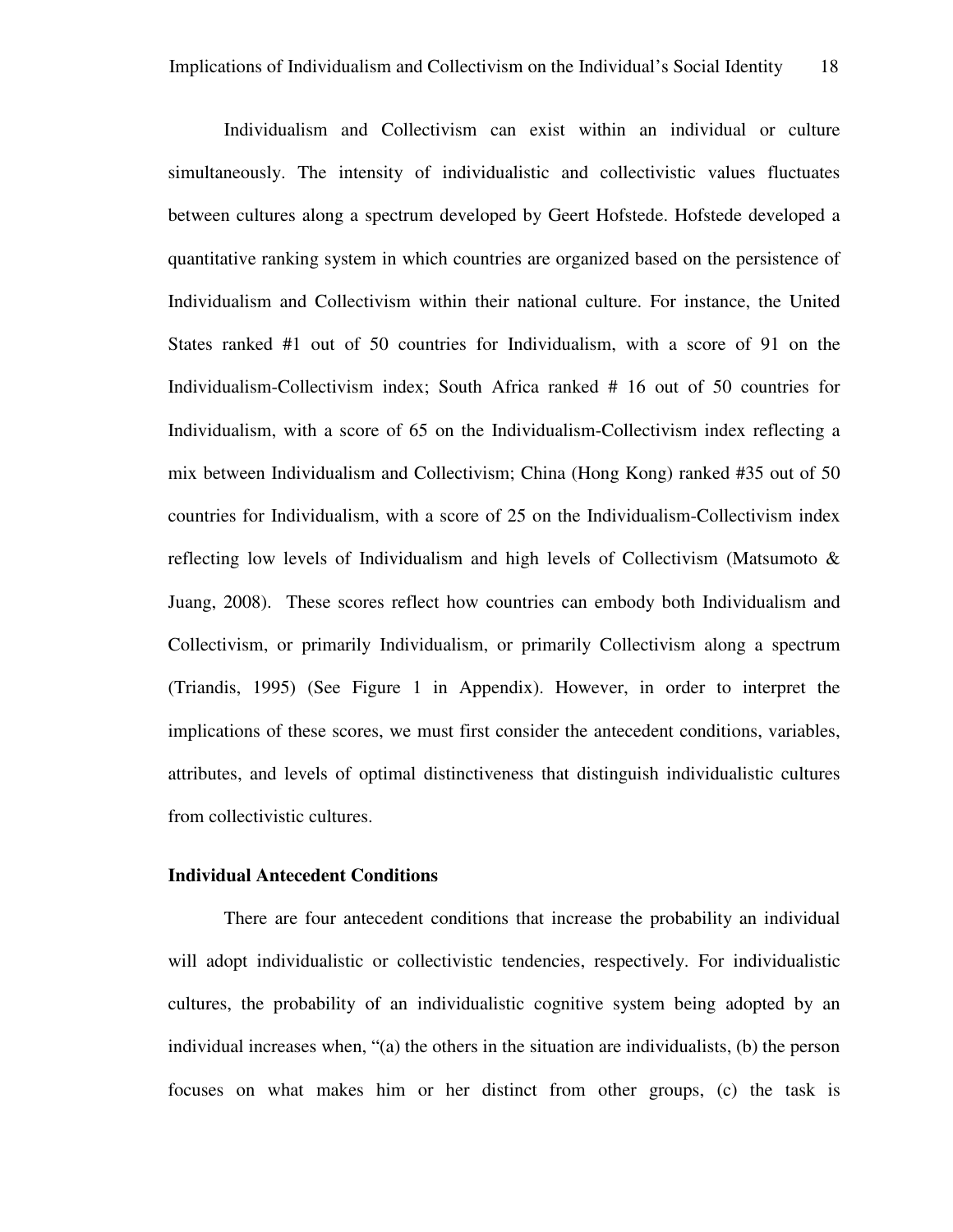individualistically competitive, and (d) the situation is public (e.g., the marketplace)" (Triandis, 1993). For example, in the United States, which fosters an individualistic culture, an individual would likely be surrounded by individualistically oriented individuals (Matsumoto  $\&$  Juang, 2008). Since the U.S. is founded on the idea of the individual's right to the pursuit of happiness, an aspect of its subjective culture, there is more focus on individuality than conformity. Additionally, the capitalist economy in the United States facilitates competition between individuals, not collective groups. Finally, the likelihood an individual will adopt individualistic tendencies also increases when situations are made public, which is reinforced by American media and news (Triandis, 1993; Triandis, 1995).

For collectivistic cultures, the probability of a collectivistic cognitive system being adopted by an individual increases when, "(a) the individual knows that the other people in the particular situation are collectivists, (b) the individual is in a collective (e.g. in the family), (c) the emphasis is on what people have in common or what makes them the same as the collective, and (d) the task is cooperative" (Triandis, 1993). An example of a collectivist country in which each of these conditions is present is China. On Hofstede's Individualism-Collectivism index, China ranked #35, indicating higher levels of Collectivism (Matsumoto & Juang, 2008), which increases the likelihood an individual would be surrounded by collectivistic individuals. China has historically been a familyrun country, and children and adults do mostly everything together. When Mao Ze Dong came into power in China, he forced everyone to work in collective communes; individuals were not able to individually pursue work (Triandis, 1995).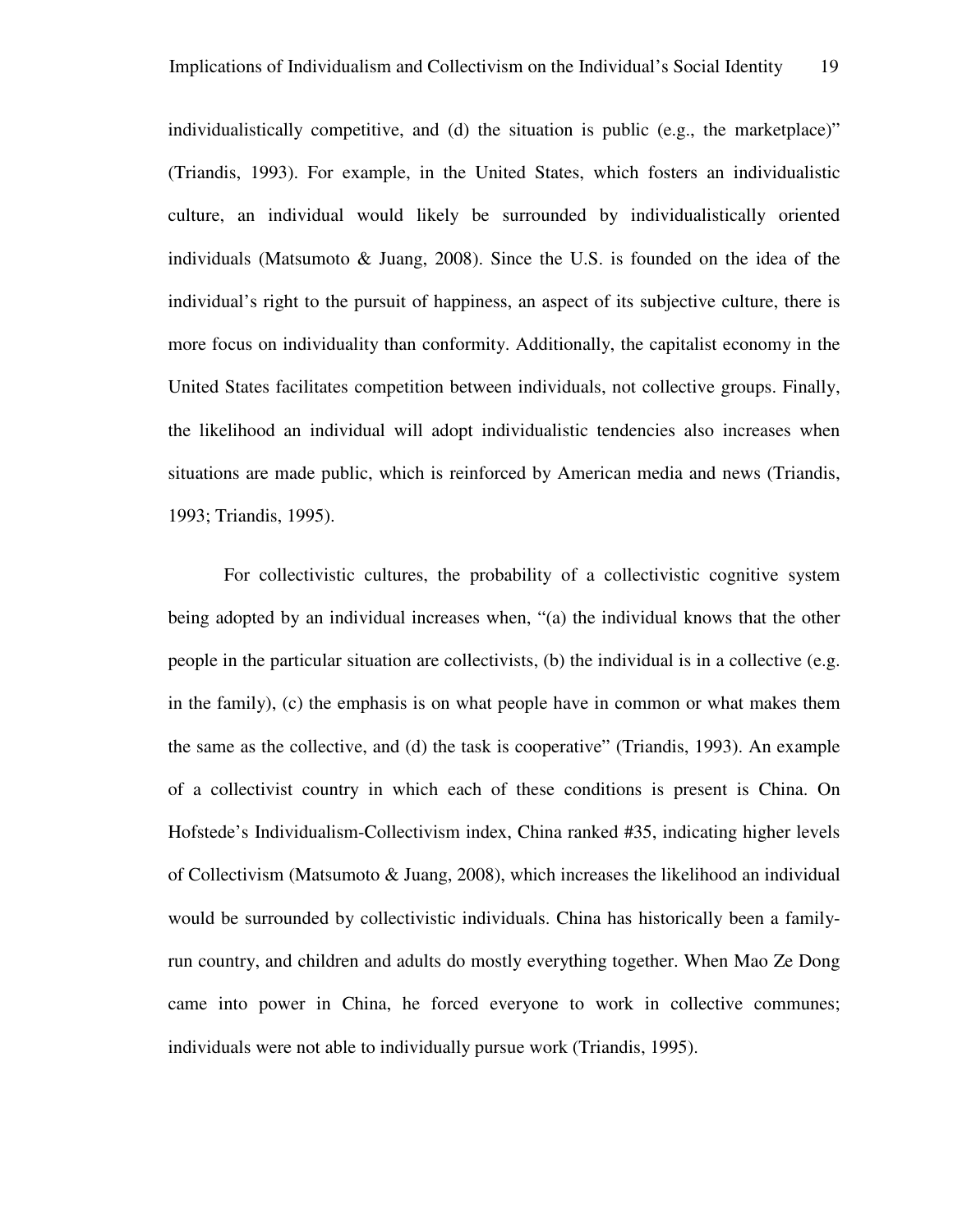#### **Individualistic and Collectivistic Cultural Antecedent Variables**

Just as the individual's exposure to certain conditions can increase the likelihood they exhibit individualistic or collectivistic tendencies, a society's exposure to certain conditions such as ecology, family structure, distribution of wealth, and demographics can increase the likelihood that it will foster individualistic or collectivistic cultures.

**Ecology.** The relationship between people and the environment varies between cultures. Historically, individualistic cultures have been associated with complex huntergather tendencies in which individuals rely less on the land and more on individual ambitions. Mobility also increases the likelihood of Individualism "given that it allows people to separate and live at a distance from other people" (Triandis, 1995). In comparison, Collectivism is usually associated with agricultural societies in which obedience and conformity are required (Triandis & Gelfand, 2012). Since agricultural societies are typically isolated from other societies, it is difficult to make a living independently from the group. When individuals cannot survive independently and have limited access to resources, group cooperation becomes more important (Triandis  $\&$ Gelfand, 2012). Additionally, agricultural societies have predominately been characterized as collectivistic because of low mobility (limited resources and isolation) and more pressure to be accepted by the in-group (less social diversity) (Realo et al., 1997).

**Family structure.** The typical size of families within a culture can also indicate whether a culture is individualistic or collectivistic. Large, extended families that promote embeddedness are associated with collectivistic cultures because of increased interdependence (Triandis, 1989). According to Hofstede (1980), collectivism relates to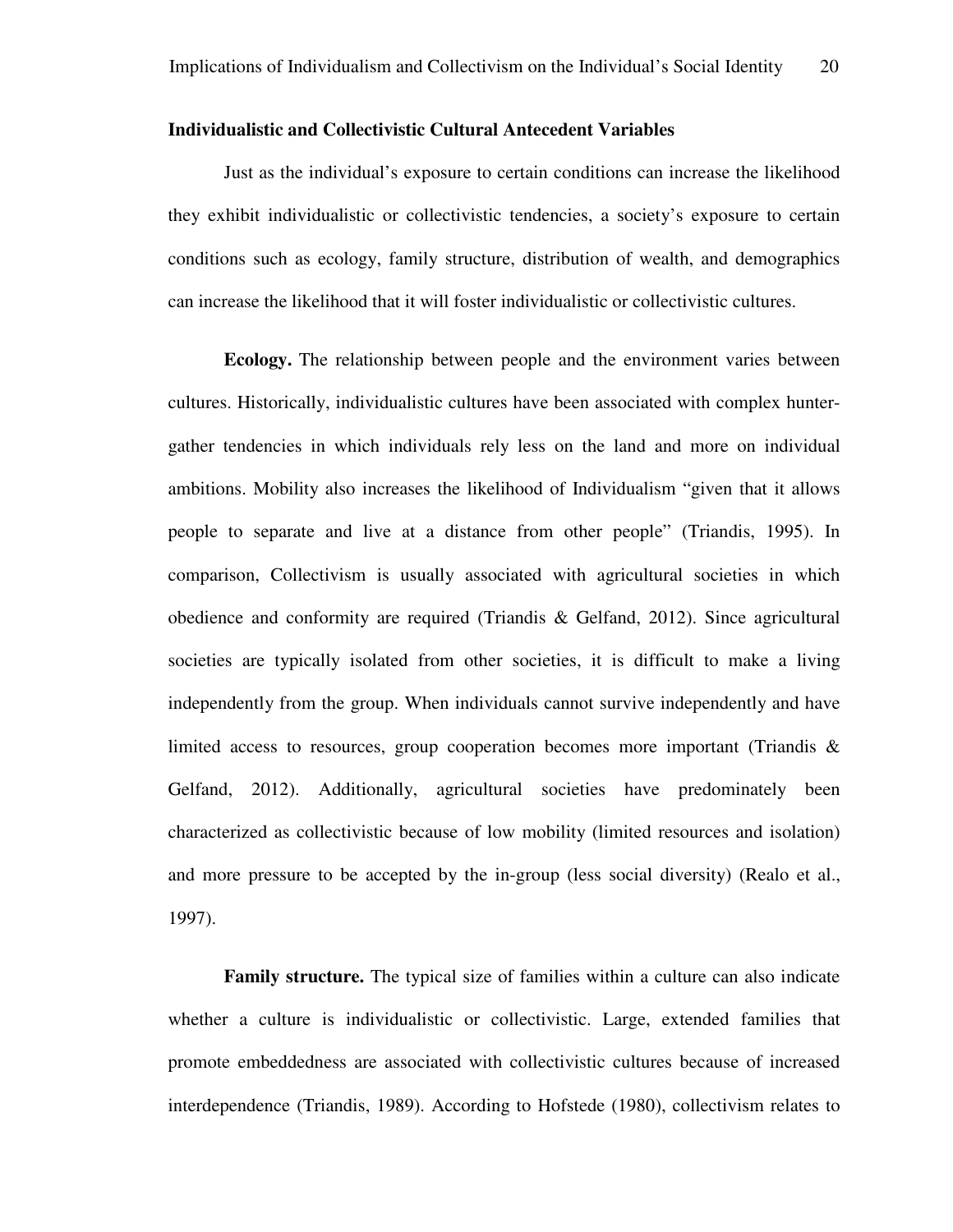"societies in which people from birth onwards are integrated into strong, cohesive ingroups, which throughout people's lifetime continue to protect them in exchange for unquestioning loyalty." Conversely, small families that permit separation are individualistic in nature, such that "individualism pertains to societies in which the ties between individuals are loose; everyone is expected to look after himself or herself and his or her immediate family" (Hofstede, 1980).

**Distribution of wealth.** Wealth facilitates separation and independence, and in 1980, Hofstede "found a positive correlation between Individualism and wealth, with industrialized wealthy countries scoring higher on Individualism than developing countries" (Triandis, 2012). Hofstede concluded that increases in national wealth cause an increase in Individualism, but not vice versa. When people within a country experience an increase in affluence, they consequently have an increase in personal discretion to spend their money, which creates an increase in Individualism (Triandis, 2012).

**Demographics.** Demographics within a culture can refer to age, education, income, gender, and race. In 1997, Smith and Schwartz (1997) proposed that younger, educated individuals typically act more individualistically than older, less educated individuals. Gender differences between Individualism and Collectivism have not been statistically significant (Kashima et al., 1995). Racial groups, such as people of color and Caucasians in the United States, have also demonstrated differences in individualistic and collectivistic tendencies (Triandis, 2012). For instance, people of color in the United States have scored higher on collectivism and familism compared to Caucasians in the United States (Triandis, 2012 referenced Gaines et al., 1997).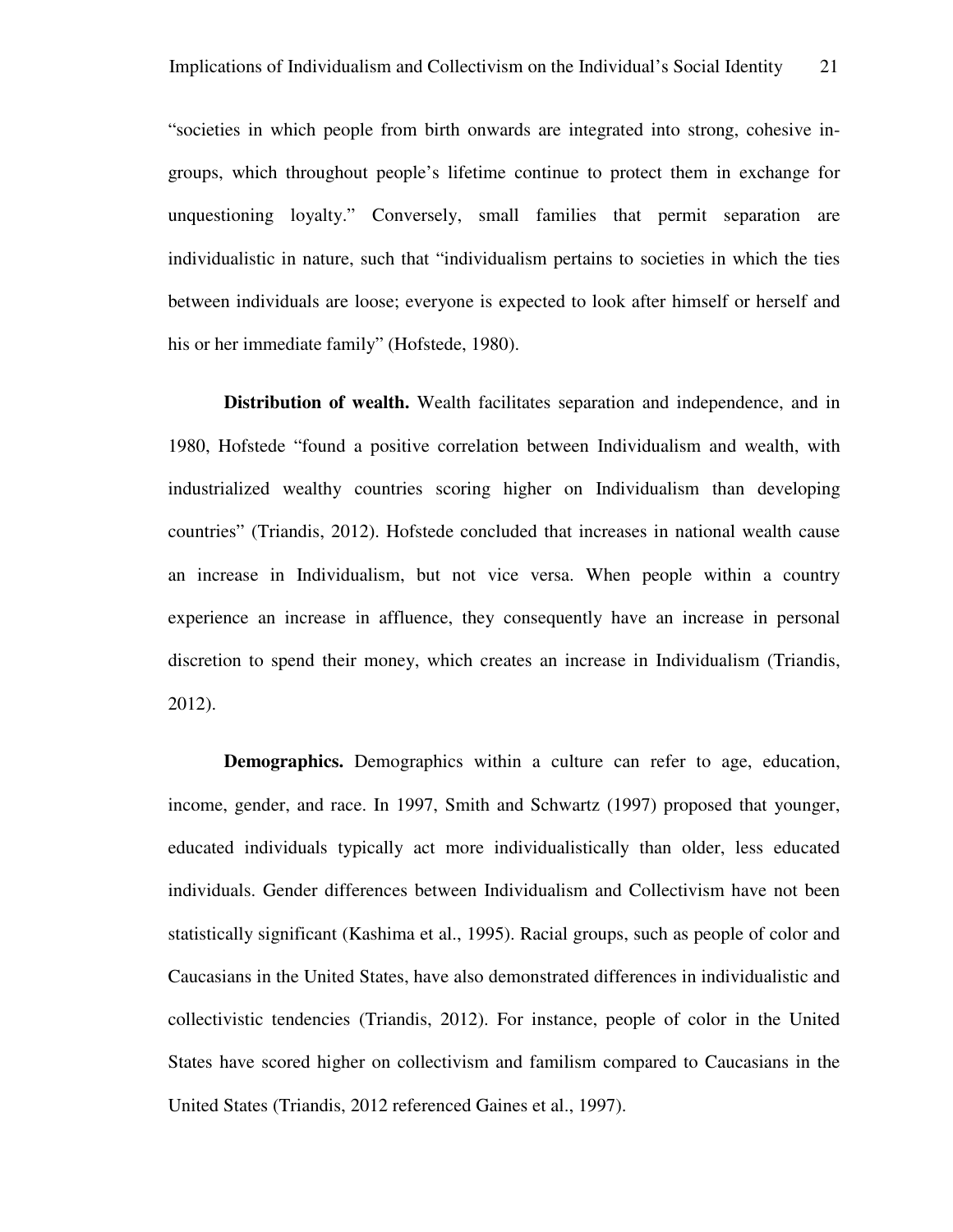#### **Attributes of Individuals within Individualistic and Collectivistic Cultures**

Within each cultural syndrome, individuals exhibit unique cognitions, norms, emotions and values. Having explained the environmental and individual conditions necessary for individualistic or collectivistic cultures to exist, it is equally important to explain how individualistic and collectivistic cultures persist through individual attributes.

**Cognitions.** Cognitive processes within individualistic cultures require individuals to focus on personal needs, rights, capacities, and contracts, and assume complete responsibility for their actions (Triandis, 1995). In addition, individualistic cognitions are motivated by individually oriented goals. For example, in the United States' Constitution, the promotion of, and primary focus on, the individual's rights, liberties, and pursuit of happiness promotes individualistic cognitions (Triandis  $\&$ Gelfand, 2012). In contrast, within collectivistic cultures, individuals focus primarily on the needs of the group, are motivated by socially oriented goals, and identify the collective as responsible for outcomes (Triandis, 1995). For example, the Law of Moses is collectivistic in that it restricts the individual from independently determining right and wrong, which is predetermined by the collective group (Triandis & Gelfand, 2012).

**Norms.** Norms within a culture relate to patterns of behaviors within a given context. Norms within individualistic cultures are less consistent because individuals act as independent agents (Triandis, 1995). In comparison, social behavior is less evident within collectivistic cultures because there is a tendency to shift behavior depending on the context (Triandis, 1995), such that individuals act differently to each in-group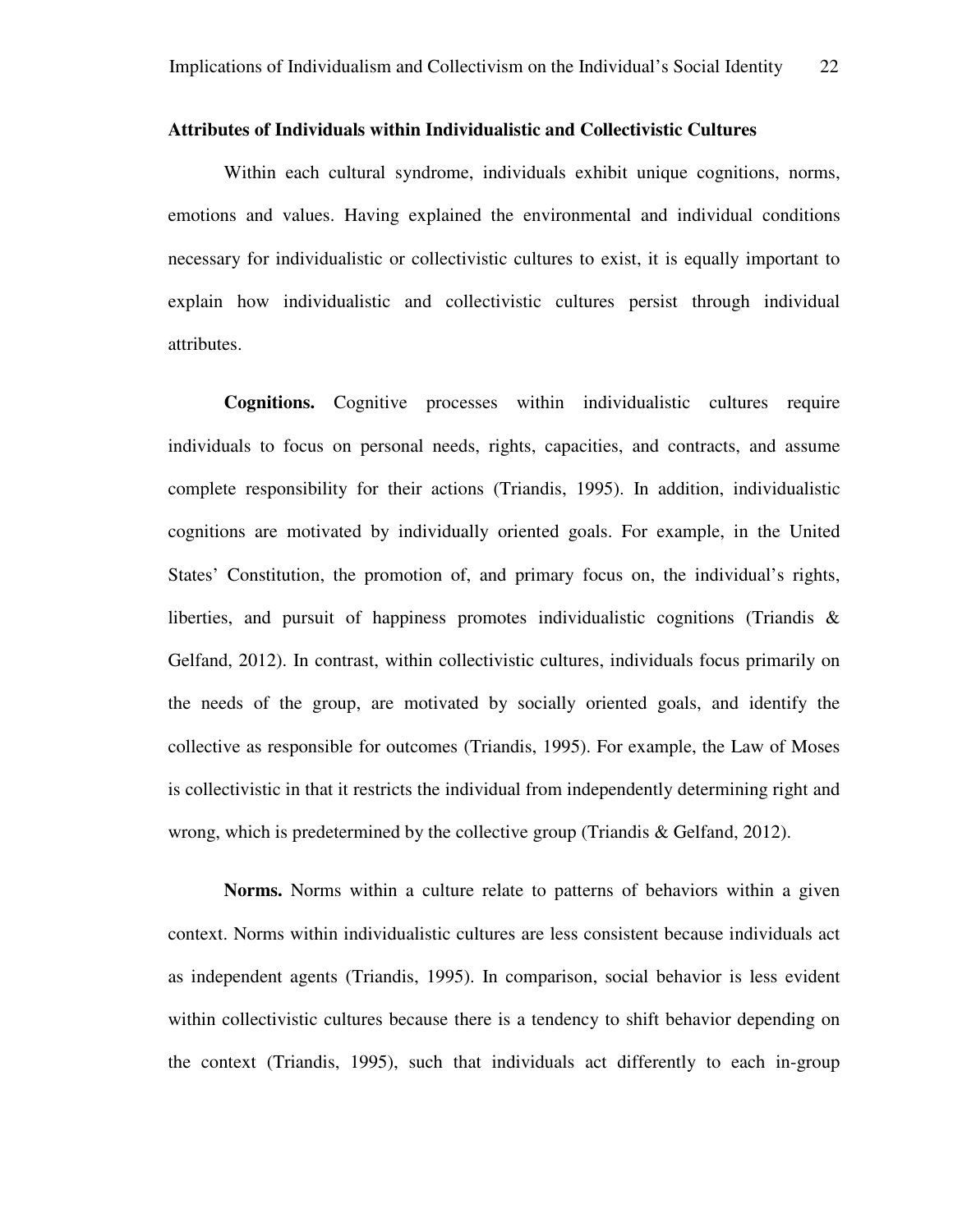member but uniformly with out-group members (Triandis 1995 referenced Hui, 1984; Chiu, 1990).

**Emotions.** Individuals who operate within an individualistic culture have egocentric emotions where they primarily are concerned about themselves; in contrast, individuals who operate within a collectivistic culture are concerned about others (Triandis, 1995). The emotions of collectivists may incorporate the conditions of others, such as empathy, but the emotions of individualists may only incorporate the individual's condition, such as anger (Triandis, 1995). Emotions concerning privacy also fluctuate between Individualism and Collectivism; individualistic cultures protect privacy, whereas collectivistic cultures believe people should be concerned and involved with other people's business (Triandis, 1995).

**Values.** Within individualistic cultures, curiosity, creativity, having an exciting life, and pleasure are valued. In comparison, collectivistic cultures value security, social relationships, in-group harmony and personalized relationships (Triandis, McCuster, and Hui, 1990; S.H. Schwartz, 1994).

**Self-concepts.** Self-concepts differ between cultures and are the product of social factors. One way self-concepts vary is between the individual's belief "about the relationship between the self and *others* and, especially, the degree to which they see themselves as *separate* from others or as *connected* with others" (Markus & Kitayama, 1991). Between individualistic and collectivistic cultures, self-concepts vary in terms of the individual's perceived relationship with others, which is illustrated in the figure below.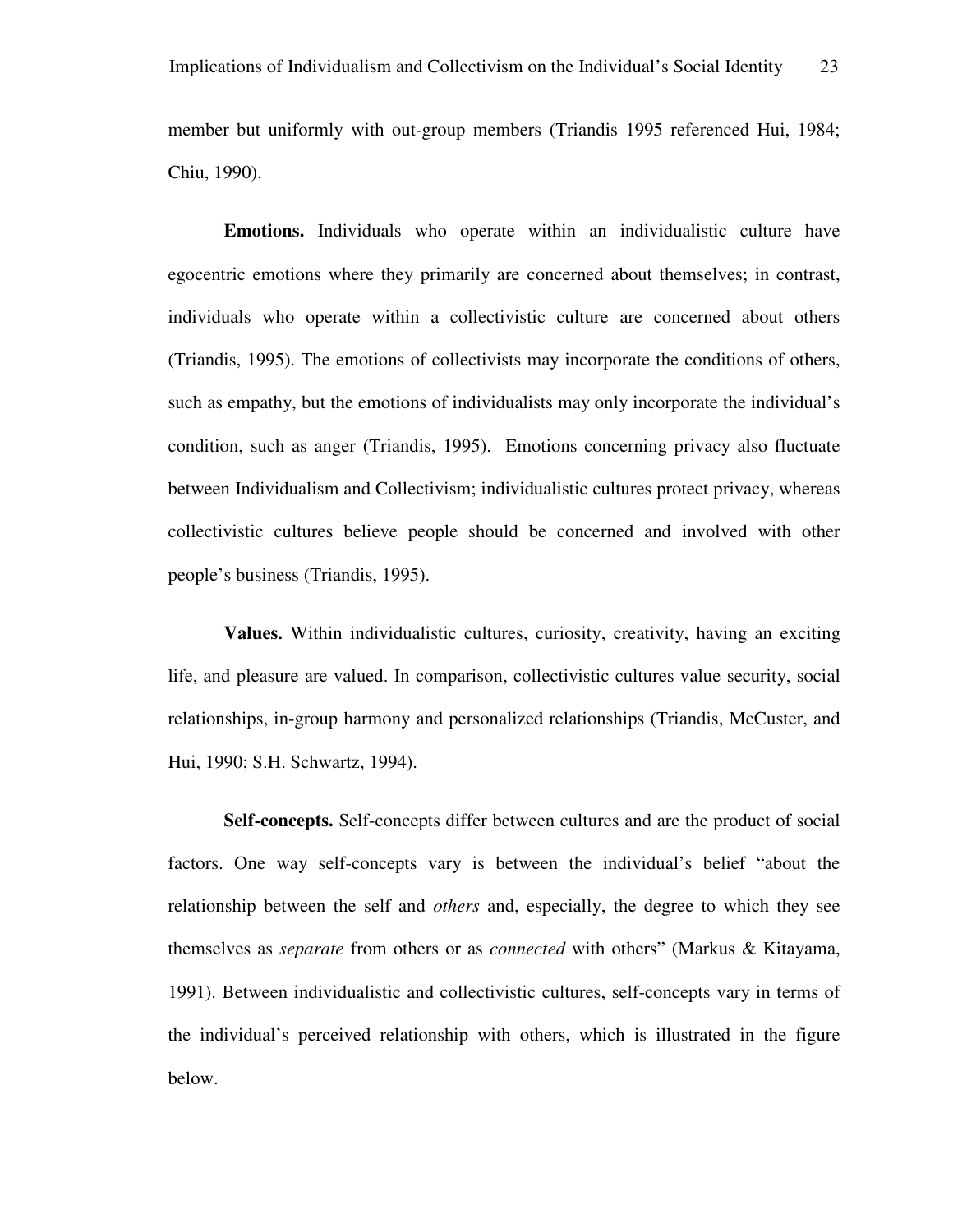

(Markus & Kitayama, 1991)

Individualistic and collectivistic cultures have two diverging self-concepts that describe the individual's relationship with others; independent self-concepts believe in the wholeness and uniqueness of each individual with respect to others ( individualistic) whereas interdependent self-concepts believe in the interconnectedness of individuals with respect to others (collectivistic). Independent self-concepts require the individual to view themselves an autonomous and independent individual. When an individual establishes an interdependent self-concept, others become "an integral part of the setting, situation, or context to which the self is connected, fitted, or assimilated" (Markus & Kitayama, 1991). These two opposing self-concepts are critical distinctions between individualistic and collectivistic cultures, and will be discussed in further detail in the following chapter (Markus & Kitayama, 1991; Triandis, 1995).

#### **Individualistic and Collectivistic levels of Optimal Distinctiveness**

Consistent with the ability to draw distinctions between individualistic and collectivistic antecedent conditions, variables, and attitudes, we are also able to determine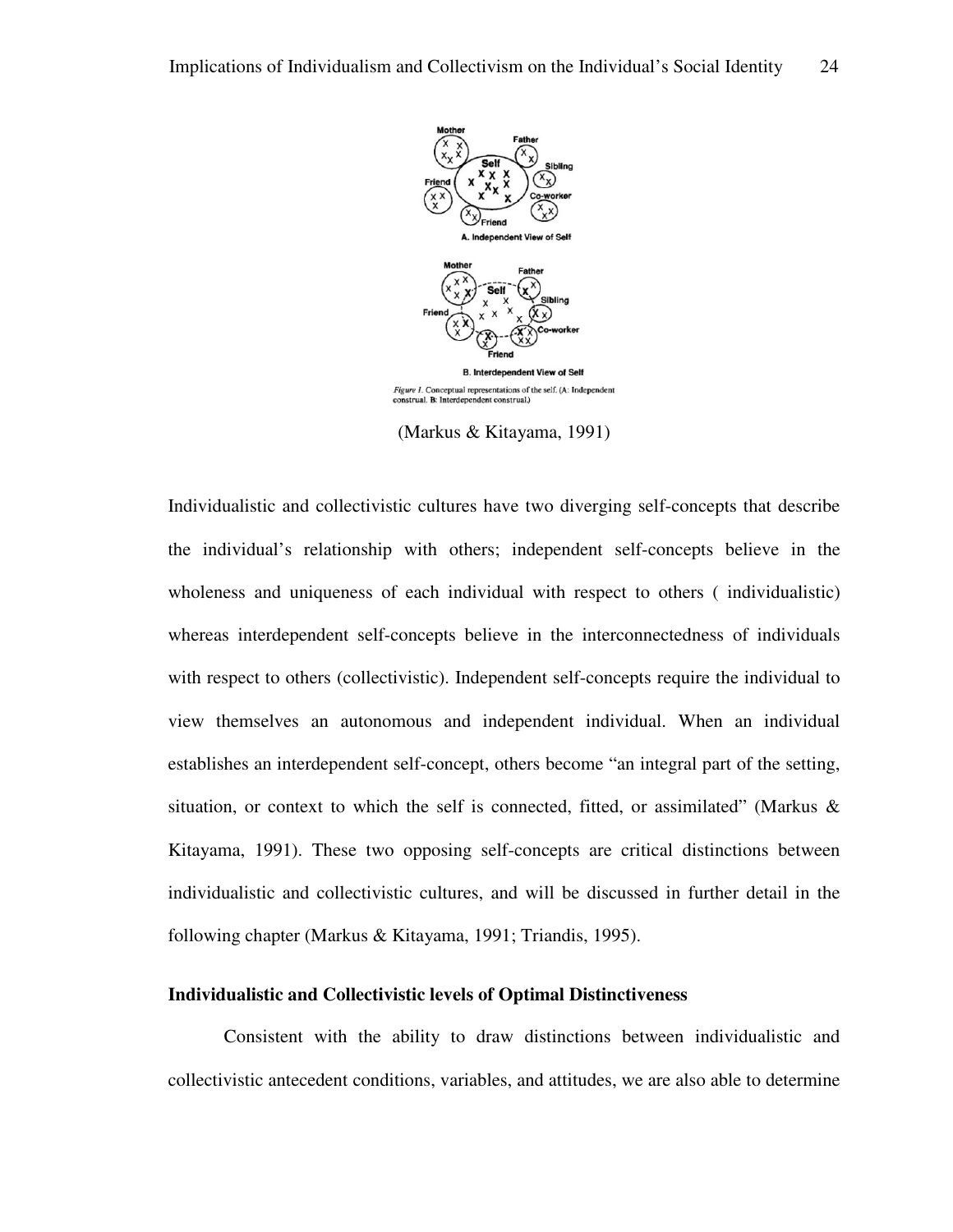unique levels of optimal distinctiveness for an individual within each culture. Optimal Distinctiveness Theory describes the way in which individuals manage levels of inclusiveness, which vary between cultures, and the individuals' need for differentiation and assimilation. Individualism and Collectivism foster distinct levels of inclusiveness, and individuals operating within them have different needs to be different from, and similar to, others.

**Optimal distinctiveness theory.** Social identities are derived from the tension between the individuals need to be similar and different at the same time. Optimal Distinctiveness Theory posits that the individual works to sustain equal levels of differentiation and assimilation within a social context such that "the need for deindividuation [assimilation] is satisfied within in-groups, while the need for distinctiveness [differentiation] is met through intergroup comparison" (Brewer, 1991). Brewer's Optimal Distinctiveness Theory builds on the Uniqueness Theory, proposed by Snyder and Fromkin in 1980, which suggested that individuals who believe their identity overlaps too much or too little with others' identities experience negative emotions (Snyder & Fromkin, 1980). In order to avoid these negative emotions, individuals seek to maintain a level a degree of similarity and distinctiveness between the self and relevant others (Brewer, 1991). For example, teenagers assimilate to their cliques by adopting shared styles and behavior allowing them to blend in. However, their distinctiveness is achieved by separating themselves from other cliques or groups, such as their parents (Brewer, 1991).

A model for Optimal Distinctiveness Theory represents the need for assimilation and differentiation as opposing forces within a given frame of reference. These forces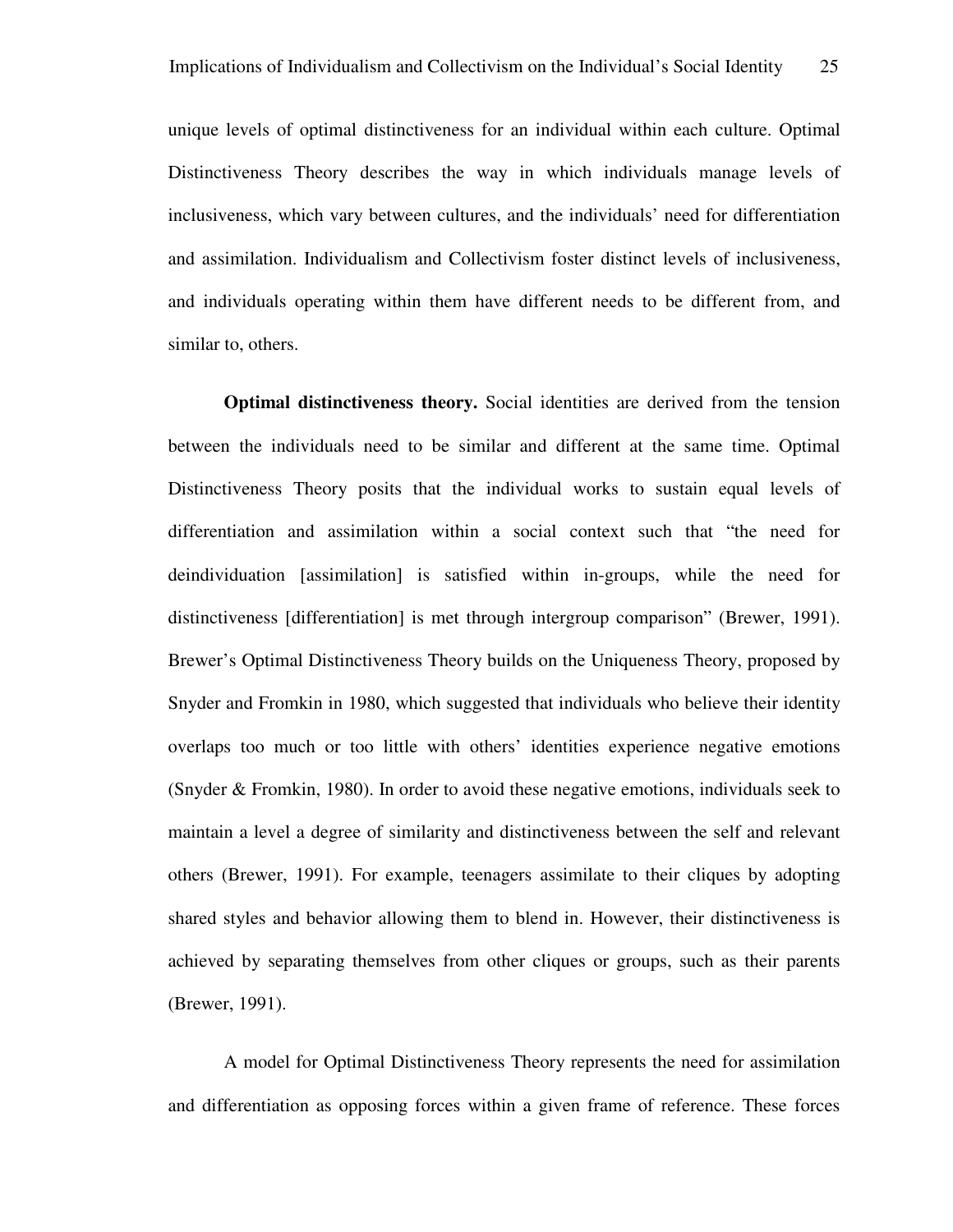work along a spectrum of inclusion; at one end, the frame of reference only includes small groups (low inclusion) and at the other, the individual is deindividuated within large groups (high inclusion). The relationship along the inclusiveness spectrum suggests that "the higher the level of inclusiveness at which self-categorization is made, the more depersonalized the self-concept becomes" (Brewer, 1991). As the individual's frame of reference becomes individuated, the need for assimilation to a collective identity increases, whereas the need for differentiation is low. However, as the frame of reference becomes more inclusive, the individual needs less assimilation to a collective identity but has an increasing need for differentiation. When the individual is able to equate their need for differentiation and assimilation, the strength of an individual's social identity is maximized (Brewer, 1991). This model of opposing forces is represented in the figure below.



(Brewer, 1991)

Although optimal distinctiveness isn't a function of a group's positive or negative social identity, it is a function of a group's culture. The level of optimal distinctiveness is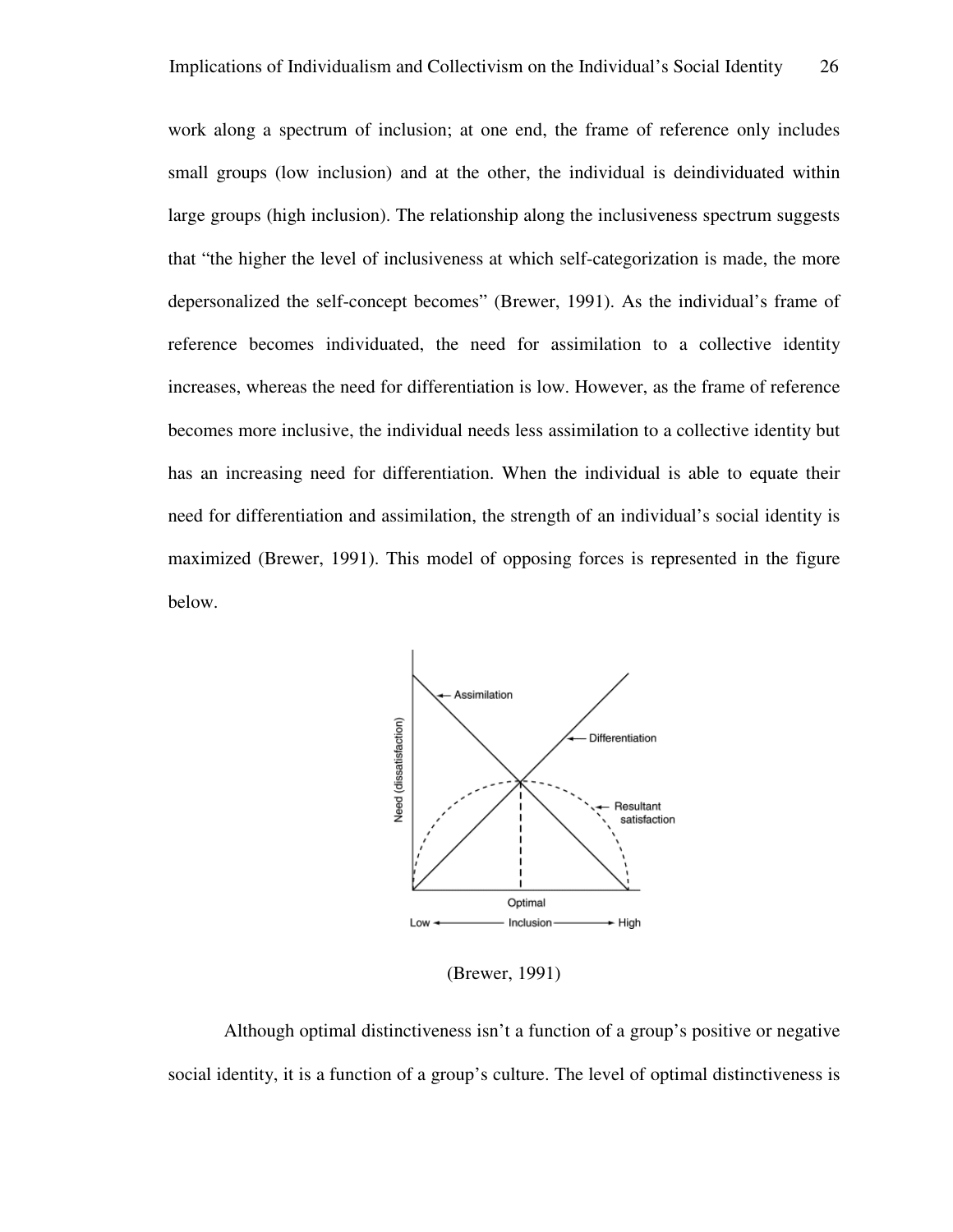different for individuals within each respective culture because each culture has distinct cognitions, norms, emotions, values, and self-concepts. Within individualistic cultures, the individual, who has an independent self-concept, needs low levels of inclusion to identify with their group and their level of optimal distinctiveness is met when the individual's relatively high need for differentiation is equal to their relatively low need for assimilation. Within collectivistic cultures, the individual, who has an interdependent self-concept, needs higher levels of inclusion, and is optimally distinct at lower levels of differentiation and higher levels of assimilation with their group (Triandis, 1995).

Having identified two social identities, one individualistic and the other collectivistic, it follows that there are distinct cultural implications for each identity. In order to holistically evaluate these implications, we must expand the context of a social group from low levels of inclusion to high levels of inclusions and consequently evaluate how individualism and collectivism affect individual, social, and national levels of identity. Since Brewer's concentric circles only represent one universal self-concept (page 14), the representation has been updated to include both independent and interdependent self-concepts below. Within individualistic cultures, the individual's selfconcept is independent in relation to others, and the individual's self-concept in relation to others remains independent as the frame of reference expands. In contrast, a collectivistic individual's self-concept is interdependent in relation to others, such that as the frame of reference expands, the individual's self-concept remains interdependent with the social context (Markus & Kitayama, 1991).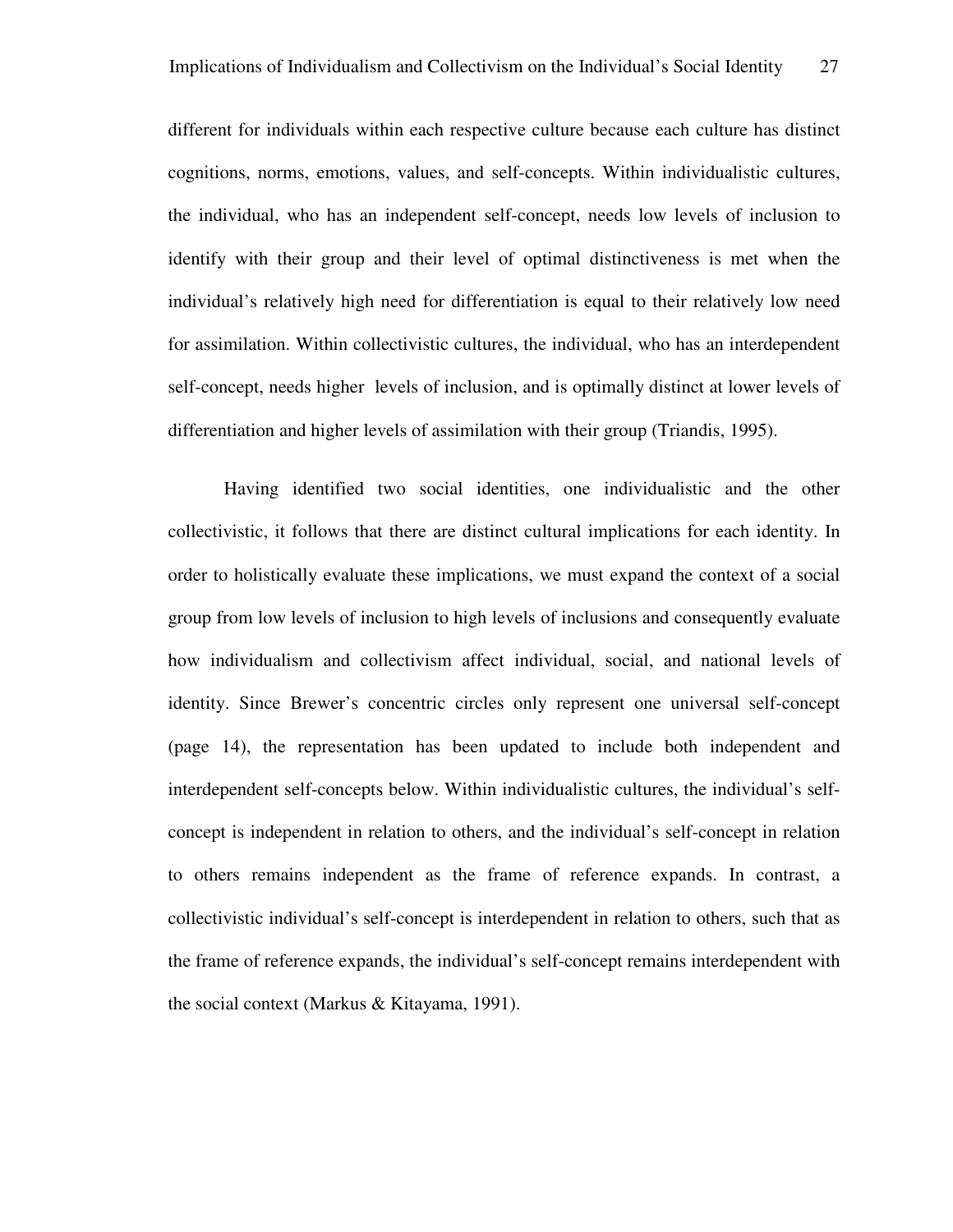

Brewer's (1991) original diagram explained how the "self-concept is expandable and contractible across different levels of social identity with associated transformations in the definition of the self and the basis for self-evaluation. When the definition of self changes, the meaning of self-interest and self-serving motivation also changes accordingly." In order evaluate the implications of independent and interdependent self concepts in relation to social identities, it is necessary to consider implications of these two self-concepts as social identities shift between the individual, social, and national levels of identity. It is on each level of identity that we can observe unique ways in which the social identities associated with individualism and collectivism affects the individual's reality (Markus & Kitayama, 2003; Brewer, 1991). concept is expandable<br>s of social identity with associated transformations<br>asis for self-evaluation. When the definition of self<br>rest and self-serving motivation also changes<br>oplications of independent and interdependent s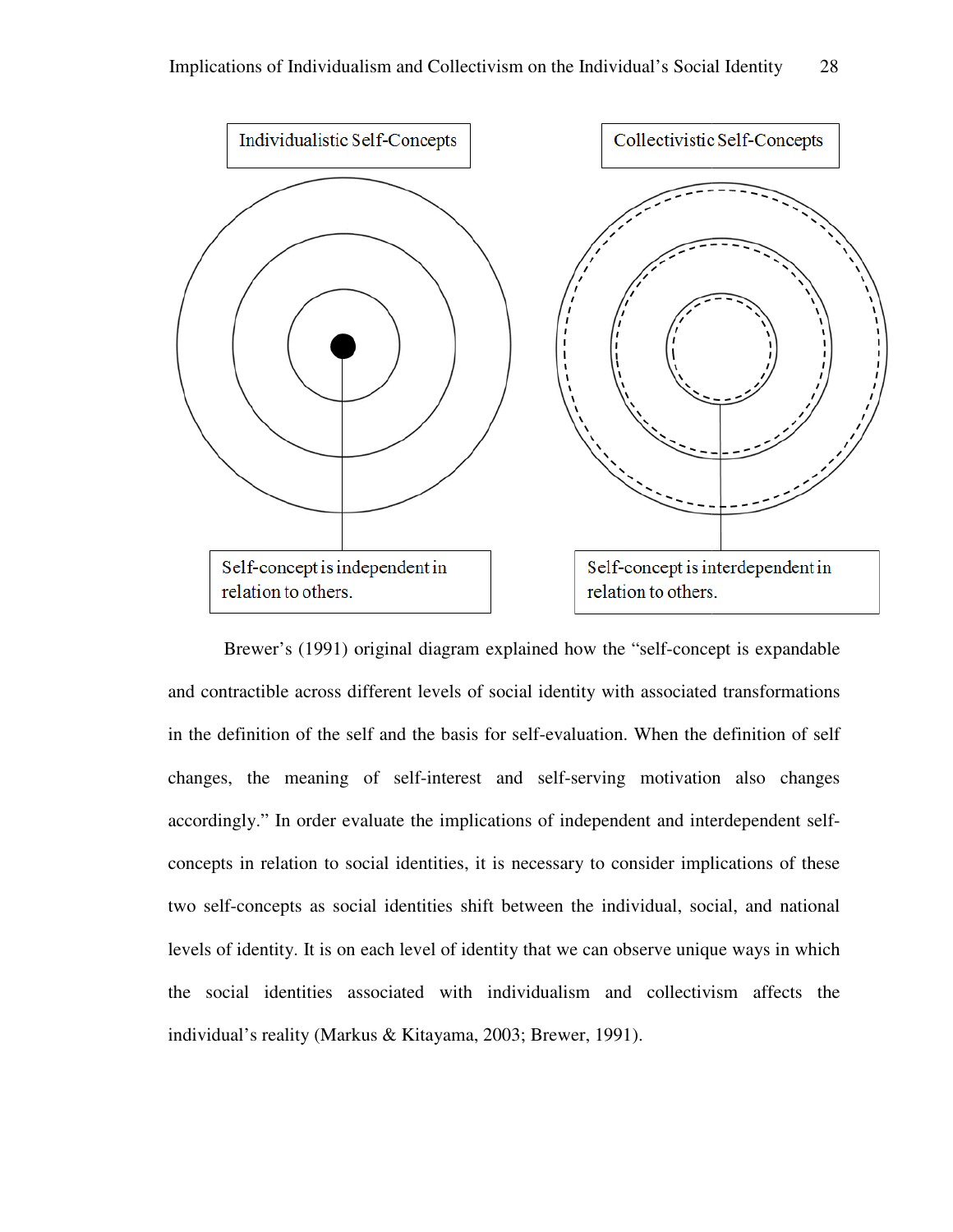For instance, on the individual level of identity, the independent and interdependent self-concepts both have different implications for an individual's wellbeing. Independent and Interdependent self-concepts both give rise to unique ways in which individuals maintain their social identity, and consequently self-esteem, through cognitions, emotions and motivations. By determining how these self-concepts affect an individual's identity, we can evaluate the culturally distinct ways in which one maintains their well-being (Markus & Kitayama, 1991).

On the social level, the difference between the independent and interdependent self-concepts give rise to culturally different ways of maintaining cooperation. Cooperation is a necessary function of a group to maintain its survival (Chen et al., 1998). The survival of a social unit enables individuals to make social comparisons, and consequently establish and update their self-esteem (Hogg, 2004). Groups use group identity, trust, communication, accountability, superordinate goals, and rewards structures as mechanisms to foster cooperation. However, individualistic and collectivistic groups use these mechanisms in culturally different ways to foster cooperation (Chen et al., 1998). It is important to evaluate how independent and interdependent self-concepts materialize on the social level in order to gain a better understanding of how social identities, and consequently self-esteem, are maintained through group cooperation.

On the national level of analysis, the independent and interdependent selfconcepts are associated with Individualism-Collectivism, a cultural dimension. Our national level of analysis explains Individualism-Collectivism as just one aspect of a national identity contributing to national outcomes, such as growth in GDP (Tang  $\&$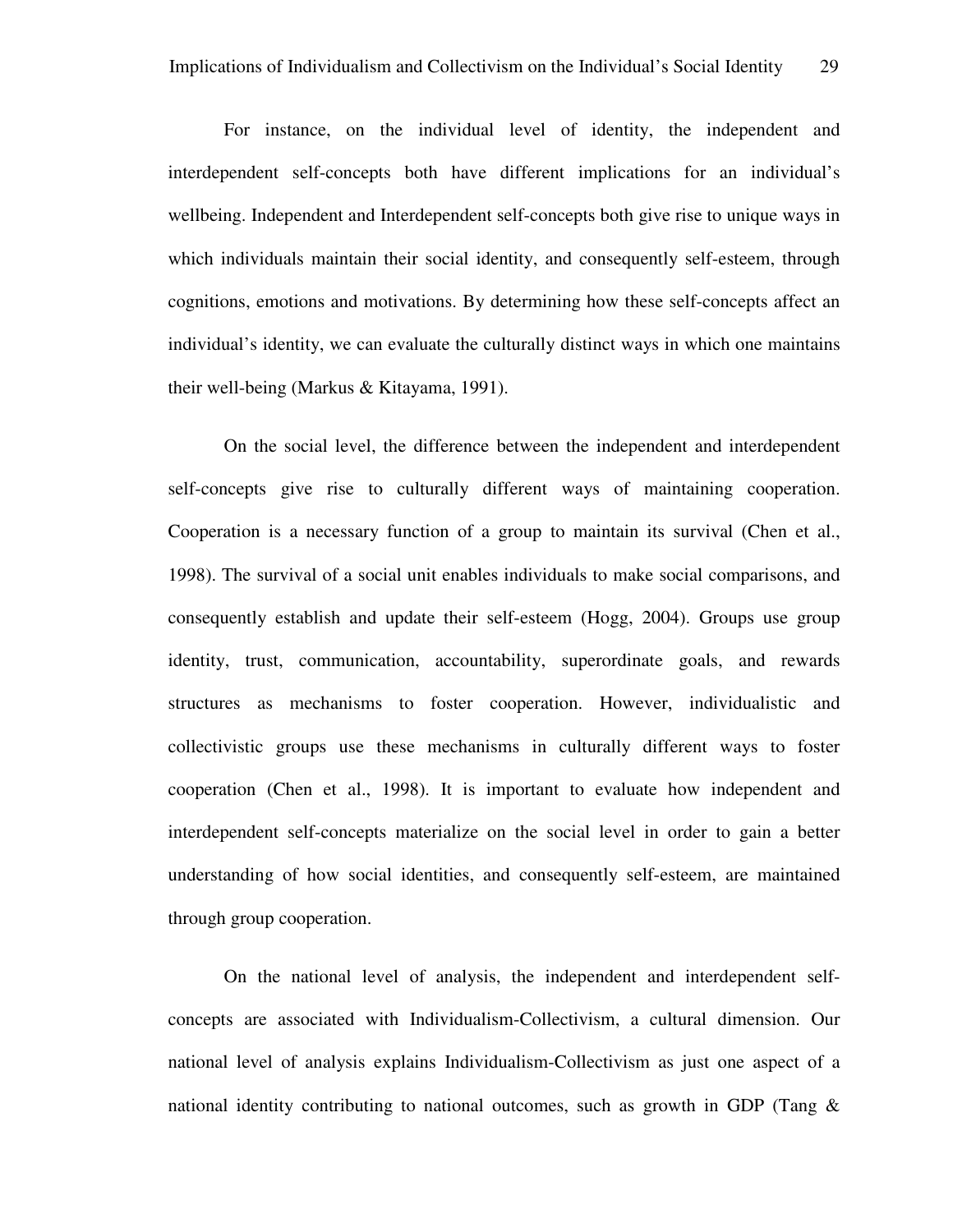Koveos, 2008). Considering independent and interdependent self-concepts on the national level of identity gives light to how Individualism-Collectivism prescribes just one aspect of a national identity. On the national level of analysis, it becomes evident that countries can overlap on some aspects of culture and remain distinct regarding others. It is important to evaluate the national level of identity in order to identify other ways in which social identities may be influenced by group phenomena related to cultural dimensions (Hofstede, 1988). By evaluating individualism and collectivism on the individual, social, and national levels of identity, we are able to extend Social Identity Theory to include group phenomena, evaluate the implications associated with them, and determine how individual realities vary between social identities.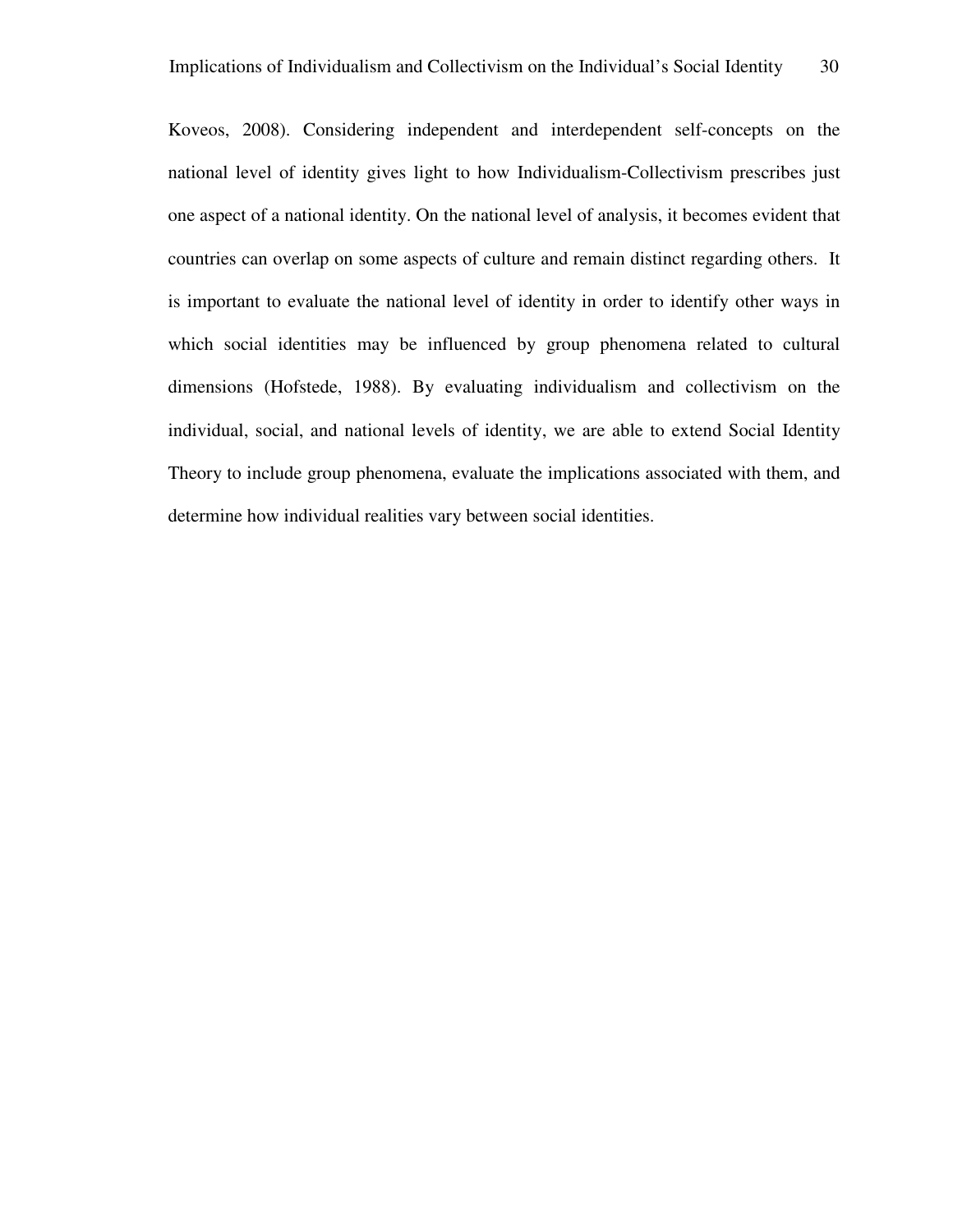## **Individual Level of Analysis: Applying Social Identity Theory to explain how Individualism and Collectivism affect Individual Happiness**

Happiness, measured by the Subjective Well Being (SWB) of individuals, is contingent on the frequency of positive emotions, absence of negative emotions, and cognition of overall life satisfaction. Consequently, an individual's overall life satisfaction is closely linked to their self-esteem (Ahuvia, 2002). By examining the condition of an individual's Subjective Well Being in terms of cultural syndromes and socio economic conditions, we can observe how individuals maintain their self-esteem within a cultural context.

#### **Socio-Economic Conditions on Individual Happiness**

 Upon first evaluating factors of individual happiness, social psychologists hypothesized that the level of one's consumption of material goods could impact an individual's Subjective Well Being (Ahuvia, 2002). The correlation between income and SWB for individuals within developed countries was low, accounting for less than 5% and leaving 95% of SWB unexplained (Mullis, 1992). Additionally, this explanation of an increase in wealth as a contributing factor to an individual's SWB decreases to about 1% once individuals are lifted out of poverty (Ahuvia and Friedman, 1998). Aaron Ahuvia (2002) explains that "increased income among the poor shows fairly powerful effects on SWB, yet increased income among the non-poor shows only negligible effects." Although income can explain some variations in individual happiness, once an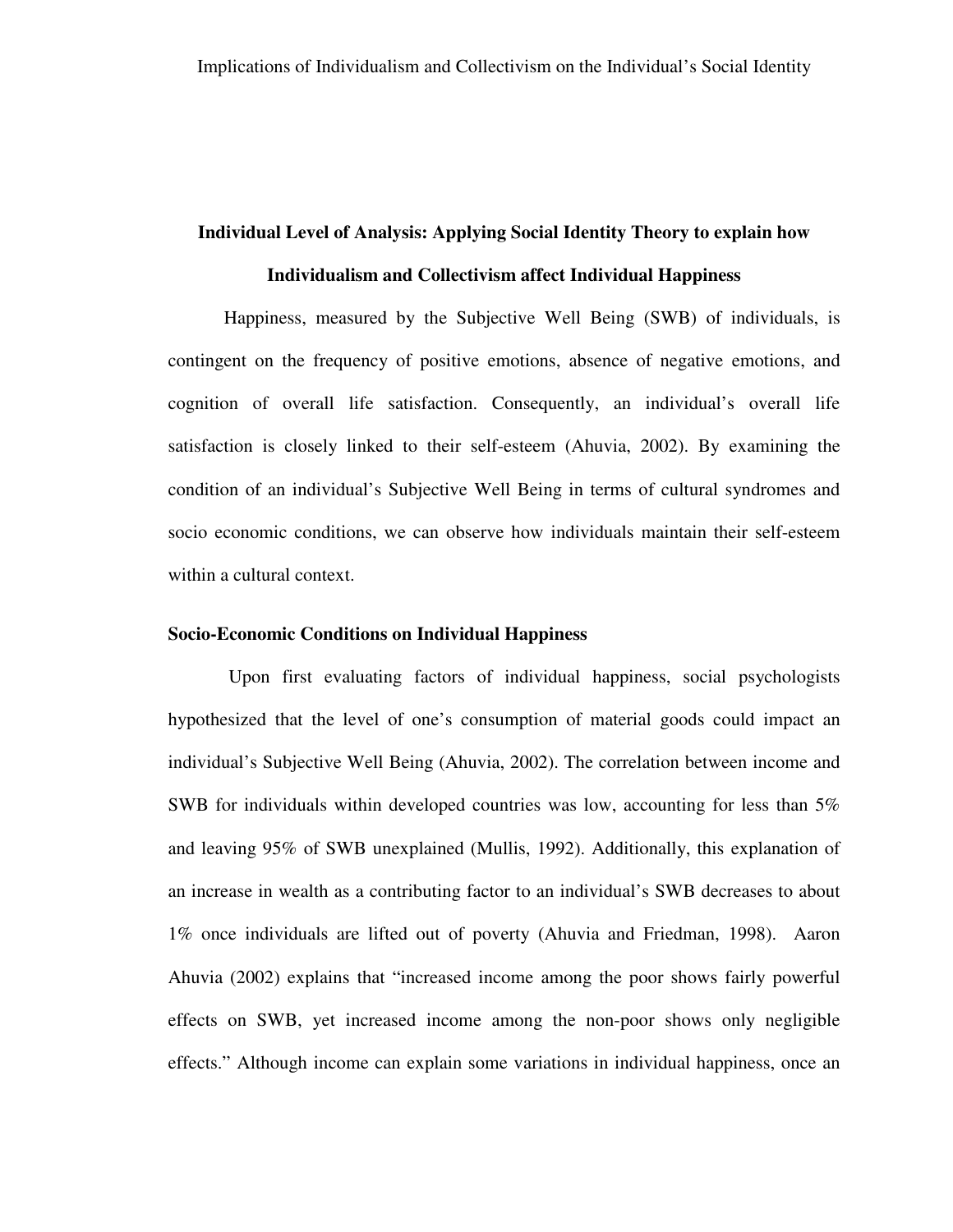individual's basic needs (such as housing, food, and water) are met, additional income makes little difference in an individual's overall level of happiness.

Using economic measurements to indicate individual happiness levels is flawed. Studies have consistently found a correlation of .60-.70 between a nation's wealth and average levels of SWB (Schyns, 1998), which suggests a stronger relationship between national wealth and average levels of SWB than the relationship between individual income and average levels of SWB. The validity and comprehensiveness of these studies is compromised because they represent the *average* individual, and does not accurately reflect the SWB of a particular individual. This attempt to represent the individual's happiness using national statistics only partially helps us explain how the individual's self-esteem is maintained. In 2000, Schyns clarified the effect of national wealth on aggregate levels of SWB and found "that living in a rich country had positive effects on SWB over and above the effects of raising one's individual income (Ahuvia, 2002)." This suggests that the environment in which an individual lives has a greater effect on happiness than income.

Aaron Ahuvia argues that increasing the economic wealth of a nation, and consequently consumption, does not account for the correlating increase in SWB. However, economic development requires a *cultural environment* that fosters Individualism. As countries diverge from traditional obligations and occupations, individuals are more inclined to act as independent agents, experience increases in wealth, and reconstruct social values. The individual becomes increasingly detached from the collective because of increases in wealth (which erodes familial dependence), increases in social mobility (marriages are based less on social status), and physical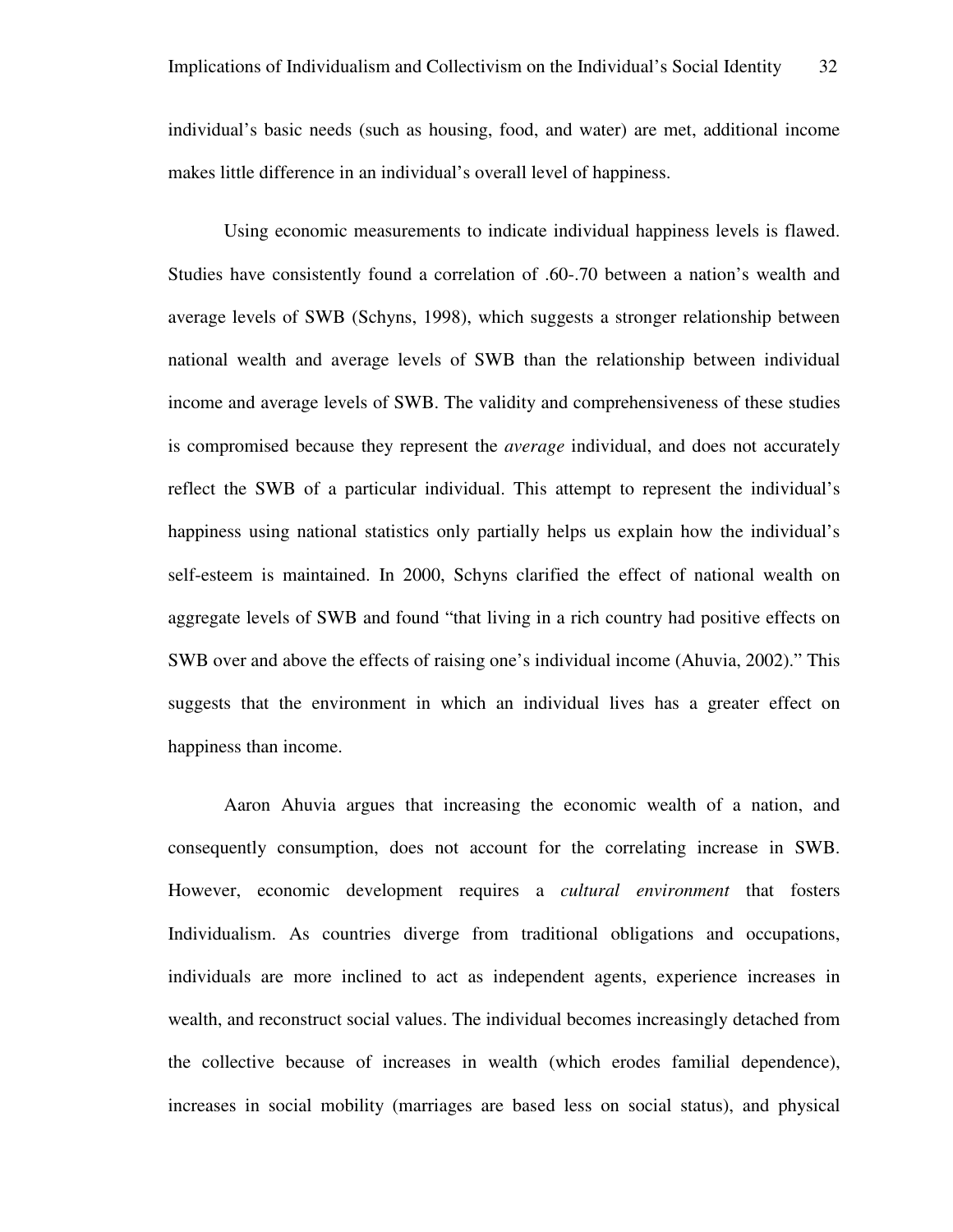mobility (jobs frequently require traveling) (Ahuvia, 2002). Quantitative evidence supports this sentiment such that the gross national product per capita has .80 correlation with national levels of individualistic values (Hofstede, 1980), which erodes societal social groups (Taylor, 1989), but increases the average level of individual SWB (Veenhoven, 1999).

If income and GDP operate as limited explanations of individual happiness, perhaps the cultural environment can give a more comprehensive explanation. First, higher levels of income and GDP are generally associated with higher levels of happiness. For example, the U.S. had a mean S.W.B. score of 3.55 and \$14 trillion GDP in 2007 whereas South Africa had a mean S.W.B. score of 1.39 and \$277 billion GDP in 2007 (Matsumoto & Juang, 2008; World Values Survey; Geohive.com). Secondly, higher levels of income and GDP are fostered by individualistic cultures (U.S. is more individualistic than South Africa and also has a higher GDP (Matsumoto & Juang, 2008; World Values Survey; Geohive.com). These two correlations suggest that Individualism leads to higher levels of happiness. However, this is not so; among poor countries Individualism is negatively associated with happiness, whereas richer countries positively associate Individualism with happiness (Veenhoven, 1999). Additionally, the S.W.B. index for China, a traditionally collectivistic society, is 1.64, which is higher than South Africa's, a more individualistic society (World Values Survey). This finding suggests that Individualism cannot simply be introduced into a country's cultural repertoire and be expected to increase individual SWB, but instead suggests the individual's internalization, assimilation to, and embodiment of cultural cognitions, emotions, and motivations determines their overall happiness, or positive self-esteem. Further, it is the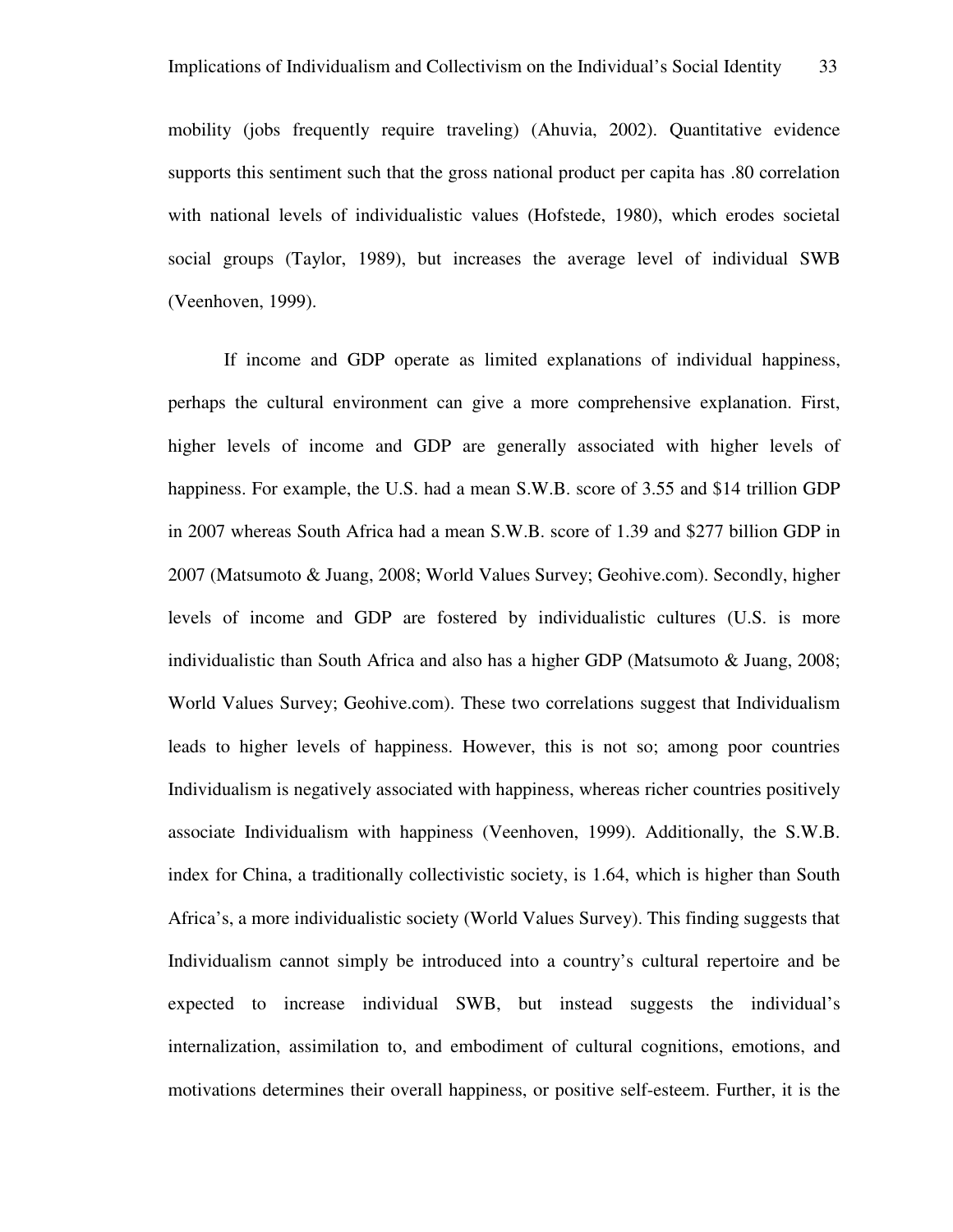distinct self-concepts unique to individualistic and collectivistic cultures that not only orient individuals' perception of happiness but also determine how they achieve happiness.

### **Individualism and Collectivism on Individual Happiness**

Universally, individuals make comparisons to understand themselves as distinct and separable from others (Markus & Kitayama, 1991). By making external comparisons, individuals establish a physical sense of self in relation to others. In order to establish a self-concept in relation to others emotionally, individuals make distinctions regarding how connected with others and separate from others they are, which affects individuals' emotional satisfaction, or happiness (Markus & Kitayama, 1991). Just as culture can be divided into two distinct syndromes, Individualism and Collectivism, individuals' concept of the self can be divided into two distinct self-construals, independent and interdependent, which consequently give rise to two distinct interpretations of happiness (Lu & Gilmour, 2004).

The degree to which individuals perceive themselves as interdependent or independent exists along a mutually exclusive continuum; individuals can adjust their perception of the self from one extreme (i.e., an independent self-construal) to the other (i.e., an interdependent self-construal). If individuals adopt an independent view of the self, they view themselves as unique from others. If individuals adopt an interdependent view of the self, they view themselves as interconnected with others. However, every individual works to maintain an optimally distinct social identity by aligning themselves with prototypes of groups they wish to belong (Markus & Kitayama, 1991; Brewer 1991).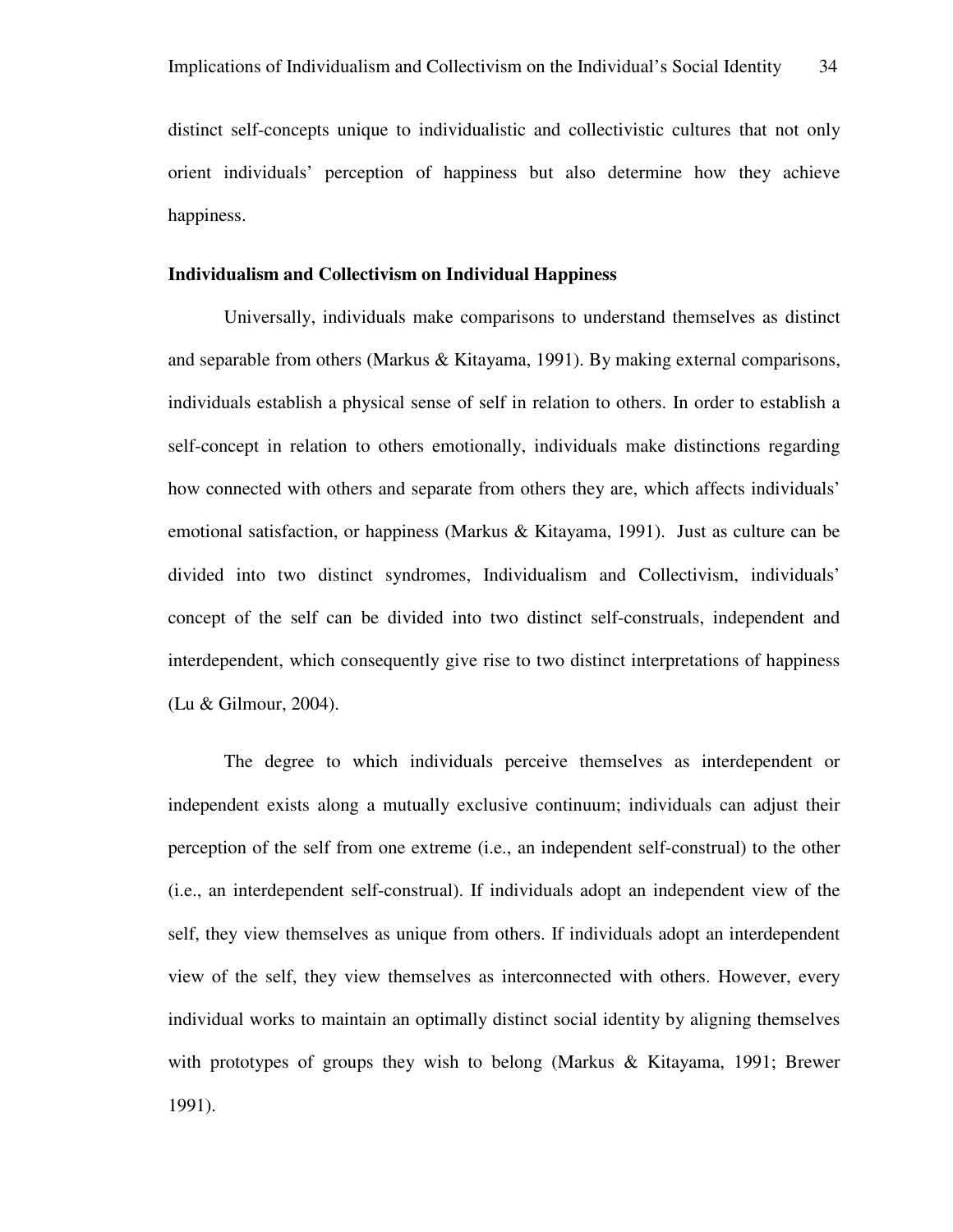Individuals operating within individualistic and collectivistic cultures have unique ways of identifying the self as independent or interdependent, respectively. Although cultures can be characterized by general tendencies, not all individuals conform to them. For instance, Western cultures, such as American culture, can be generally described as individualistic, but subcultures within it, such as the Quakers, can promote interdependence (Markus & Kitayama, 1991). Consequently, in order to objectively determine the condition of individual happiness, we must look to the individual as the basic unit of analysis to assess how they use cognitions to perceive the world, express emotions, and honor motivations. By evaluating the consequences of independent and interdependent self-construals, we can predict how individuals in individualistic and collectivistic cultures maintain a positive social identity and maximize happiness.

**Independent vs. interdependent self.** The distinct self-views, independent self and interdependent self, are regulatory mechanisms the individual uses when evaluating their well-being. According to Lu and Gilmour (2004), "these self-regulatory mechanisms guide the individual to attend to and process information pertaining to certain aspects of the environment emphasized by culture. Such mechanisms also determine how people think, feel and behave in pursuit of SWB." Thus culture is a major force that influences the individual's concept of happiness such that individuals within individualistic and collectivistic cultures hold different views on what happiness is.

For individualistic cultures, which are predominately western, individuals maintain their well-being through an independent self-concept. The independent selfconcept implies that individuals are unique from others (Markus & Kitayama, 1991). Embedded in the cultural foundation of Individualism, individuals maintain their S.W.B.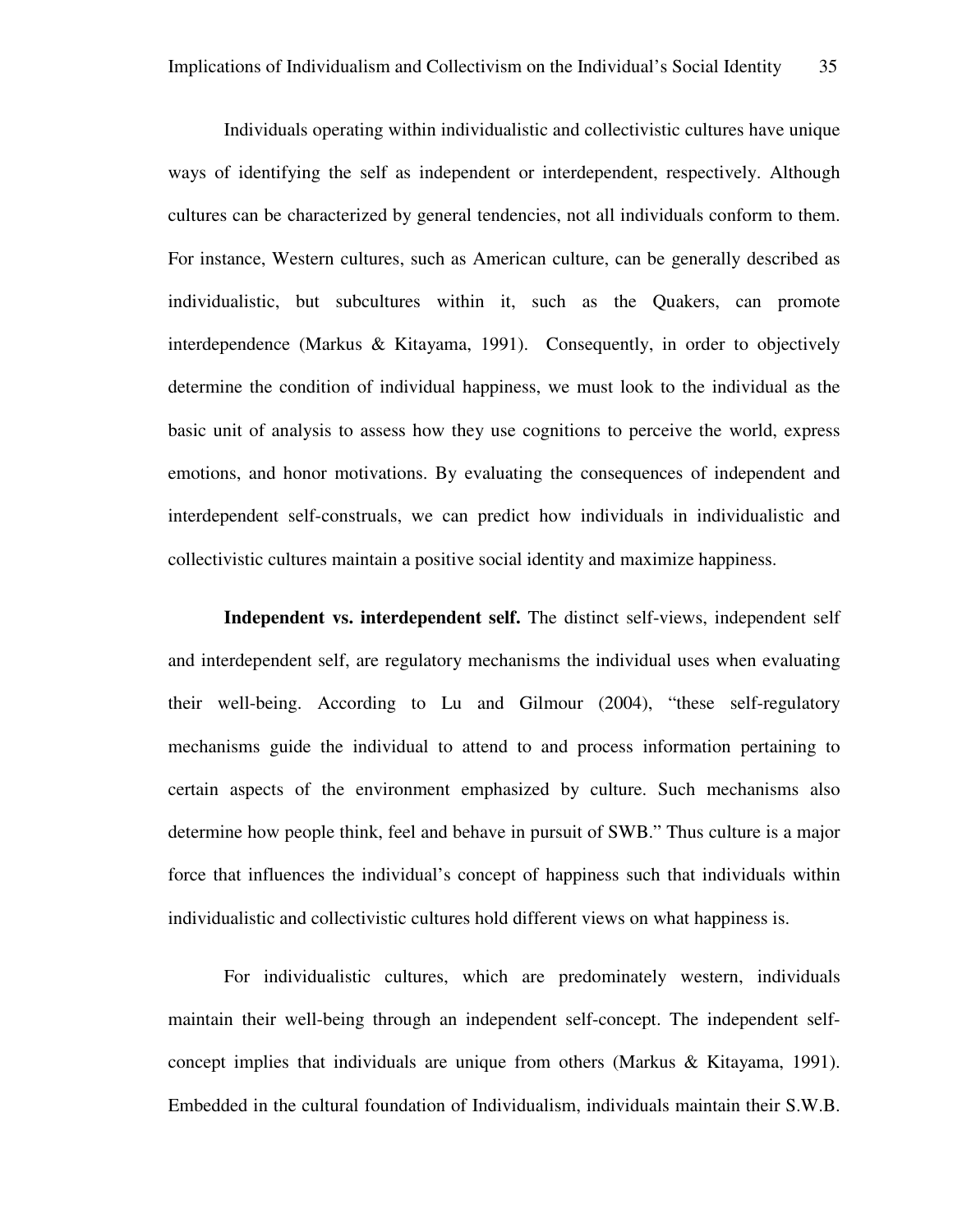by holding themselves personally accountable for their pursuit of happiness (Lu  $\&$ Gilmour, 2004). When an individual internalizes an independent self-concept, they consequently hold themselves personally responsible for their well-being, which is maintained through independent cognitions, emotions, and motivations (Markus & Kitayama, 1991; Lu & Gilmour, 2004).

Alternatively, the interdependent self-construal emphasizes the central connectedness of people to each other, which is imbedded in collectivistic cultures. For example, within Chinese culture, individuals are viewed holistically; by separating from the larger community, individuals cannot be fully understood (Sheweder, 1984). An individual within a collectivistic culture is able to maintain their S.W.B. by fulfilling role obligations in "interdependent social relationships, the creation and maintenance of interpersonal harmony, the striving to promote the welfare and prosperity of the collective" (Lu & Gilmour, 2004). Once an individual internalizes their interdependent self-concept, their cognitions, emotions, and motivations are monitored by their motivation to fulfill social obligations. In turn, by meeting extrinsic expectations, the individual is able to maintain their well-being within collectivistic cultures (Markus & Kitayama, 1991; Lu & Gilmour, 2004). Well-being is therefore maintained in culturally distinct ways. Since concepts of well-being vary between cultures, the cognitions, emotions, and motivations employed in maintaining one's well-being also diverge between cultures (Markus & Kitayama, 1991; Lu & Gilmour, 2004).

*Cognitions.* The divergence between the independent and interdependent selfconcepts gives rise to distinct levels of cognitive attentiveness to others and varied importance of situational context. Individuals with an independent self-concept have a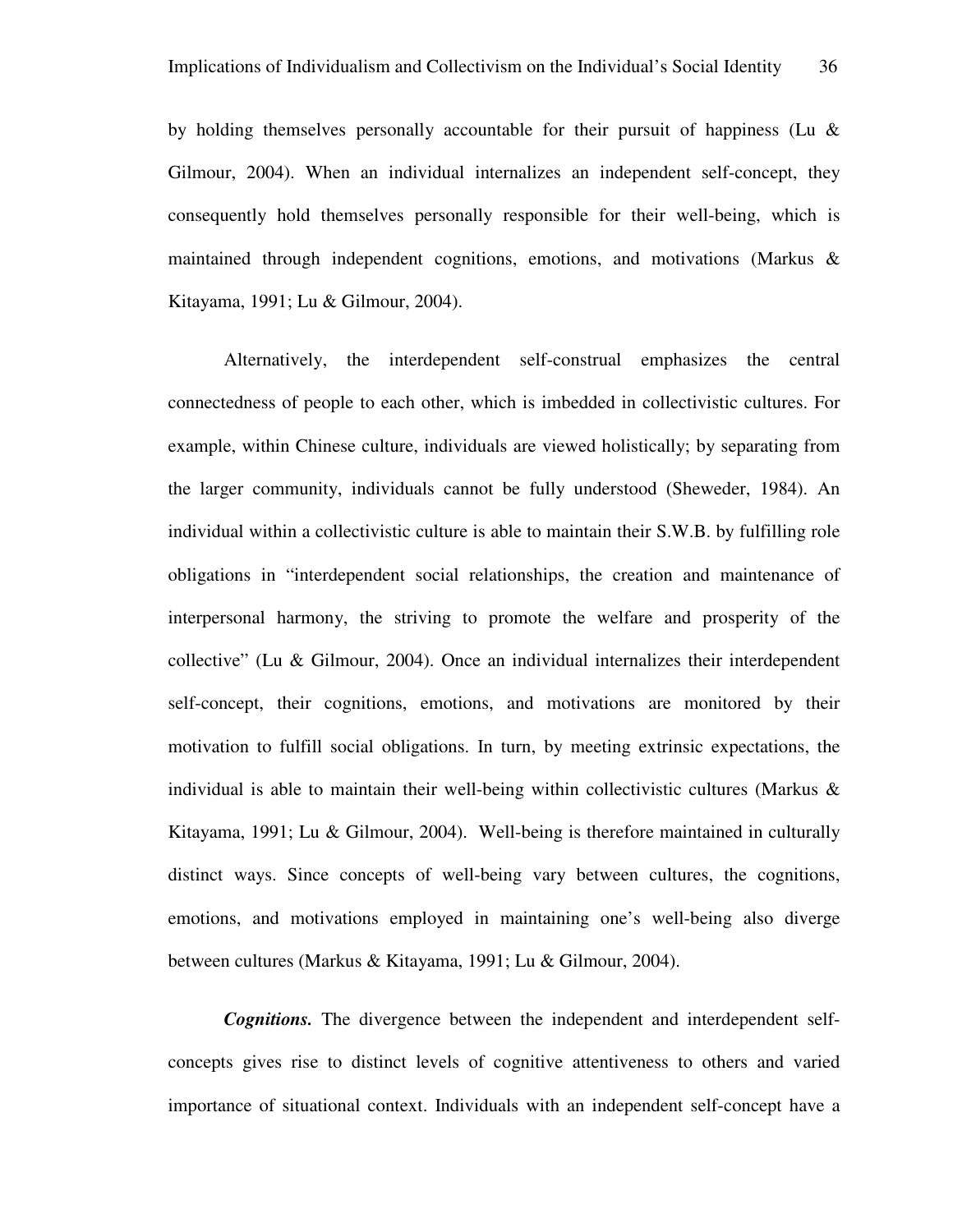more extensive knowledge concerning themselves. In 1990, Kitayama, Markus, Tummala, Kurokawa, and Kato conducted a study on judgments made by Americans (Markus & Kitayama, 1991). Their research found that Americans perceive the self as more dissimilar to others because their knowledge concerning the self is more extensive than their knowledge concerning others. The implications of their study suggests that independently oriented individuals, such as Americans, know more about themselves than others, whereas, interdependently oriented individuals, such as Asians, know more about others than themselves (Markus & Kitayama, 1991). Conversely, Individuals with an interdependent self-concept work to be sensitive to others in order to ensure harmony (which is a priority within collectivistic cultures in order to maintain S.W.B.). As a result, individuals develop a more extensive knowledge concerning others when employing an interdependent self-concept than employing an independent self-concept (Markus & Kitayama, 1991).

This distinction between knowledge of the self and others confirms Lu and Gilmour's (2004) hypothesis concerning S.W.B: individuals operating within individualistic cultures should know more about themselves in order to pursue happiness because the individual is personally accountable for their actions, whereas, individuals operating within collectivistic cultures should know more about others in order to pursue happiness because awareness of others facilitates the success of fulfilling role obligations. The cognitive variation within individualistic and collectivistic cultures points to different cognition tendencies influencing happiness, however the way in which individuals navigate emotions, between being self-focused and other focused, also acts as a determinant of happiness.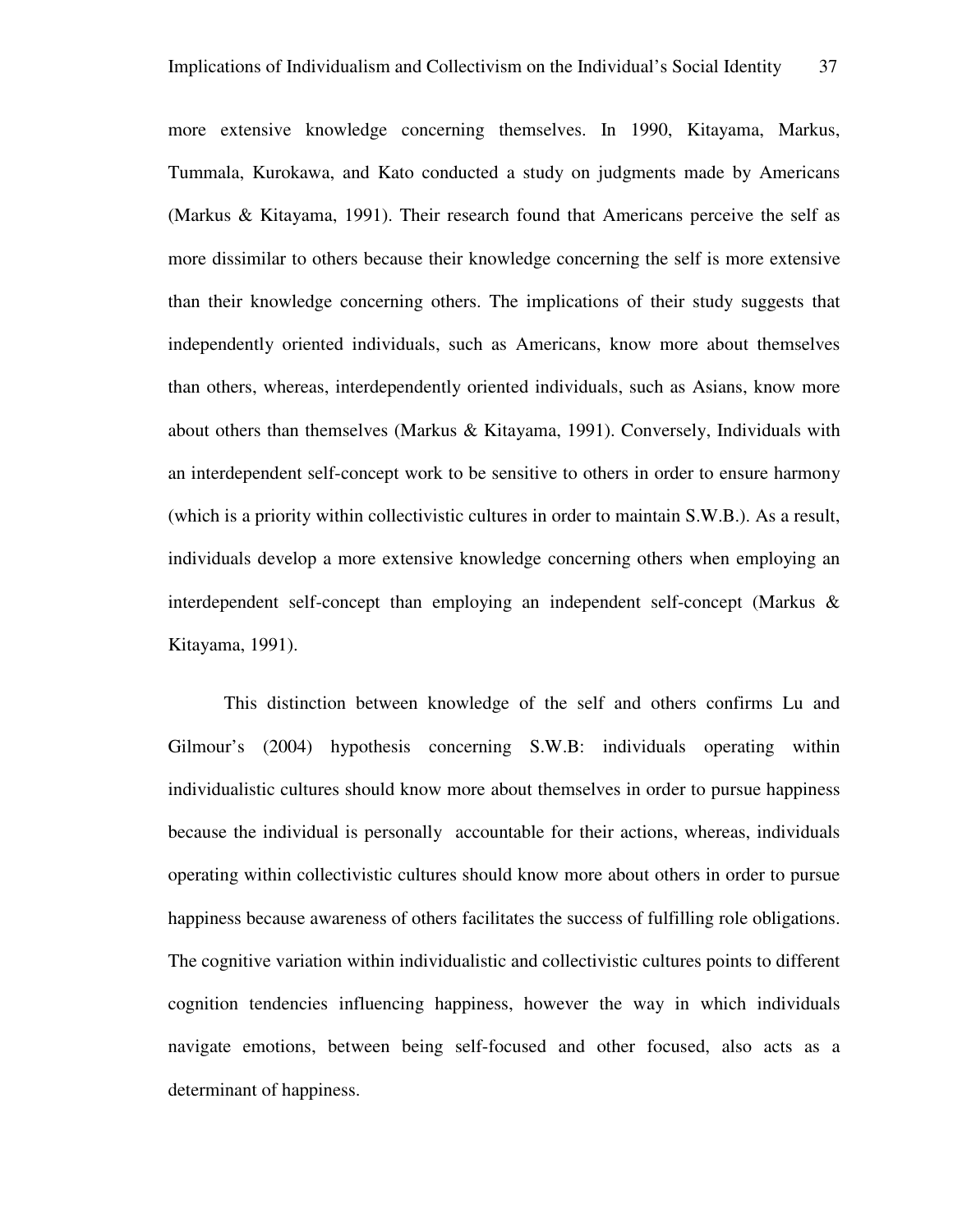*Emotions.* In Markus and Kitayama's research (1991), self-systems, or selfframeworks, are inherently affected by an individual's self-knowledge. Individual's emotional tendencies have the power to transform situations because emotions elicit reactions and initiate actions. Since individuals perceive the self as either independent or interdependent, emotional experiences are not universal and should vary with selfconcepts (Markus & Kitayama, 1991).

 The cultural conditions established in individualistic cultures give rise to *egofocused* emotions and the conditions established in collectivistic cultures give rise to *other-focused* emotions. Ego-focused emotions, such as anger or pride, refer primarily to the individual's personal attributes. This tendency to experience emotions related to the individual's experience is reinforced by individualistic cultures because they foster individuality. Other-focused emotions, such as sympathy or shame, refer primarily to another person and result from being sensitive and aware of others. This tendency is reinforced by collectivistic cultures because experiencing other-focused emotions highlights the interconnectedness and interdependence of the individual with others (Markus & Kitayama, 1991).

Individuals within individualistic cultures operate as independent individuals and consequently attend more to ego-focused emotions rather than other-focused emotions. By focusing on egotistical emotions, the individual is able to act on the basis of their personal feelings in pursuit of happiness. On the other hand, individuals within collectivistic cultures operate as interdependent individuals and attend to other-focused emotions, enabling them to pay closer attention to the emotional state of others (Markus & Kitayama, 1991).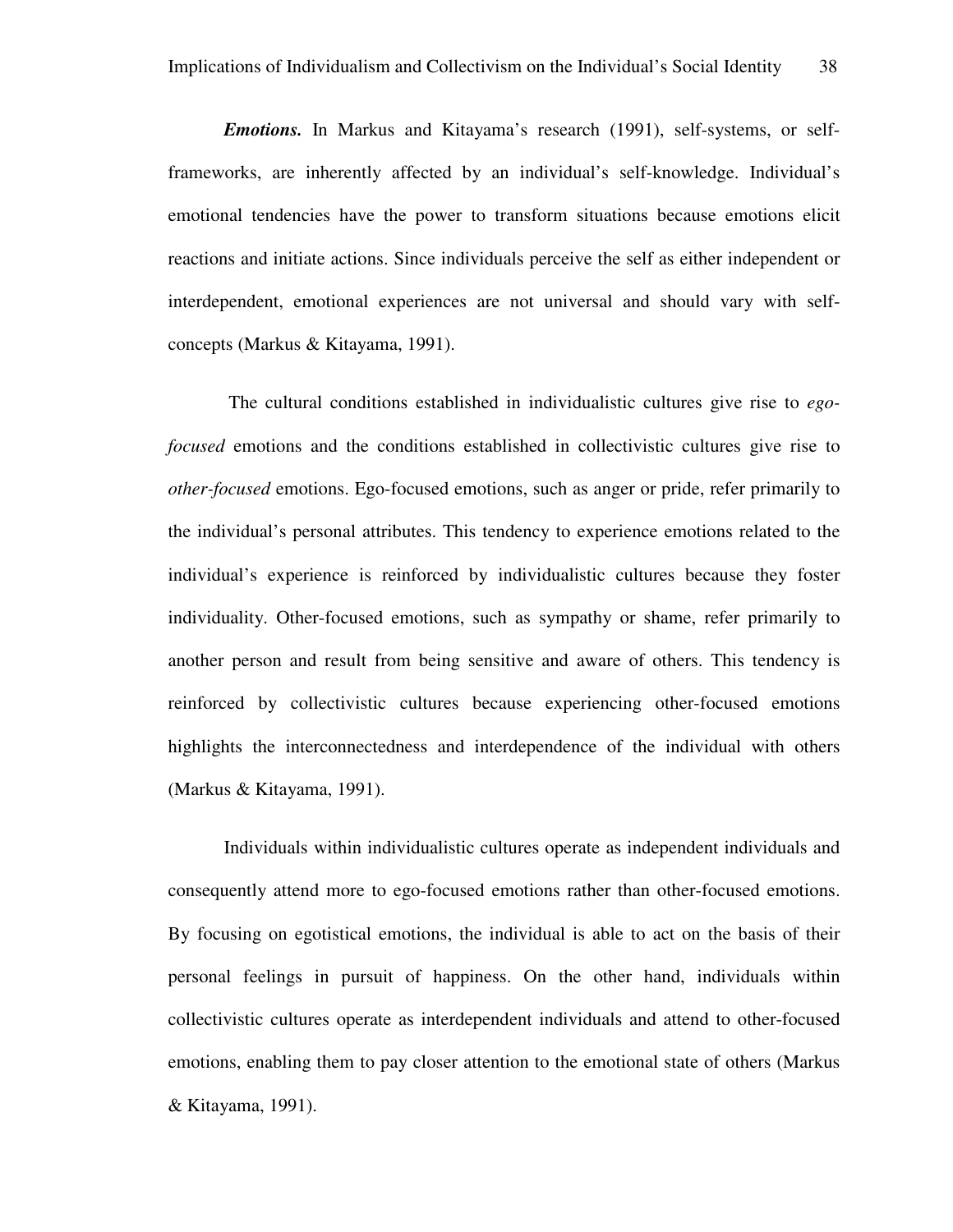*Motivations.* Individuals are universally motivated by achievement, which can be characterized by the motivation to overcome obstacles, exert power, complete tasks to the best of ability, or become proficient in some subject (Markus & Kitayama, 1991 referenced Hall & Lindzey, 1957; Hilgard, 1987). However, the relationship between the individual and their motivations depends on the individual's self-system, whether they orient themselves as independent selves or as interdependent selves.

Individuals that embody independent self-systems, such as Westerners, are motivated by internal ambitions, such as internal needs, personal rights, capacities, and ability to withstand social pressures. Americans, and Westerners in general, are motivated to gain control over situations, achieve internalized standards of excellence, rather than fulfilling the expectations of others, and maintaining cognitive consistency (Markus  $\&$ Kitayama, 1991). According to Bond (1986), "individually oriented achievement motivation is viewed as a functionally autonomous desire in which the individual strives to achieve some internalized standard of excellence." Individualists establish self-systems that are based on individual standards of achievement, enabling them to maintain their individual focused well-being (Markus & Kitayama, 1991; Lu & Gilmour, 2004).

 However, collectivists establish self-systems that are based on socially oriented achievements (Markus & Kitayama, 1991). In contrast to individually oriented achievement motivations within independent individualistic individuals, "socially oriented achievement motivation is not functionally autonomous; rather individuals persevere to fulfill expectations of significant others" (Bond, 1986). Individuals that embody interdependent self-systems are motivated by other-focused tasks, such as being receptive of others, ability to adjust needs and demands to accommodate others, and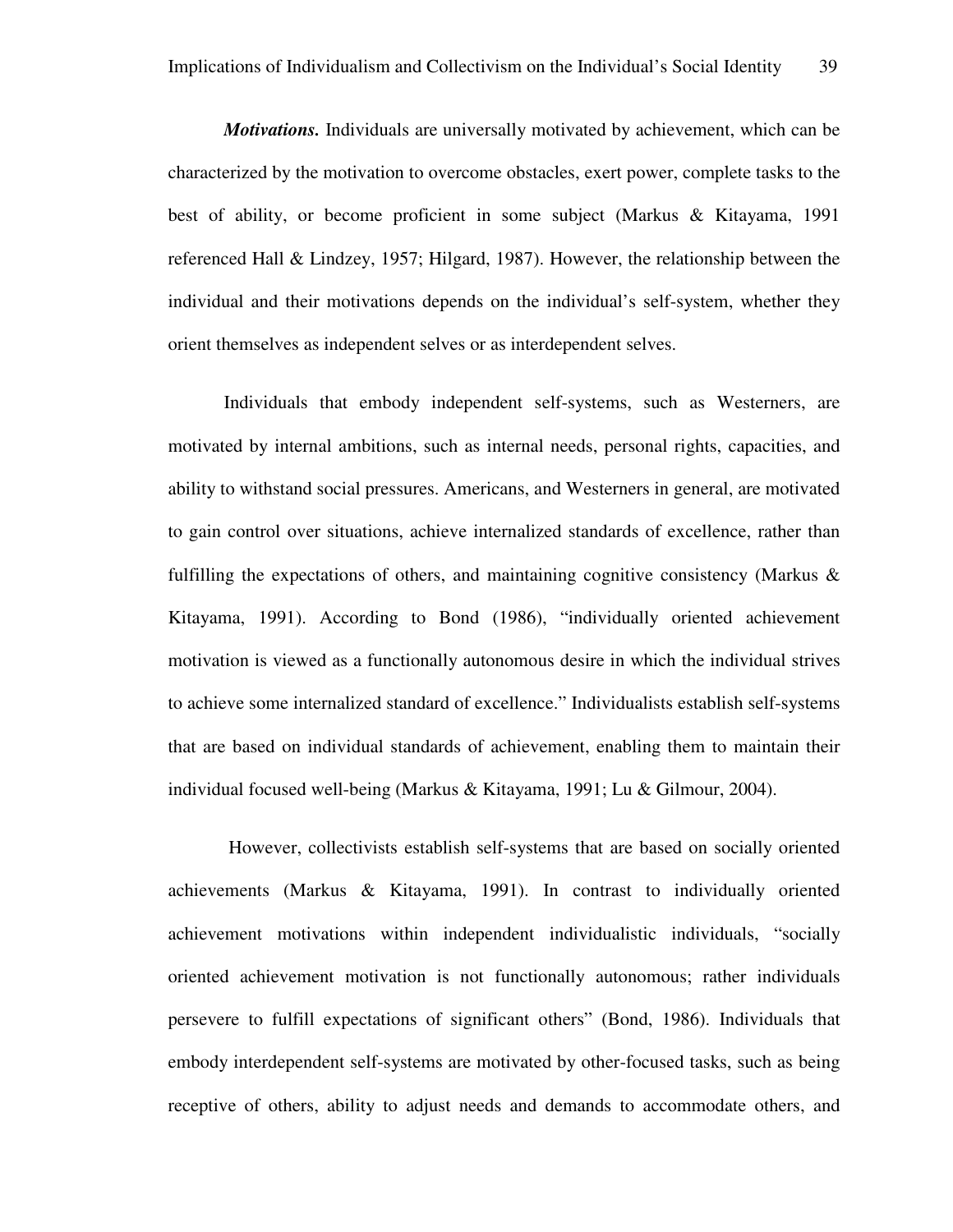restrain inner needs. In 1986, Bond found that interdependent motivations reflect collectivistic traditions because Chinese respondents showed high levels of need for abasement, socially oriented achievement, change, endurance, nurturance, and order and low levels of individually oriented achievement. Individual motivations within collectivistic cultures are characterized by the individual's motivation to fulfill the expectations of others, which contributes to the maintenance of their perception of wellbeing in terms of role-obligations (Markus & Kitayama, 1991; Lu & Gilmour, 2004).

The individual's S.W.B. is contingent on the orientation of their self-concept as independent or interdependent, which depends on the individual's identification with individualistic or collectivistic cultures, respectively. Since the self is uniquely oriented within each culture, so too are their conceptions of happiness. Happiness is not a product of economic development or stability, but rather how cultures prescribe conditions of SWB for its members. By evaluating the cognitions, emotions, and motivations within individualistic and collectivistic cultures, the different ways in which the independentself and interdependent-self are able to maintain SWB are established.

It is important to extend our analysis to include the culturally distinct ways in which cooperation can be fostered at the social level of identity. Just as there are distinct ways in which the independent and interdependent self-concepts give rise to different perceptions of happiness (Markus & Kitayama, 1991), so too are there distinct ways in which the independent and interdependent self-concepts give rise to different ways cooperation mechanisms are used on the social level (Chen et al., 1998). Group cooperation is important to consider because it enables groups to accomplish shared goals and consequently work towards positive self-enhancement. Without cooperation, the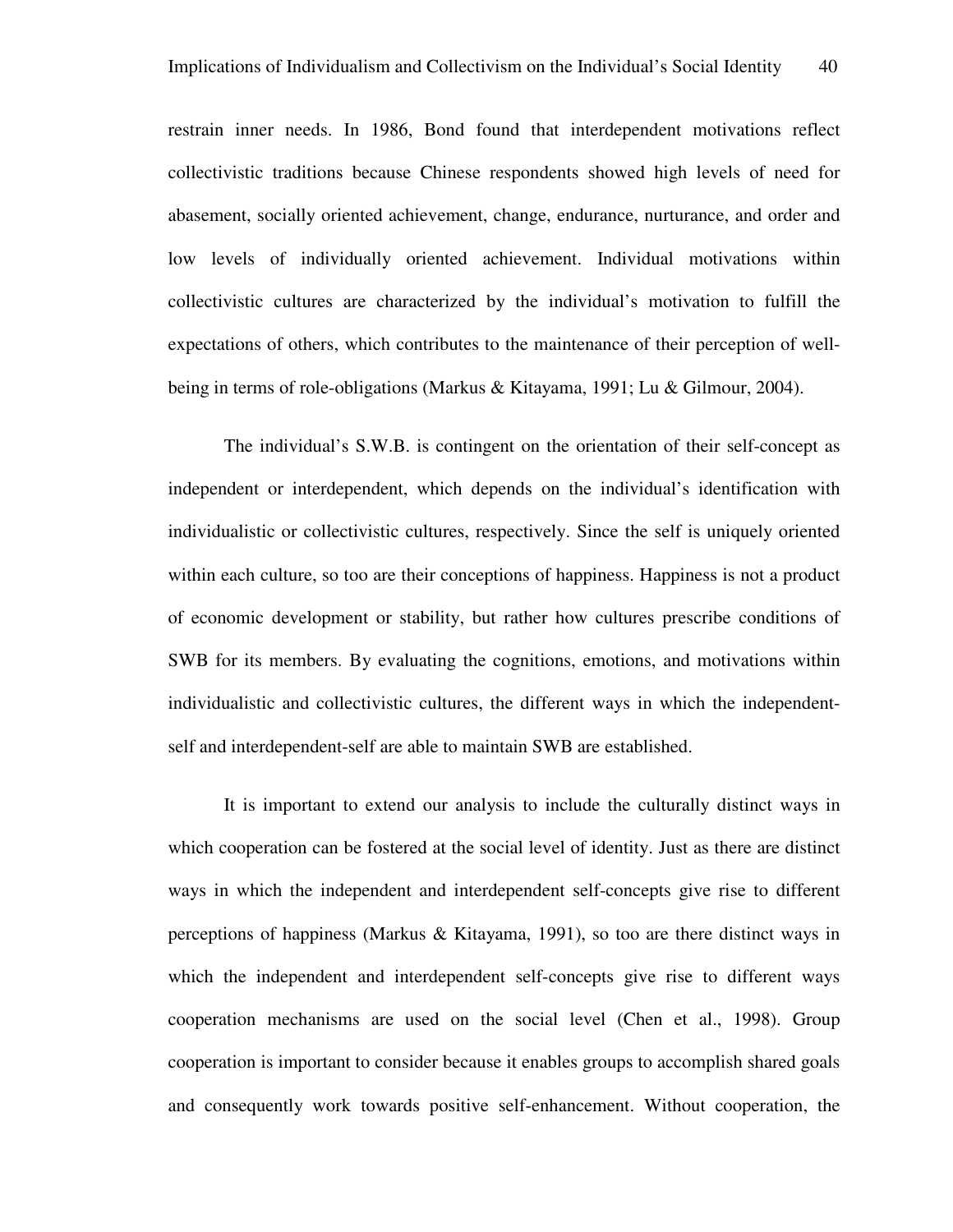survival of social units, which is necessary for individuals to undergo the cognitive processes included in Social Identity Theory, would deteriorate (Chen et al., 1998; Hogg, 2004).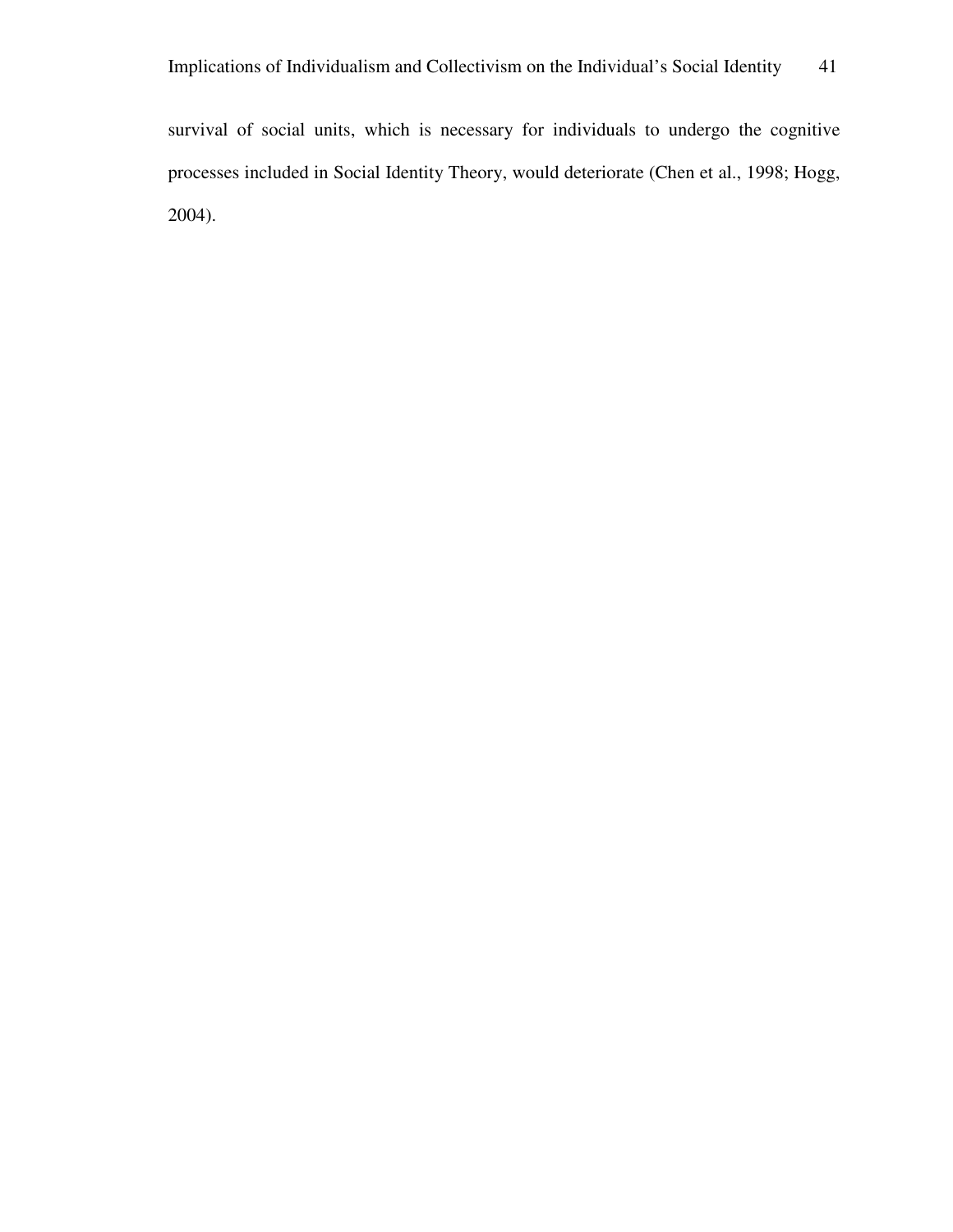### **Social Level of Analysis: Applying Social Identity Theory to explain how**

### **Individualism and Collectivism affect Group Cooperation**

 Cooperation within a group is dependent on the interdependent cognitions, emotions, and motivations within a culturally specific context. As an individual expands their contextual frame of reference concerning their social identity, cooperation becomes a mechanism for "the survival of a social unit" (Wagner, 1995). The survival of a social unit ultimately determines the source of an individual's self-esteem. In order for a social unit to persist, an optimal level of cooperation is necessary; however, ways in which social units cooperate vary between cultures. In order to distinguish culture specific cooperation tendencies, two assumptions must be explained. First, cooperation exists within all societies, and it is the individual's choice to cooperate. Second, if an individual decides to cooperate within an in group, culture specific strategies will be used to foster cooperation (Chen et al., 1998). Since cooperation is necessary for any social unit to exist and is culture specific, it is important to assess specific strategies that are unique to individualistic and collectivistic cultures.

#### **Cooperation Mechanisms**

Cultural values underlie the nature of cooperative behavior, and give rise to six culture-specific cooperation mechanisms: group identity, trust, accountability, superordinate goals, communication, and reward structure. Following that cultural values underlie the nature of cooperation, individualistic groups and collectivistic groups foster cooperation in distinct ways.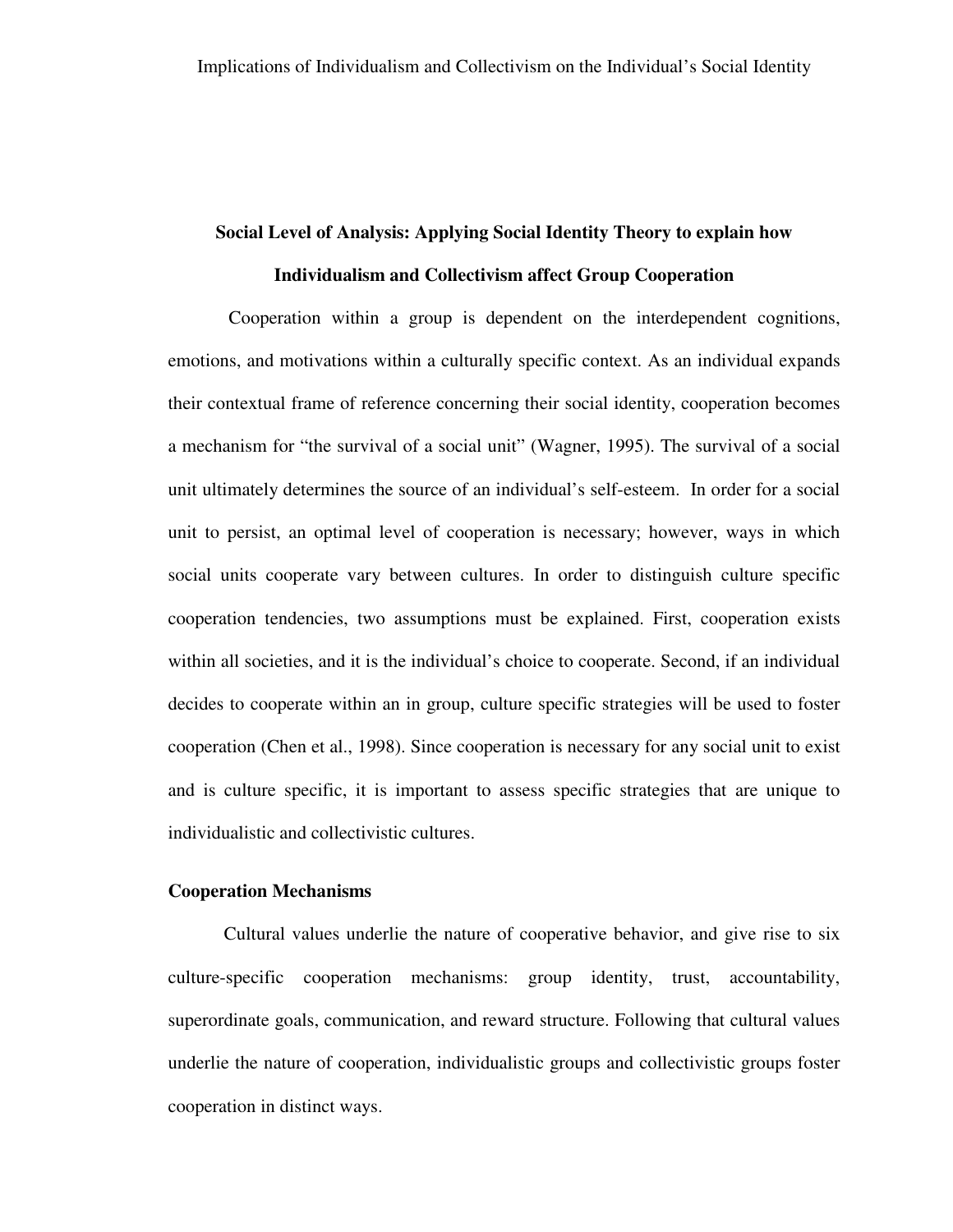**Group identity.** Social identities are culture specific (Triandis, 1995), and as such, there are specific ways in which individualistic and collectivistic groups orient themselves in order to effectively cooperate. The cognitive awareness of a group identity allows the individual operating within it to not only identify and categorize themselves within society, but it also outlines context specific behaviors expected by the in-group and out-groups.

Group identities are contingent on their members' self-definition; individualistic individuals are independent and in pursuit of individual gain, and collectivistic individuals are interdependent and in pursuit of social gain (Wagner, 1995). Within individualistic cultures, cooperation is attractive when there are perceived benefits for the individual that cannot be attained independently. For example individualistic individuals are inclined to cooperate with a sports team because without group participation the individual would not be able to win and receive benefits, such as enhanced self-esteem. Within collectivistic cultures, cooperation is attractive when there are perceived benefits to the in-group, regardless of the immediate personal implications. For instance, volunteering time to local shelters within a community has benefits for the in-group and unclear immediate personal implications (Wagner 1995 referenced Spence, 1985; Wagner, 1982).

Another aspect of group identity that affects individualistic and collectivistic groups is the salience of a group identity. Since individualistic individuals value their personal identity above their social identity, when group interests and individual interests are conflicting, individuals will honor their personal identity above the group's identity. However, collectivistic individuals value their social identity above their personal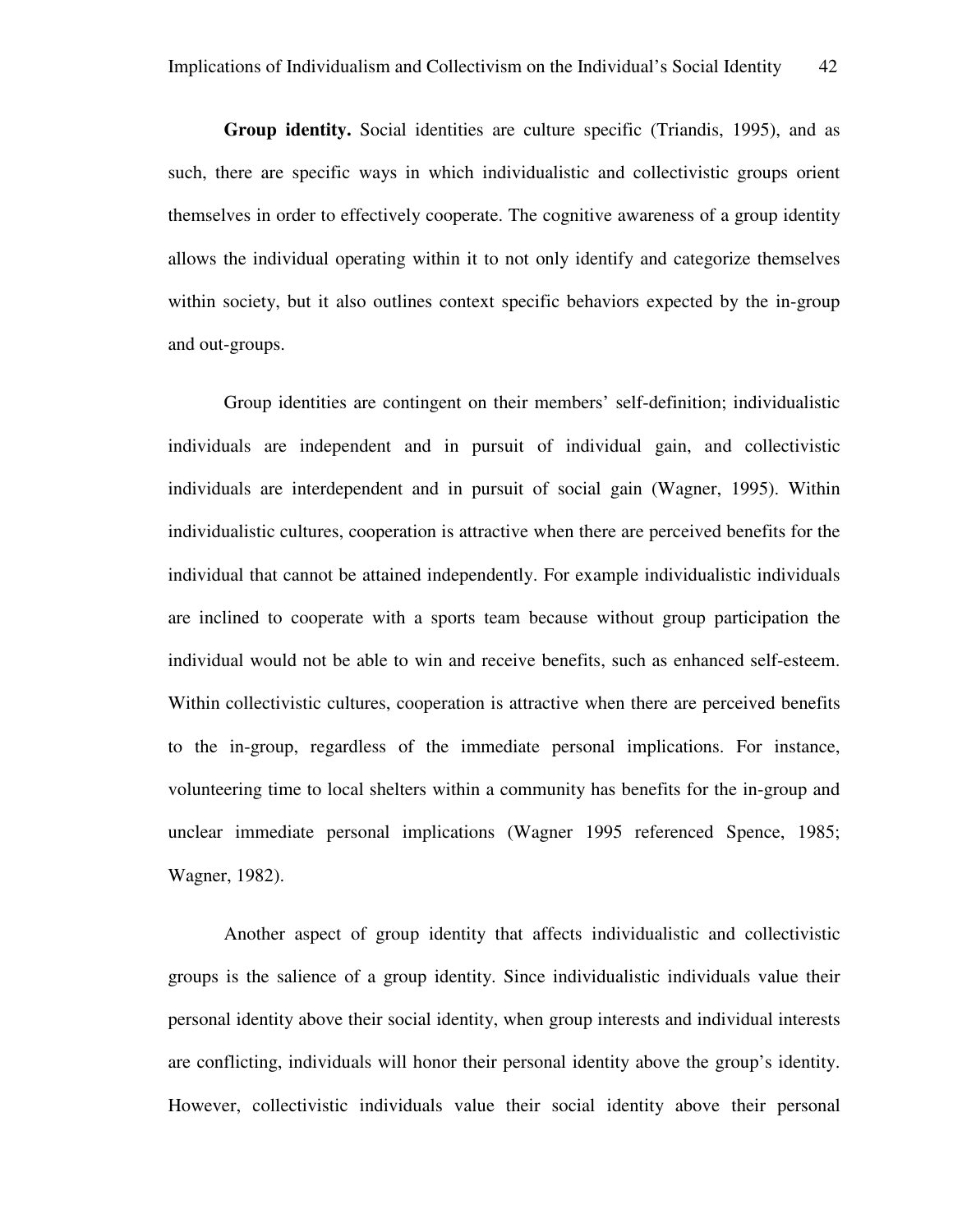identity, and will cooperate to maintain their group identity before their personal identity (Wagner, 1995; Chen et al., 1998).

**Trust.** Trust requires the individual to know the implications of a situation and the ability to rationalize risks when they are uncertain (McAllister, 1995). Trust facilitates group cooperation because the individual must have confidence in other group members to align with their group identity. The forms of trust within cultures vary; individualistic group identities employ cognitive based trust whereas collectivistic group identities employ affect based trust (Chen et al., 1998).

Cognitive based trust is contingent on the professionalism expressed by others. Individuals are able to establish trust based on cues suggesting an individual's reliability, credentials, and cultural similarities (McAllister, 1995). Cognitive based trust relates to the displayed competence of individuals when acting on responsibilities. This display of competence allows the observing individual to become knowledgeable of the actor's credentials and values, and enables them accurately trust others (Chen et al, 1998). For example, when an individual has been certified as a surgeon and has impressive work experience, others may cognitively trust the individual with their medical needs.

Although both cognitive and affect based trust can exist within collectivistic cultures, affect based trust is more prevalent because it supplements naturally occurring cultural tendencies (Chen et al, 1998). Affect based trust is built on the emotional bonds between partners that goes beyond professional bonds, such as familial trust, and emotional bonds are what tie collectivist groups together (McAllister, 1995). Further, role expectations within collectivistic cultures go beyond task performance as a result of the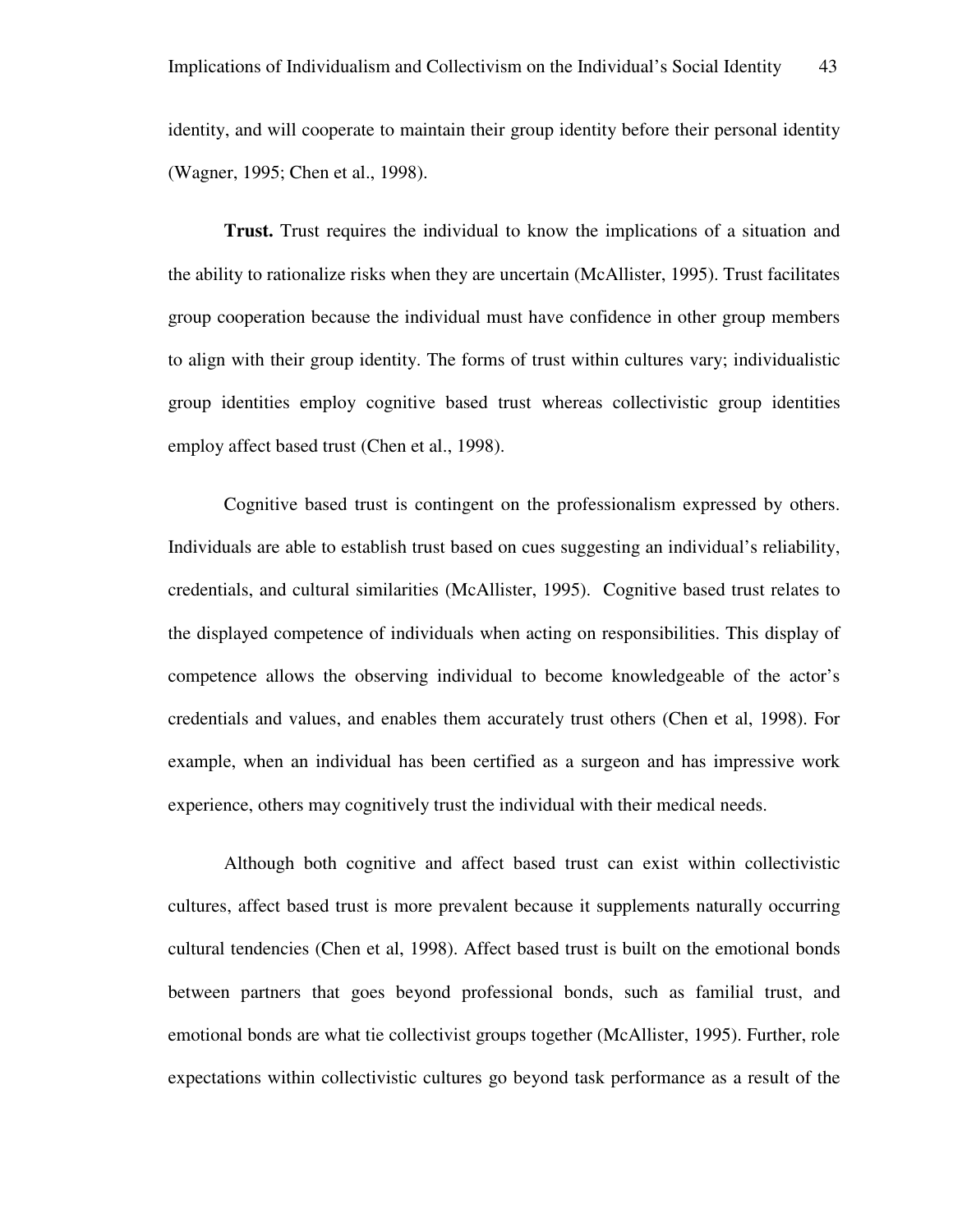interdependence between group members (Chen et al., 1998). The individual's awareness of interdependence and emotional bonds minimizes the perceived riskiness in trusting other group members, such that affect based trust is more important in collectivistic cultures than individualistic cultures (Chen et al., 1998).

**Communication.** Previous research has shown communication enhances cooperation, and individualistic and collectivistic cultures use communication to cooperate in distinct ways. The major cultural difference between individualistic and collectivistic forms of communication is between partial and full channel communication. Partial communication refers to communicating by constrained means, such as audio only, visual only, or written only communications, whereas full channel communication is not restricted to one mode. Further, partial and full forms of communication have different implications for context; partial communication decontextualizes the situation by leaving out sources of social meaning included in full communication. Since collectivistic cultures require more social and emotional cues, and context is more important for collectivists, collectivistic cultures use full channel modes of communication more frequently than individualistic cultures. In contrast, individualistic cultures are more concerned with efficiency, completing tasks quickly, and are consequently more direct and prefer mediated channels of communication (Chen et al., 1998).

**Accountability.** Accountability can be defined as the "extent to which representatives [individuals] are required to justify their actions, and are going to be evaluated and rewarded by their constituents" (Gelfand & Realo, 1999). Group cooperation is contingent on collective group actions; however, the nature of the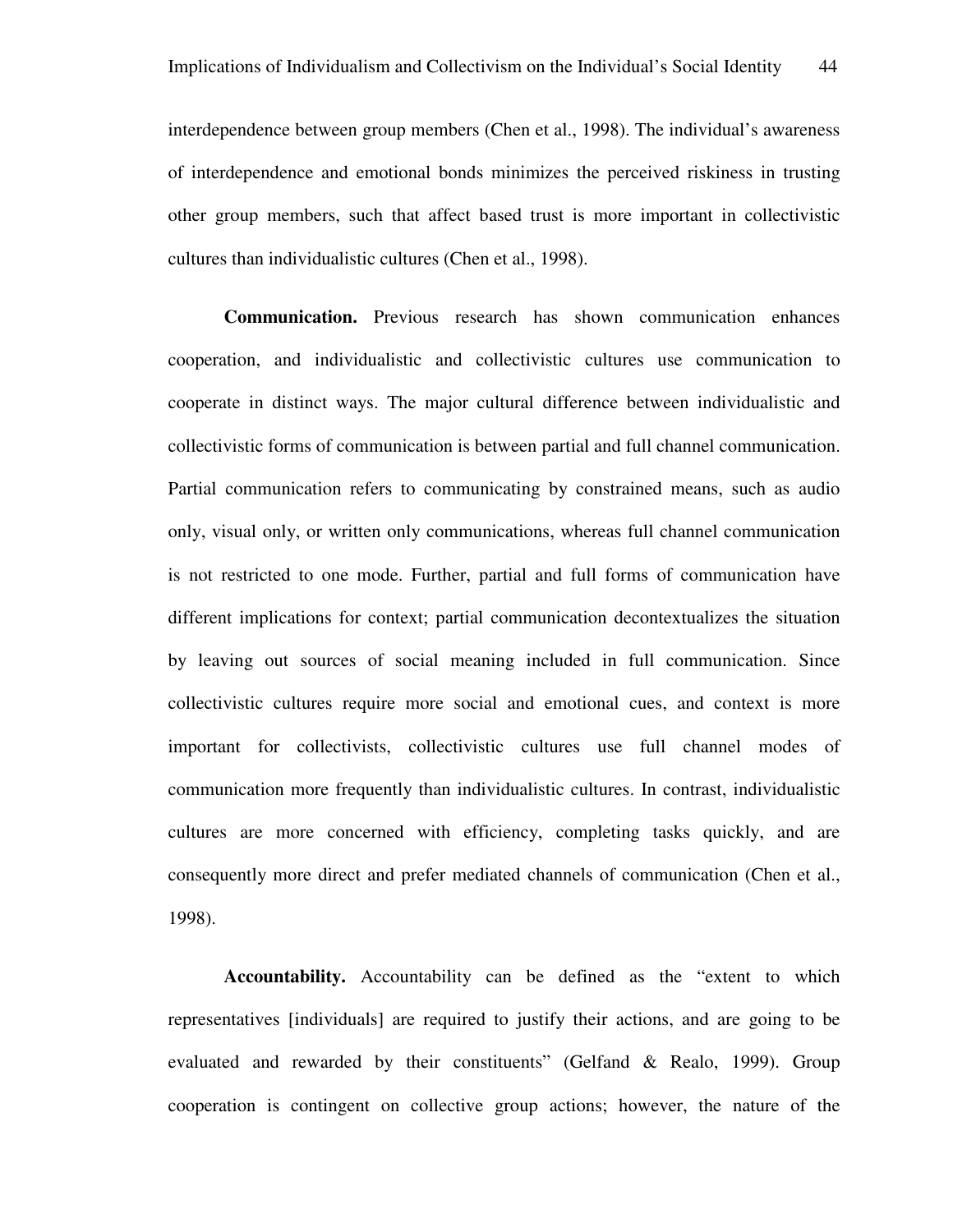individual's accountability for their actions, and how accountability is enforced, fluctuates between cultures.

Within individualistic cultures, individuals are responsible for their own behavior, but within collectivistic cultures, individuals are responsible for group behavior. Since individualistic individuals act out of self-interest, individualistic groups hold the individual responsible for their actions through formal contracts (Chen et al., 1998). For instance, contracts are used a lot in the United States to hold professionals accountable for their work. Individuals operating within collectivistic groups act primarily in the interest of the group; accountability for actions is distributed throughout the group. Since collectivistic group activities are less focused on the individual, collectivists rely on social controls to ensure a collective group outcome (Chen et al., 1998).

**Superordinate goals.** Within the in-group, cooperation is driven be superordinate goals, which are goals that are shared amongst a group of individuals. Individualistic and collectivistic groups have distinct superordinate goals such that superordinate goals that "appeal to the instrumentality of cooperation for self-interest, will be more effective for gaining cooperation in an individualistic culture, whereas goal sharing, which appeals to the self-sacrificial contribution for the collective good, will be more effective for gaining cooperation in a collectivist culture" (Chen et al., 1998).

Within individualistic cultures, individuals are driven by self-interest (Markus and Kitayama, 1991), such that cooperation is also driven by self-interest (Chen et al., 1998). When the group's goals align with the individual's goal, the individual will cooperate. However, when the individual recognizes their cooperation with their in-group will not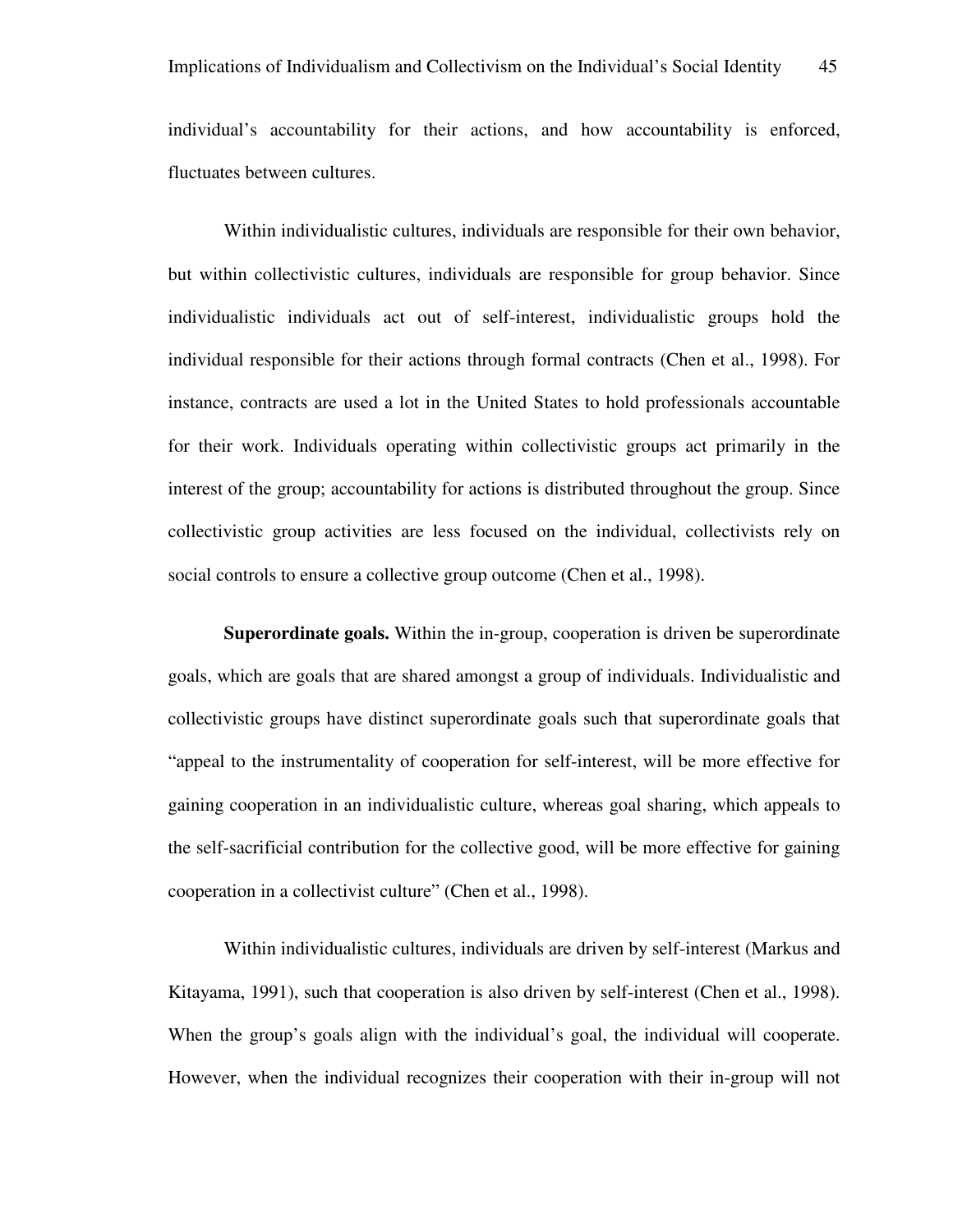benefit their self-interest, they will avoid cooperation through social loafing (Wagner, 1995). Social loafing is affected by the individual's ability to identify themselves within the in-group and their perception of responsibility. When individuals are able to identify themselves within the in-group they are also able to identify how much their effort contributes to the overall outcome, and how responsible they personally are for that outcome. If an individual perceives their efforts to be wasted or responsibility small, they will avoid group cooperation (Wagner, 1995). Further, the achievement of subordinate goals within individualistic groups is more dependent on satisfying the individual's selfinterest than within collectivistic groups (Chen et al., 1998).

In contrast, individuals within collectivistic cultures have an "organic" view of the self in which a collective is more than the sum of its parts. Collectivists are motivated by goals that emphasize the common fate of the collective. In the case of a collectivist culture, group cooperation is consistent with individual goals, which are in the interest of the group above the interest of the individual (Wagner, 1995). Comparatively, "individualists who feel independent and self-reliant are less apt to engage in cooperative behavior, and collectivists who feel interdependent and reliant on groups are more likely to behave cooperatively," which suggests that collectivists are more likely to cooperate than individualists because of the alignment between the individual's goals and their group's goals (Wagner, 1995).

**Reward structure.** There are two comparable but distinct reward systems social groups use: equity-based and equality-based. Equity based reward systems distribute resources fairly, such as dividing resources based on effort. In contrast, equality based reward systems distribute resources equally among group members (Chen et al., 1998).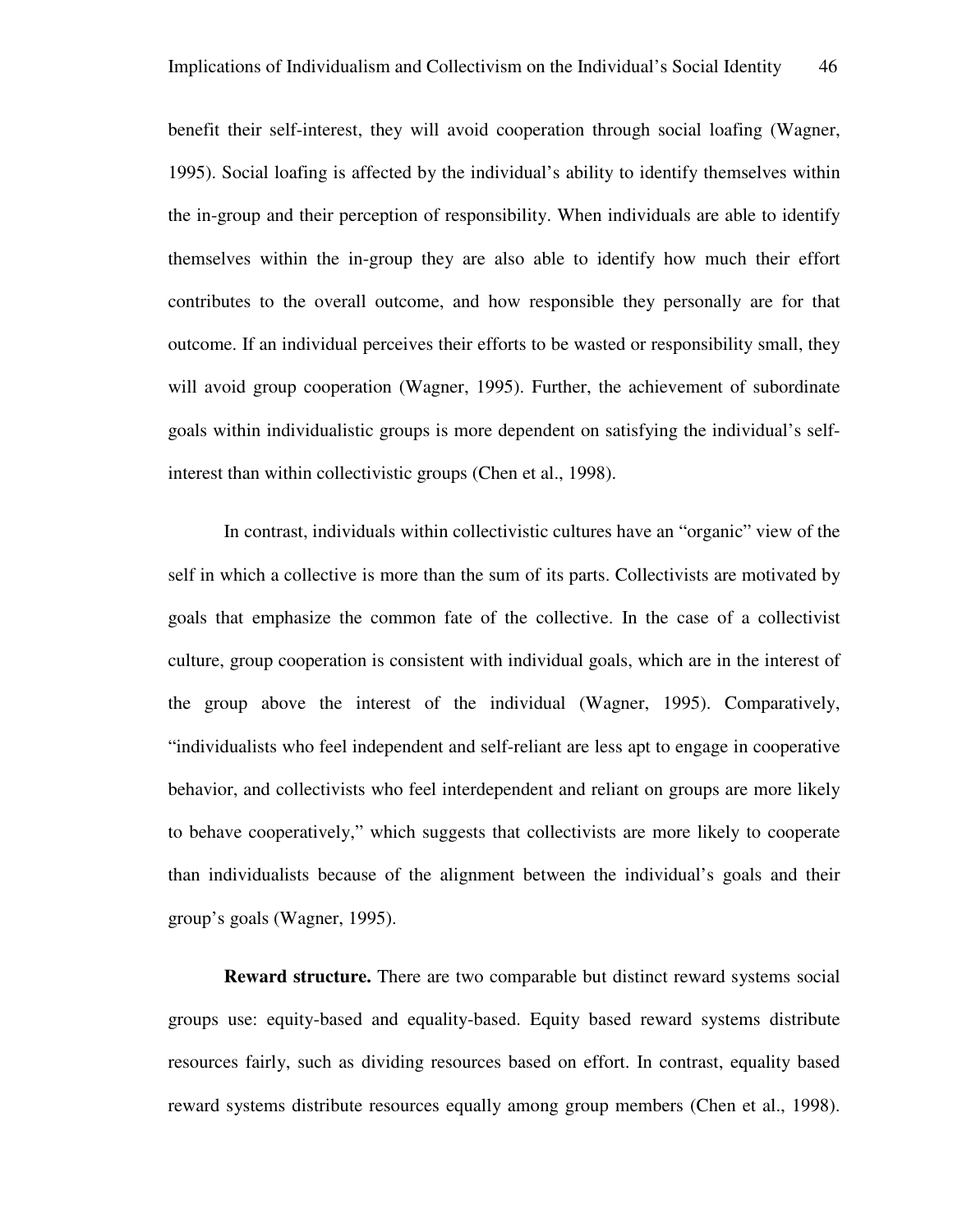Equity based and equality based reward systems vary between individualistic and collectivistic cultures because of the nature of relationships within each.

According to Chen, Chen and Meindl (1998), the equity principle is an important part of an individualist's self-concept "because the equity principle is believed to be consistent with both individual rationality and the self-image of being fair, it can simultaneously satisfy the instrumental and expressive motives of the individualists." Individualistic cultures are motivated by an equity based reward system because the individual acting out of self-interest is primarily concerned with receiving rewards reflecting their personal efforts (Chen et al., 1998).

The equality principle is employed by collectivistic groups because they do not value differentiating between individual group members, and instead like to conceptualize the group in harmony. By increasing rewards based on increasing individual efforts, individuals are encouraged to operate out of self-interest, which conflicts with collectivistic values. From these considerations, Chen, Chen and Meindl (1998) posited that equity based reward structures will be used amongst short term relationships, but equality based reward structures will be used amongst long term relationships in a collectivist culture (Chen et al., 1998).

By expanding our frame of reference from the individual level to the social level, it becomes evident that cooperation is necessary for the survival of social units. The survival of social units enables individuals to make social comparisons that influence their self-esteems, which confirm aspects of their social identities (Hogg, 2004). Through the use of cooperation mechanisms, groups are able to remain cohesive social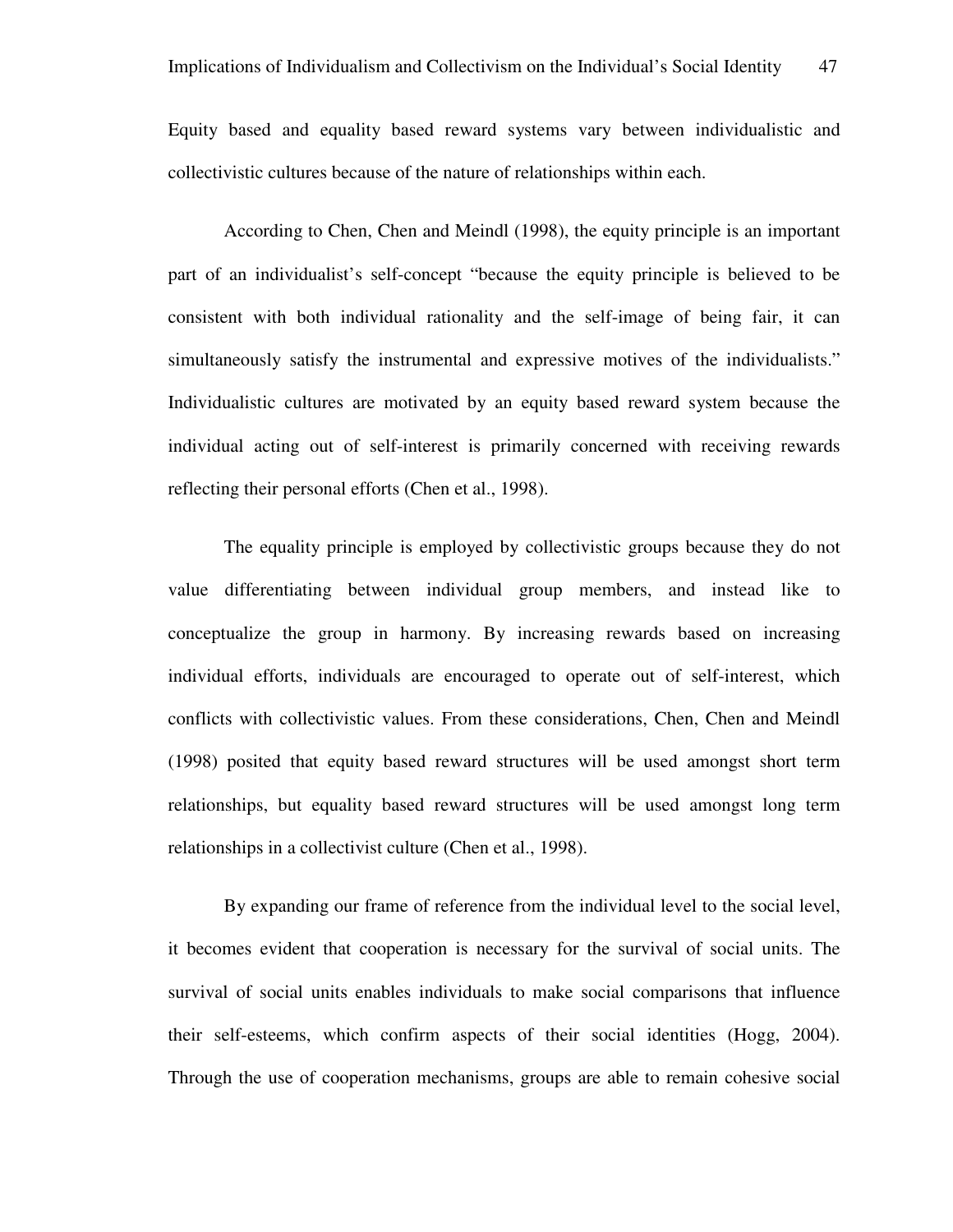units and work towards shared goals. Cooperation is fostered by six culture-specific mechanisms: group identity, trust, accountability, superordinate goals, communication, and reward structure, which are used in different ways to foster cooperation within individualistic and collectivistic cultures (Chen et al., 1998). For instance, group identities fluctuate between independent and interdependent self-concepts; trust fluctuates between cognitive based and affect based; communication fluctuates between full channel and partial channel; accountability fluctuates between being individual focused and group focused; superordinate goals fluctuate between being driven by self-interests or group-interests; and reward structure fluctuates between equity based and equality based. Having identified and described the implications of each mechanism with respect to individualistic and collectivistic cultures, it becomes evident that cooperation is fostered in unique ways within different cultures, which consequently contributes to different ways in which social identities are maintained (Chen et al., 1998).

Considering the distinct ways in which individualism and collectivism influence individual and social identities, it is necessary to extend our analysis to determine how individualism and collectivism affect the national level of identity. In doing so, we will be able to holistically understand how Social Identity Theory can explain group phenomena. However, by expanding the frame of reference to include national levels of identity, other cultural aspects come into consideration. Hofstede and his colleagues have identified six cultural dimensions that characterize national identities: Individualism-Collectivism, Masculinity, Uncertainty Avoidance, Confucian Dynamism, and Indulgence versus Restraint. Each of these dimensions effect national identities in unique ways. In order to assess how Individualism-Collectivism influences national identities, it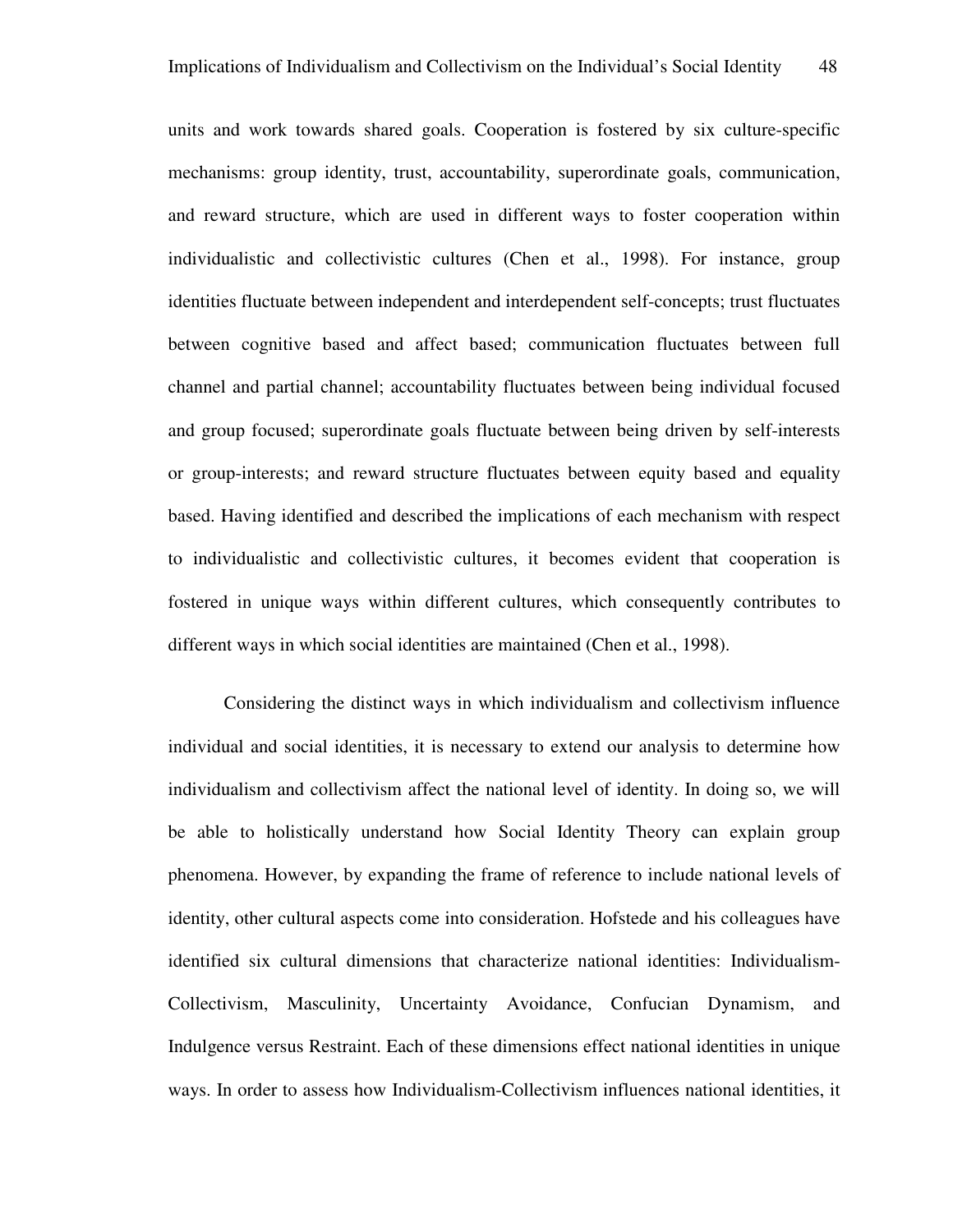must be considered in relation to other cultural dimensions. It is through this broad analysis that the implications of Individualism-Collectivism can be explained for national levels of social identities (Hofstede, 1988).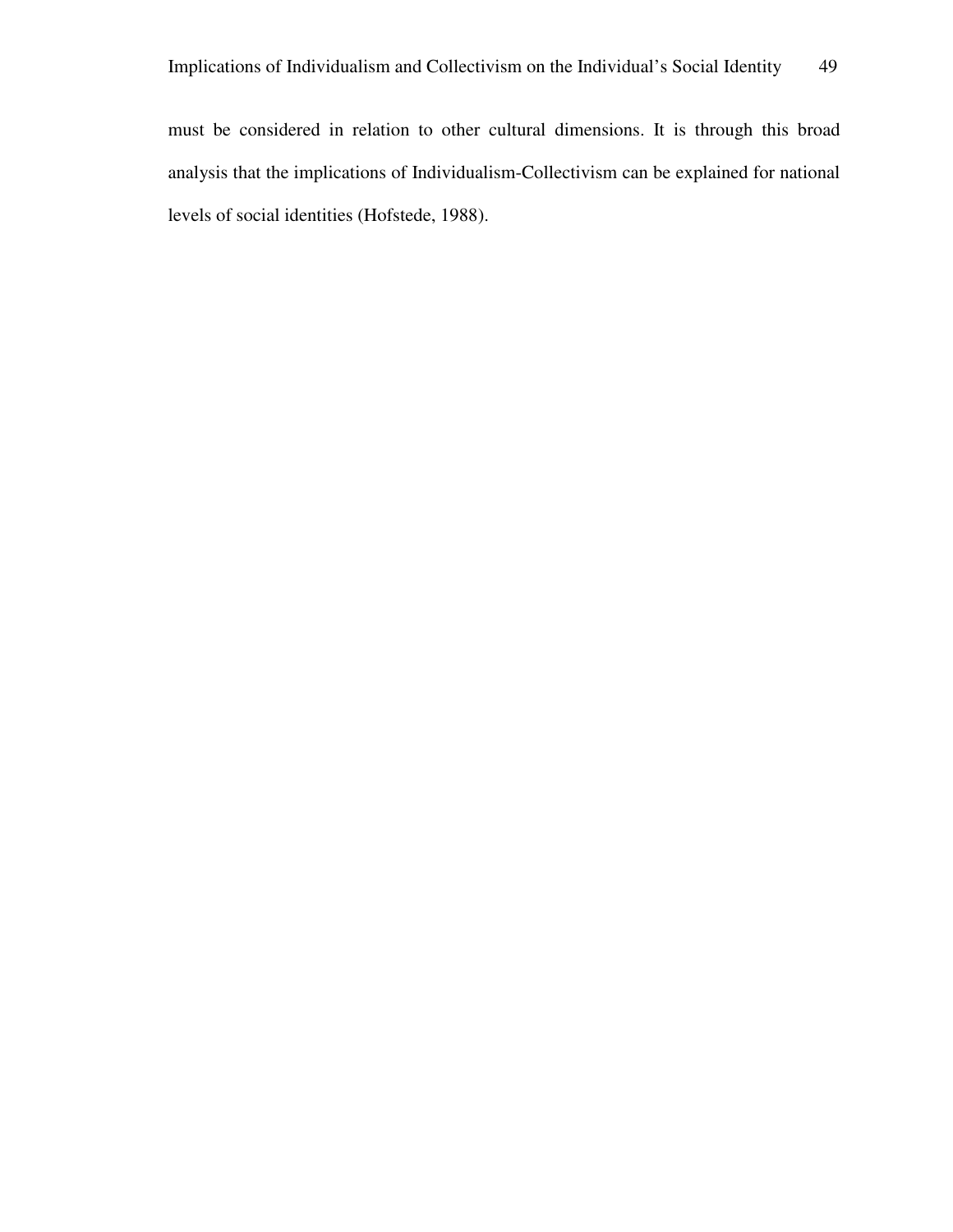# **National Level of Analysis: Applying Social Identity Theory to explain how Individualism and Collectivism affect National Identity**

As the individual's personal identity expands to include a national identity, their social identity becomes increasingly depersonalized. This depersonalization can be characterized by the individual shifting their self-perception from being a unique person to an interchangeable representation of a national identity (Hofstede & Bond, 1988). Since the national level of identity requires the individual to depersonalize perception, feelings, and actions, national identities provide less of a comparative base for individuals to make social comparisons (Hogg & Terry, 2000; Brewer, 1991). However, national identities are important to consider because they satisfy the individual's need for deindividuation (Brewer, 1991). In order to understand the general nature of national identities in relation to individualism and collectivism, individualism and collectivism must be considered as opposing anchors along a cultural dimension.

Cultural dimensions provide a framework for comparing how cultures vary in terms of self-concepts, power relations, and dealing with dilemmas (Inkeles & Levinson, 1954). Geerte Hofstede has been a leader in identifying cultural dimensions since the 1960's when he began studying IBM's extensive employee attitude surveys in an effort to identify how cultures relate to each other. These surveys provided a way for cultural analyses to be made on a national level since IBM employees are well matched subsets (they work for the same company and have relatively similar occupations and educations, but different nationalities) (Hofstede & Bond, 1988). The IBM surveys were distributed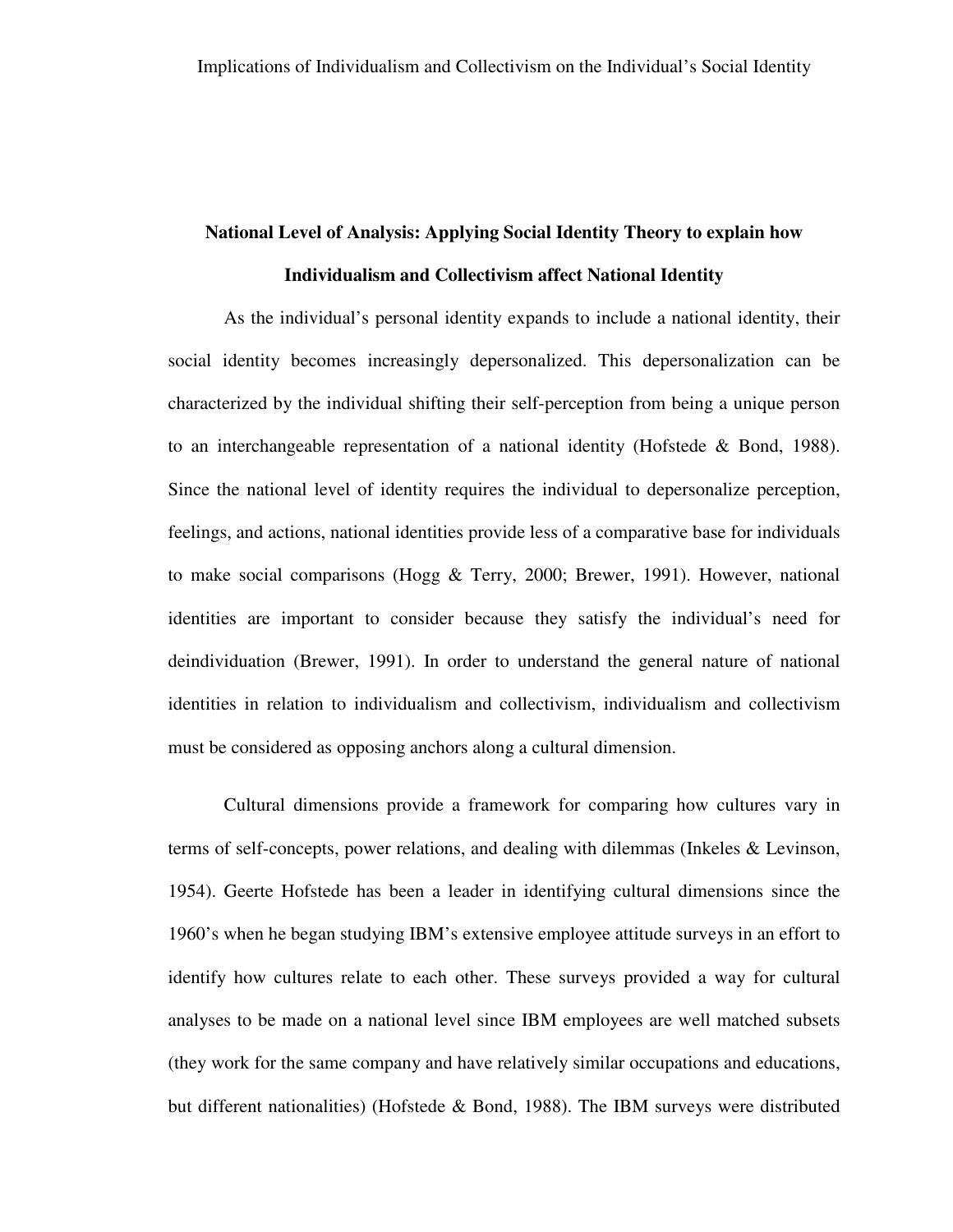to employees in 53 countries and the survey responses indicated different patterns of values and beliefs between countries.

Hofstede originally identified four cultural dimensions: Masculinity (related to the emotional roles between women and men), Individualism-Collectivism (related to the integration of individuals into groups), Power Distance (related to the nature of relationships between superiors and subordinates), and Uncertainty Avoidance (related to dealing with the unknown). A second survey distributed to 10 countries, the Rockeach Value Survey, confirmed the four cultural dimensions found in the IBM studies and confirmed that people in different cultures think differently (Hofstede & Bond 1988).

However, the influence of the researcher's own culture on the study's results posed a threat to the validity of the research. Since the IBM studies and Rockeach Value Surveys were conducted by Western researchers, it was also necessary to conduct and distribute a study designed by Eastern researchers, which lead to the development of the Chinese Value Survey (CVS), a 40 item questionnaire that was translated into native languages of 22 countries. Interestingly, results from 20 out of the 22 countries overlapped with the IBM studies on three of the four dimensions: Individualism-Collectivism, Masculinity, and Power Distance. However, another dimension was recognized in the Chinese Value Survey, Confucian Dynamism, which is related to how people focus their efforts in terms of the past, present, or future. This dimension is also called "Long Term-Short Term Orientation" (Hofstede & Bond, 1988; Hofstede 2011).

In 2010 a sixth dimension was identified, Indulgence versus Restraint, as a result of Michael Minkov's analysis of World Value Surveys (Minkov & Hofstede, 2011). The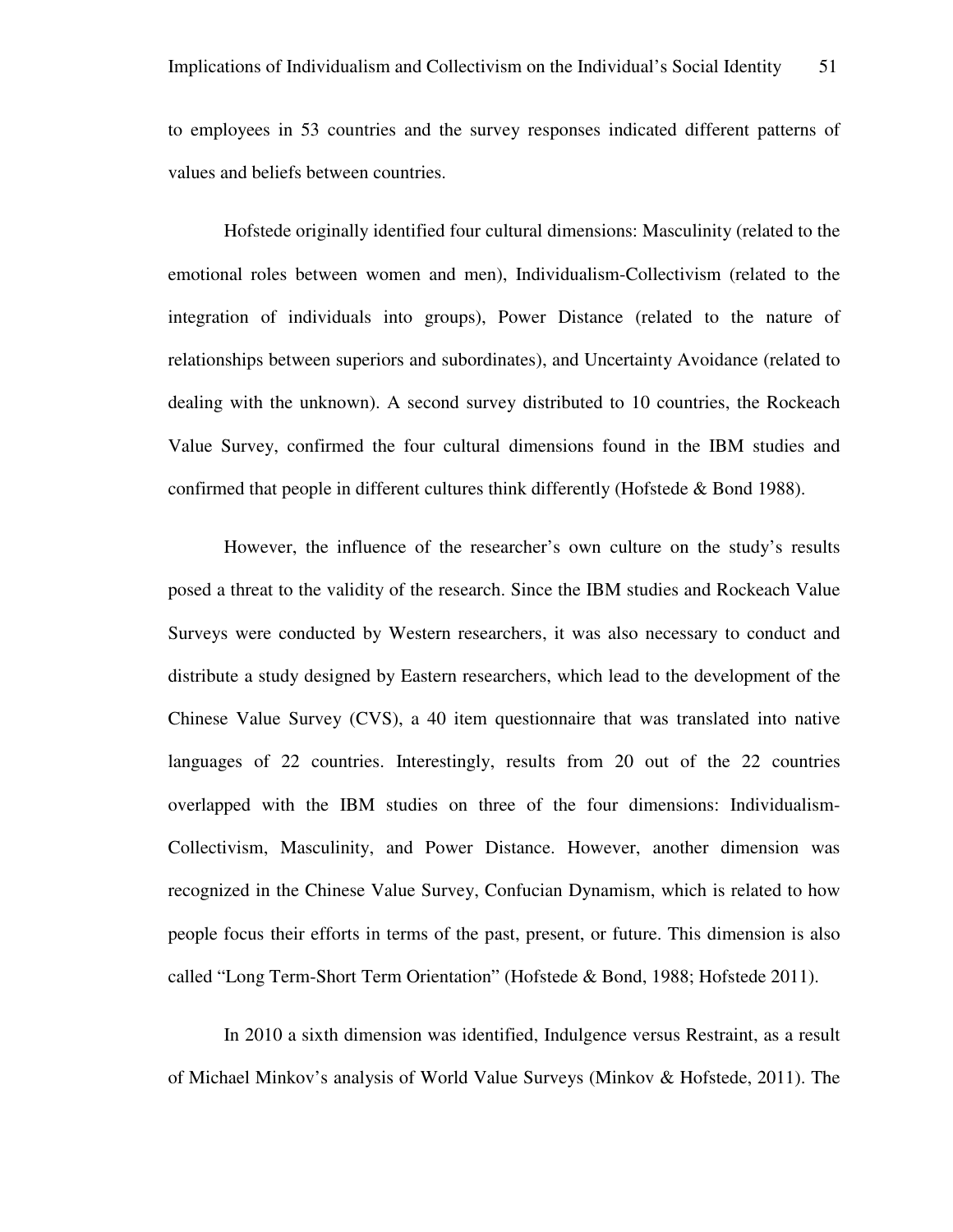sixth dimension was applicable to Hofstede's cultural dimensions theory because it is related to gratification and control of human desires, which had not been previously addressed (Minkov & Hofstede, 2011). However, the Indulgent versus Restraint scores have not been added to the Hofstede Centre online resource. Having identified the six cultural dimensions proposed by Hofstede and his Colleagues, it is important to describe them in order to gain a better understanding of how Individualism-Collectivism influences national identities. It is necessary to consider Individualism-Collectivism in conjunction with the other five dimensions, because it is too limiting to describe national identities in terms of Individualism-Collectivism alone.

### **Cultural Dimensions**

The cultural dimensions identified by Hofstede and his colleagues (see Figure 1 in Appendix) provide a framework for assessing the similarities and differences between national cultures, and consequently national identities. By knowing and understanding where a country ranks along the spectrum of a cultural dimension, we are able to appreciate how an individual's identity is influenced by general tendencies. Countries have been ranked and given scores along each spectrum reflecting how much the particular dimension is displayed in society.

**Individualism-collectivism.** As previously discussed, Individualism and Collectivism describe the degree to which an individual's self-concept is integrated into groups. Within individualistic cultures, individuals maintain an independent self-concept, whereas within collectivistic cultures, individuals maintain an interdependent selfconcept. In psychological literature, the Masculinity dimension has been incorrectly confused with the Individualism-Collectivism dimension such that masculine cultures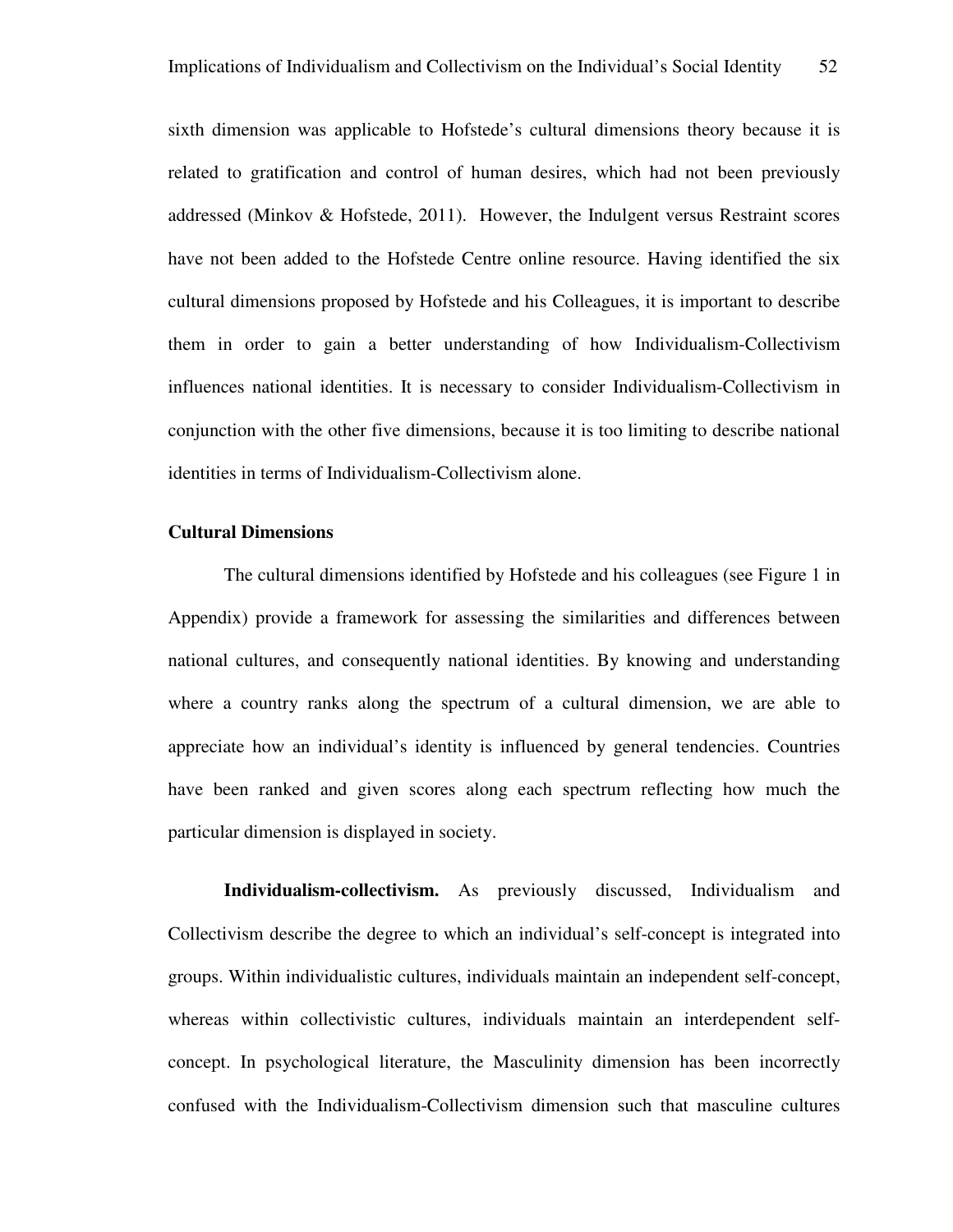were considered individualistic and feminine cultures collectivistic. However, the Masculinity dimension is wholly independent from the Individualism-Collectivism dimension because "they are based on orthogonal factors" (Hofstede, 1998). Similar to Masculinity, Individualism-Collectivism influences an individual's self-concept; Masculinity influences the individual's self-concept in terms of their emotional roles in society, whereas Individualism-Collectivism influences the individual's self-concept in terms of values, cognitions, and beliefs. As a result, these two self-concepts give rise to two different types of behavior; Masculinity refers to behavior according to one's sex, whereas Individualism-Collectivism refers to behavior towards the group (Hofstede  $\&$ Bond, 1988).

**Masculinity.** According to Hofstede, "Masculinity is defined as 'a situation in which the dominant values in society are success, money, and things,' whereas its opposite pole, Femininity, is defined as a 'situation in which the dominant values in society are caring for others and the quality of life" (Hofstede & Bond, 1984). Results from the IBM study suggested that women's values differ between cultures less than men's, such that gender roles are addressed in terms of men's values within a culture. On one end of the Masculinity dimension men's values are assertive, competitive, and maximally different from women's values. For example, Austria, which ranked #2 on the Masculinity index, has a masculine culture because it values power, strength, and individual achievements. On the low end of the Masculinity pole, men's values are more nurturing and similar to women's values. For example, Sweden ranked #52 on the Masculinity index because its culture is modest and caring. A nation's position on the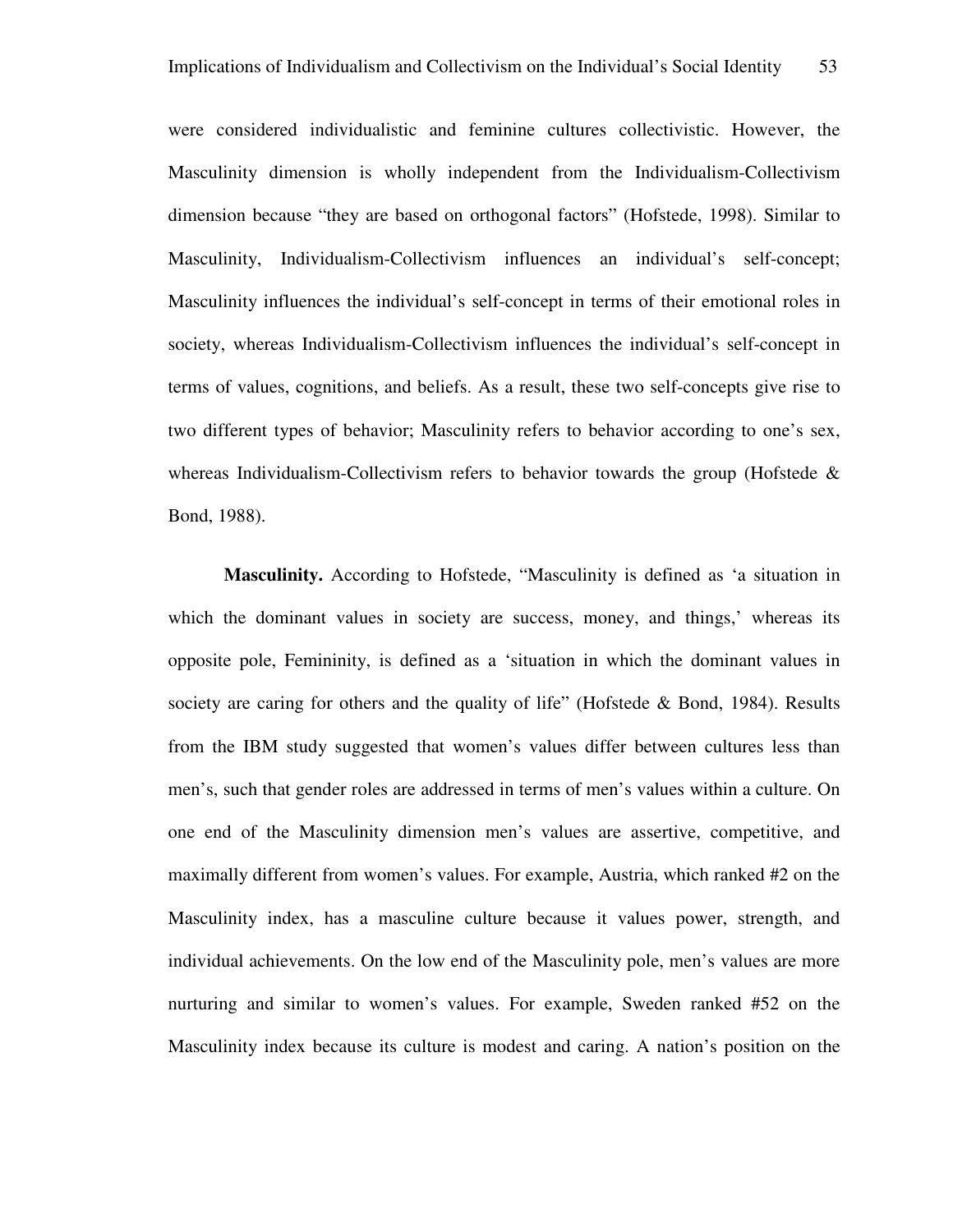Masculinity dimension describes the country's balance between emotional goals within a social group (Hofstede & Bond, 1988).

Power distance. Unlike Individualism-Collectivism and Masculinity, Power Distance does not concern an individual's self-concept but is instead concerned with relationships with authority. Since societies are universally unequal, Hofstede identified Power Distance as one explanation for how social identities across national cultures vary in terms of relationships between individuals from higher or lower ranks. Cultures vary along the Power Distance dimensions in terms of the degree to which individuals accept or reject unequal distributions of power (Hofstede & Bond, 1988). In high Power Distance social groups, respect and formal deference for higher status group members are valued. For instance, the United States ranked 38 out of 53 countries and had an index score of 40, whereas China (Hong Kong) ranked 15 out of 53 countries and had an index score of 68 on the Power Distance dimension (Hofstede & Bond, 1988). Nations that score high on the power dimension are more autocratic and individuals more easily accept differences in power and wealth; they are generally found within East European, Latin, Asian and African countries. Nations that score low on the Power Distance dimension are more democratic and individuals have a harder time accepting differences in power and wealth; they are generally found within Germanic and English Speaking Western Countries (Rinne, 2012).

**Uncertainty avoidance.** The IBM, Rockeach Value and Chinese Value Surveys each suggest four cultural dimensions, however, only three of the four dimensions identified in Western surveys overlapped with Eastern surveys. Uncertainty Avoidance was one dimension identified in Western surveys that was not in the Chinese Value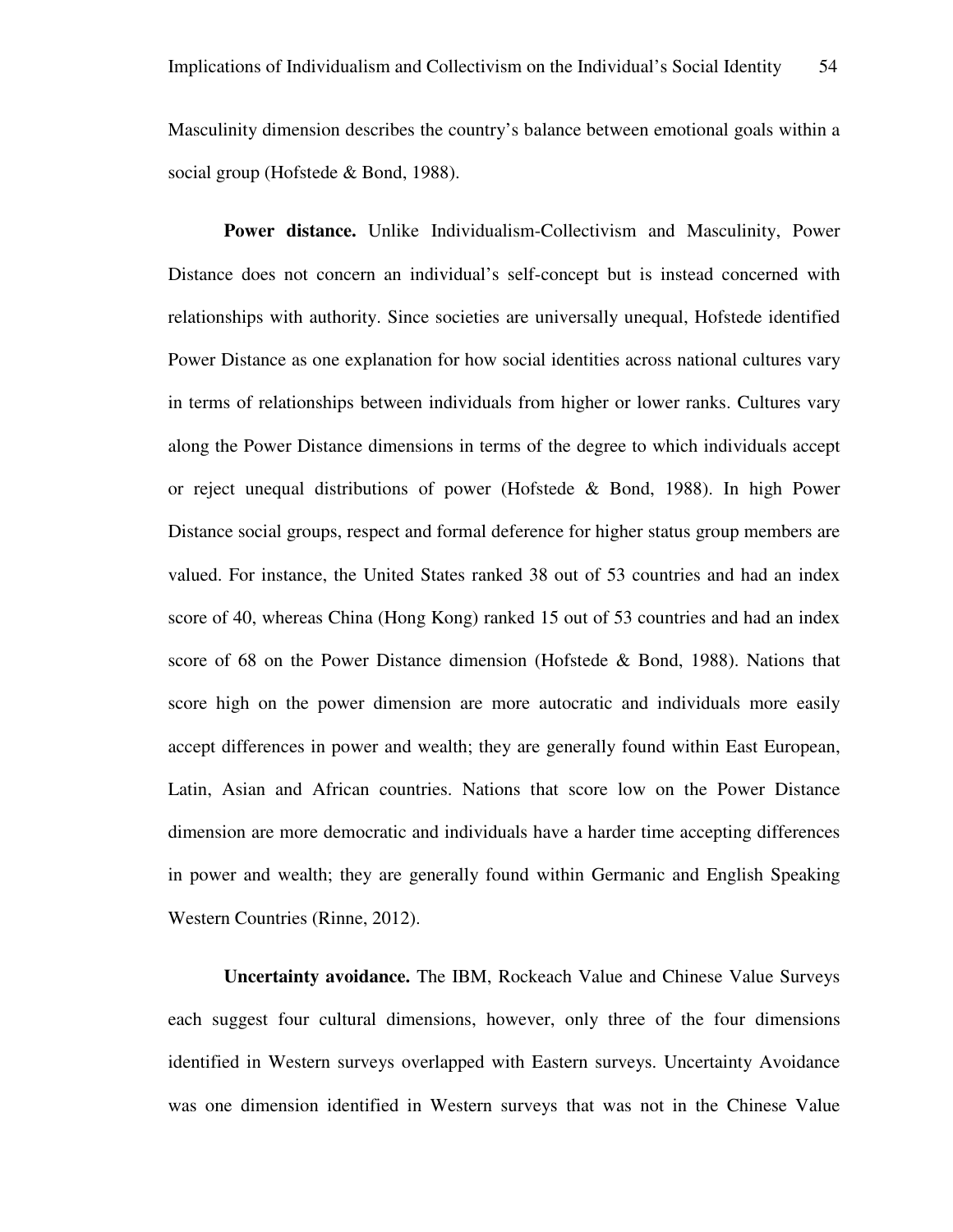Survey. The IBM and Rockeach Value Survey, conducted by Western psychologists, suggested Masculinity, Individualism-Collectivism, Power Distance, and Uncertainty Avoidance as four cultural dimensions. The findings from the Chinese Value Survey overlapped with the western surveys with respect to three cultural dimensions, Masculinity, Individualism-Collectivism, and Power Distance, but did not detect mechanisms of Uncertainty Avoidance. Instead, the Chinese Value Surveys, conducted by Eastern psychologists suggested an alternative fourth dimension, Confucian Dynamism (Hofstede & Bond, 1988).

Uncertainty Avoidance concerns man's search for truth; it is not the same as risk avoidance. Individuals high in Uncertainty Avoidance try to avoid unstructured situations, which are novel or unknown, by minimizing the possibility of unstructured situations through adhering to laws, rules, safety, and security measures (Hofstede, 1985). Cultures that seek to avoid uncertainty do so through searching for "absolute truth," whereas cultures that are more accepting of uncertainty are more tolerant of behavior and opinions that are different from their own. Uncertainty Avoidance scores tend to be high in East and Central European countries, Latin countries, Japan and in German speaking countries, and lower for English speaking countries, Nordic countries, and China (Hostede, 2011). Uncertainty Avoidance can be grouped in a similar category with Confucian Dynamism because both address ways in which cultures address primary dilemmas, such as the concept of time or knowledge (Inkeles & Levinson, 1954).

**Confucian dynamism.** The Chinese Value Survey found that Chinese individuals do not value uncertainty as a central issue to their national identity. Instead, the analysis of CVS determined another dimension, Confucian Dynamism (also called long term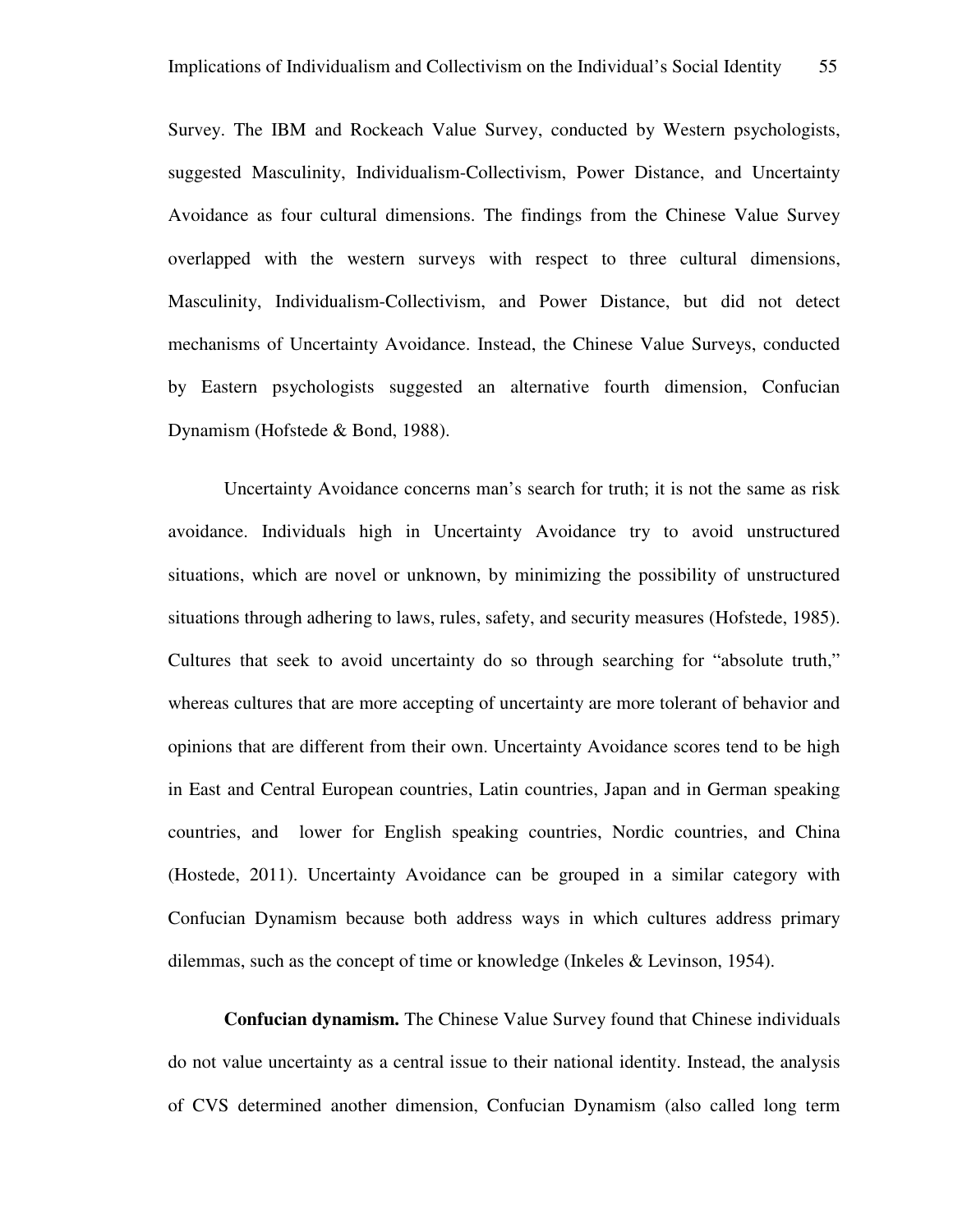orientation). Along the Confucian Dynamism dimension, the teachings of Confucius are described. The principles of Confucius' teachings identify how "the stability of society is based on unequal relationships between people…the family is the prototype of all social organizations…virtuous behavior towards others consists of treating others as one would like to be treated oneself: a basic human benevolence—which, however, does not extend as far as the Christian injunction to love thy enemies… virtue with regard to one's task in life consists of trying to acquire skills and education, working hard, not spending more than necessary, being patient and persevering" (Hofstede & Bond, 1988). At one end of the dimension, represented by high scores, persistence, ordering relationships by status and observing order, thrift, and having a sense of shame (which are future oriented) are relatively more important than personal steadiness and stability, protecting face, respect for tradition, and reciprocating greetings, favors, and gifts (which are oriented towards the past and present). At the other end of the dimension, aspects pertaining to the past and present are relatively more important than aspects pertaining to the future. On the Confucian Dynamism index, China ranked 1 out of 20, suggesting a high cultural value on being future oriented, whereas the United States ranked 16 out of 20, suggesting a low cultural value on being future oriented and higher cultural value on being past and present oriented. Interestingly, 4 out of the Five Dragons, China (Hong Kong), Taiwan, Japan, and South Korea, scored the highest on the Confucian Dynamism index, whereas the western countries scored the lowest on the Confucian Dynamism index (Hofstede  $\&$ Bond, 1988).

**Indulgence versus restraint.** Minkov's label, Indulgence versus Restraint, was generated from his analysis of World Value Surveys and was introduced to the field as a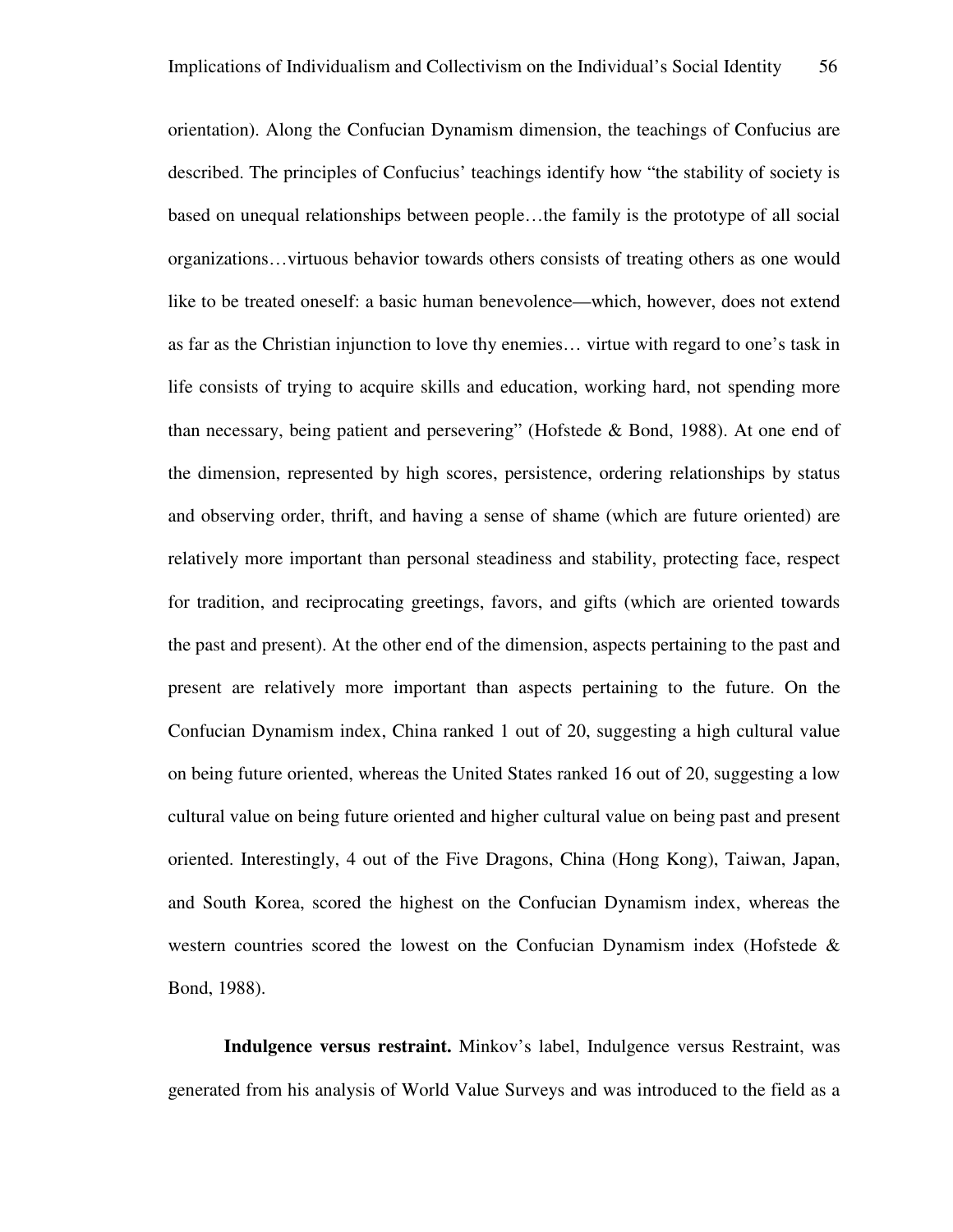cultural dimension in 2010. Indulgence versus Restraint is complementary to Confucian Dynamism (Long-Term versus Short-Term Orientation) and is weakly negatively correlated with it. Indulgence refers to "relatively free gratification of basic and natural human desires related to enjoying life and having fun. Restraint stands for a society that controls gratification of needs and regulates it by means of strict social norms" (Hofstede, 2011). Conveniently, 93 countries have been scored on this dimension; Indulgence is high in South and North America, Western Europe, and Sub-Sahara Africa, whereas Restraint is higher in Eastern European, Asian, and Muslim countries (Hofstede 2011).

### **Individualism-Collectivism on National Identity**

Having identified six dimensions of culture on a national level, it is evident that Individualism-Collectivism is only one aspect of a national identity and cannot explain a national identity alone. It is necessary to consider Individualism-Collectivism in conjunction with other cultural dimensions to fully understand a national identity. For instance, the United States and China scored differently along the Individualism-Collectivism dimension, but similarly along others (reference table below).

|                         | Individualism-<br>Collectivism |       | Masculinity      |       | Power<br>Distance |       | Uncertainty<br>Avoidance |       | Confucian<br>Dynamism |       |
|-------------------------|--------------------------------|-------|------------------|-------|-------------------|-------|--------------------------|-------|-----------------------|-------|
|                         | Rank<br>$(1-53)$               | Index | Rank<br>$(1-53)$ | Index | Rank<br>$(1-53)$  | Index | Rank<br>$(1-53)$         | Index | Rank<br>$(1 -$<br>20) | Index |
| United<br><b>States</b> |                                | 91    | 15               | 62    | 38                | 40    | 43                       | 46    | 14                    | 29    |
| China<br>(Hong<br>Kong) | 37                             | 25    | $18-$<br>19      | 57    | $15-$<br>16       | 68    | 49-<br>50                | 29    |                       | 96    |

**(**Hofstede & Bond, 1988)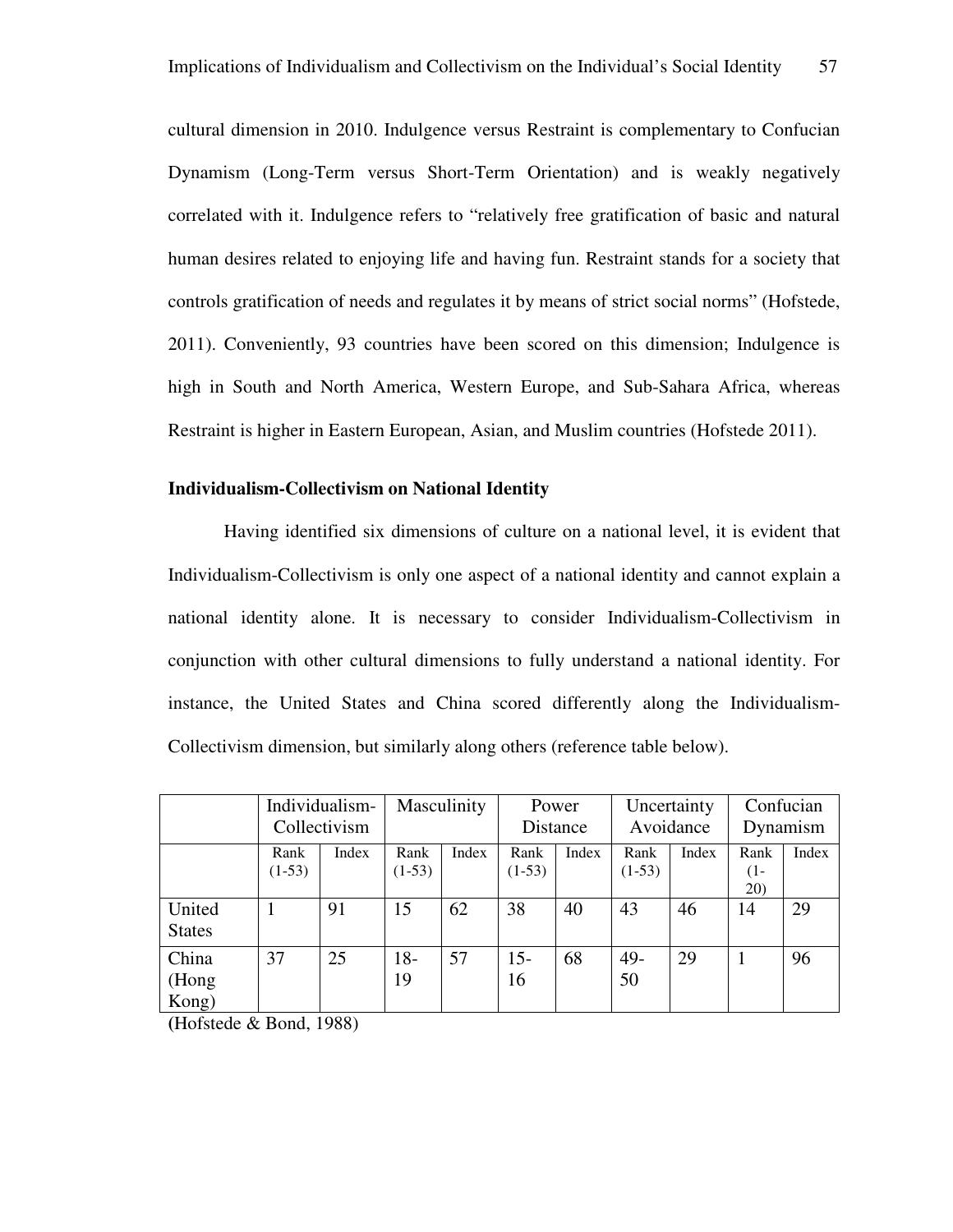The table above contrasts the United States' cultural dimension scores with China's cultural dimension scores, from which we can identify relative differences in national identities. For instance, The United States ranks high for Individualism whereas China ranks low for Individualism, suggesting that individuals within the United States have independent self-concepts and individuals within China have interdependent selfconcepts (Hofstede & Bond, 1988). The United States and China both rank relatively high for Masculinity suggesting that individuals within the United States and China have similar emotional goals within a social group, such that individuals in both countries value success, assertiveness, and money (Hofstede & Bond, 1988). With respect to Power Distance, the United States has a low score whereas China has a high score. This implies that individuals within the United States value democracy and have difficulty accepting differences in power and wealth, whereas within China, individuals value autocracy and have an easier time accepting differences in power and wealth (Hofstede & Bond, 1988). The United States and China both rank relatively low for Uncertainty Avoidance implying that individuals within both countries are relatively comfortable with unstructured situations, uncertainty, and ambiguity as compared to Greece (#1 out of 53 countries for Uncertainty Avoidance) (Hofstede & Bond, 1988). Along the Confucian Dynamism index, the United States ranks relatively low for Confucian Dynamism whereas China ranks the highest for Confucian Dynamism. This implies that Americans value personal steadiness, stability, protecting face, respect for tradition, and reciprocating greetings more than persistence, ordering relationships by status, thrift, and having a sense of shame. However, Chinese culture values the opposite; Chinese value persistence, ordering relationships by status, thrift, and having sense of shame more than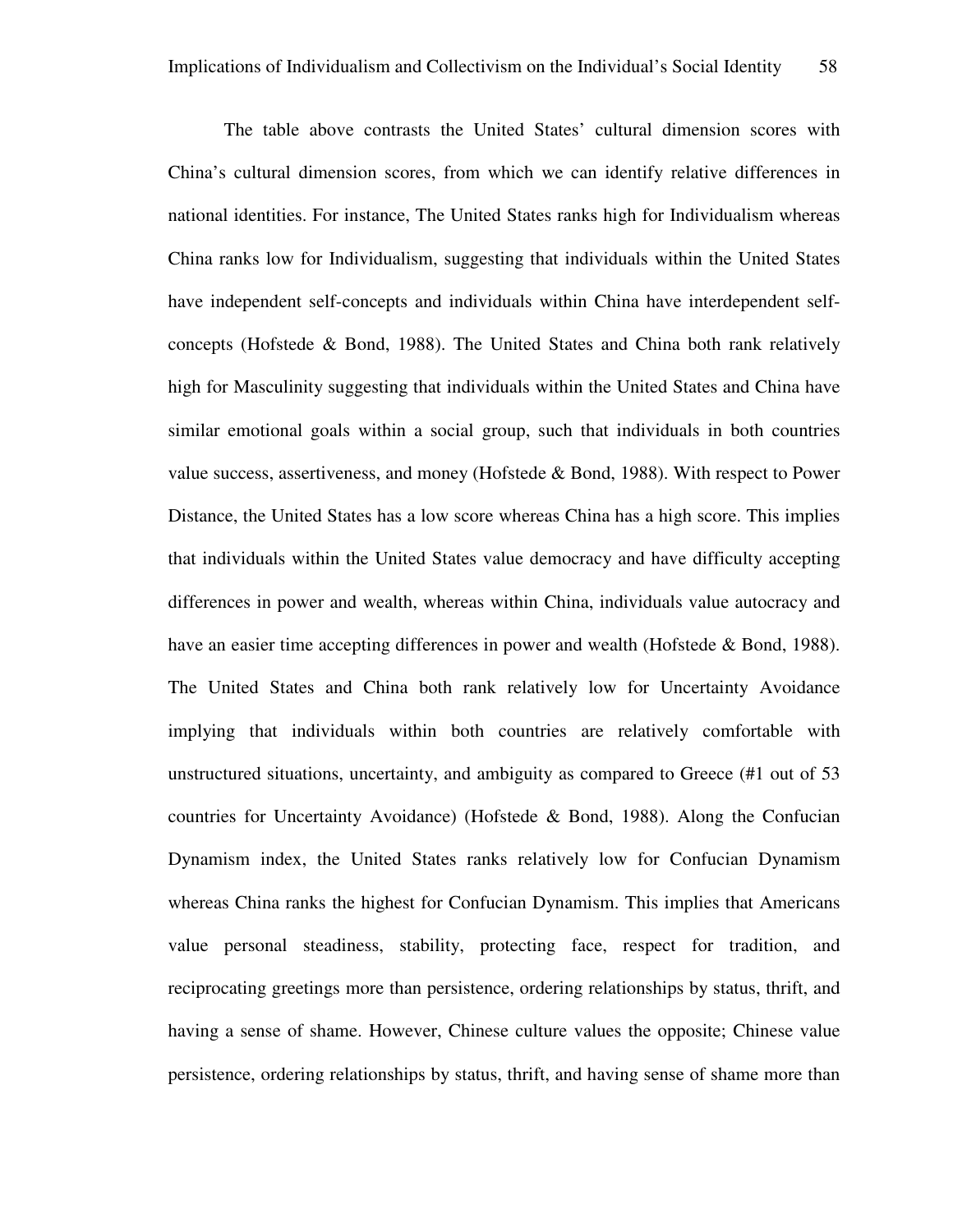personal steadiness, stability, protecting face, respect for tradition, and reciprocating greeting (Hofstede & Bond, 1988).

Having identified the similarities and differences between American and Chinese national identities in terms of cultural dimensions, it is evident that Individualism-Collectivism is only one factor that describes a national identity. The six cultural dimensions Hofstede and his colleagues have identified provide a means to compare and contrast how different aspects of culture contribute to an overall national identity. National identities arise from distinct philosophical ideals (Hofstede, 1985) and lead to material outcomes, such as wars, economic development or economic growth (Tang & Koveos, 2008), however, we have primarily been concerned with how independent and interdependent self-concepts affect a social identity. It is through the evaluation of Individualism-Collectivism in conjunction with other cultural dimension that the effect of Individualism-Collectivism on the national level can be detected; individualism and collectivism govern how individuals orient their self-concept concerning relationships with others in terms of an independent and interdependent self-concept. The implications of these self-concepts, although vague on the national level, have been previously evaluated on the individual and social levels of identity.

Our analysis of social identities on the national level not only enabled us to reference quantitative scores and relatively compare national identities, but also provided insight on how we can continue our analysis of Social Identity Theory in the future. On the national level of analysis, we identified other ways in which culture can affect social identities. For instance other group phenomena such as Masculinity, Power Distance, Uncertainty Avoidance, and Confucian Dynamism affect social identities with respect to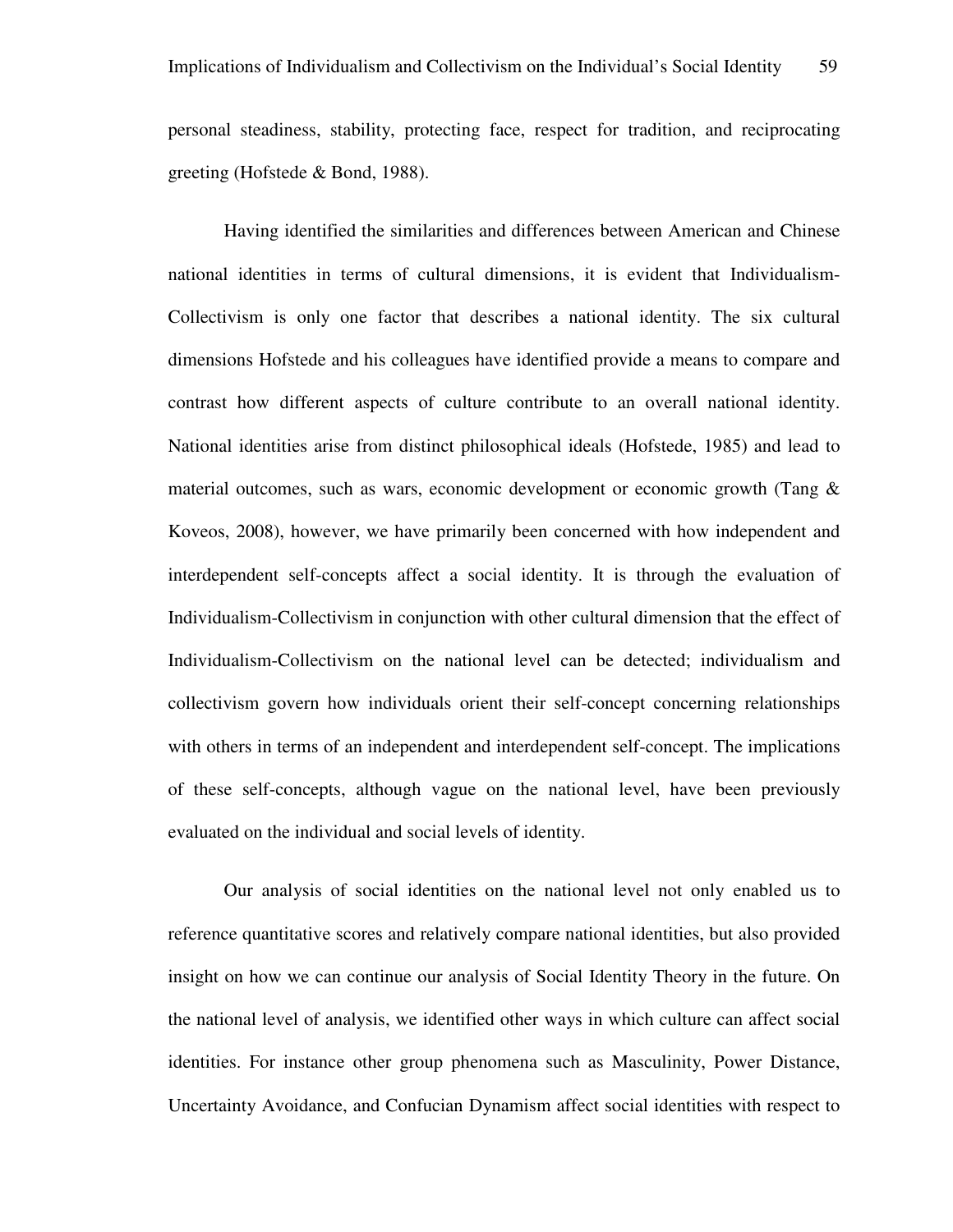gender roles, power distribution, dealing with uncertainty, and long term/short term orientations. In order to continue extending Social Identity Theory to explain group phenomena, it is necessary to evaluate each of these cultural dimensions on the individual, social, and national levels of identity, like we did with individualism and collectivism. Evaluating other cultural dimensions identified by Hofstede and his colleagues on each level of identity would provide a comprehensive description of how individuals maintain, perceive, and behave within reality.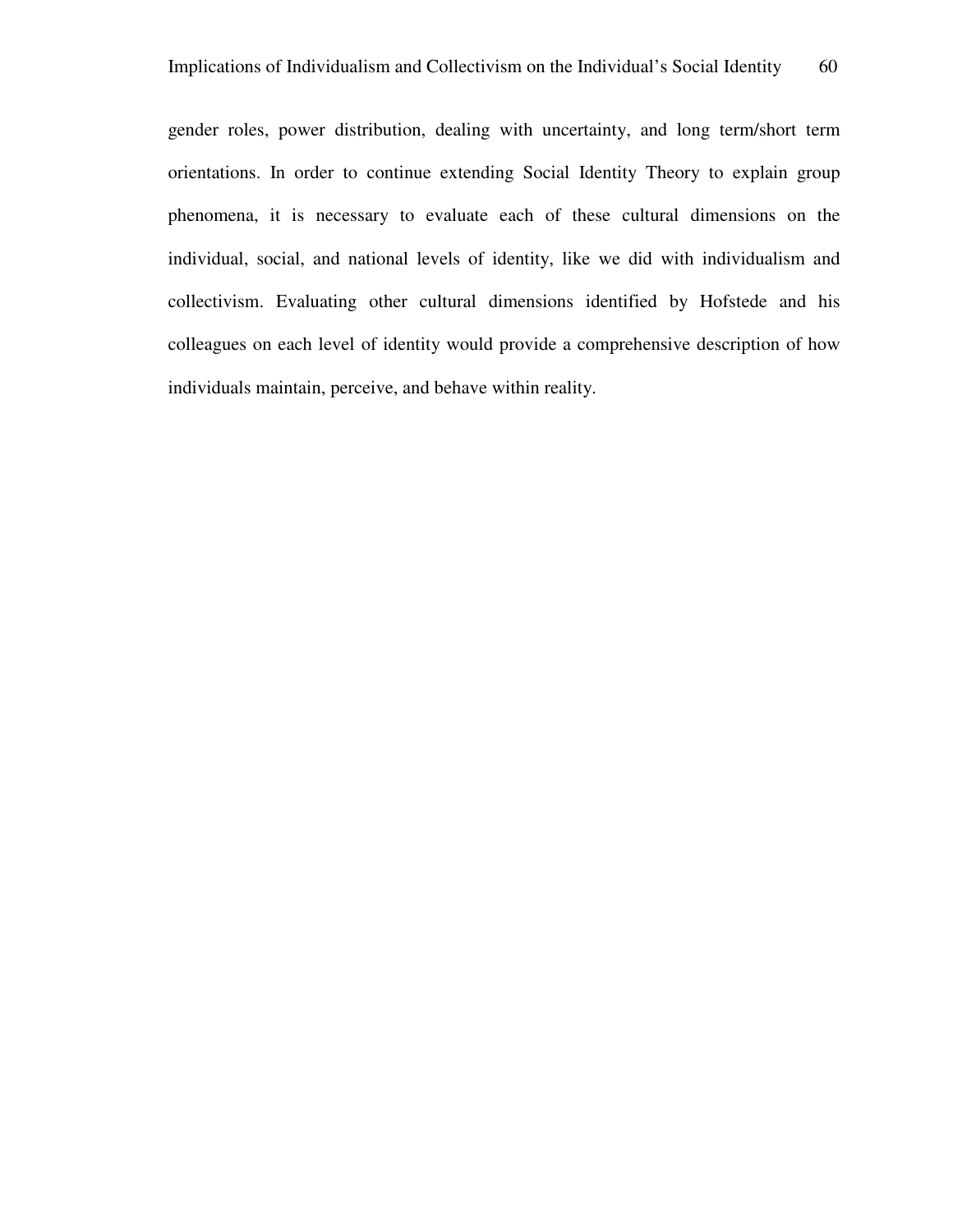### **Conclusion**

Social Identity Theory explains the cognitive processes individuals use to identify and conform to in-groups, but is parsimonious in explaining group phenomena. The cognitive processes described by Social Identity Theory, social categorization, social comparison, and social identification, are contingent on the individual's use of prototypes to cognitively represent group norms, emotions, values, and self-concepts (Trepte, 2006). By representing groups with prototypes, individuals are able to enhance their self-esteem and reduce uncertainty (Trepte, 2006; Hogg & Terry, 2000). However, it is a prototype's degree of salience that influences whether or not an individual conforms to group norms. When a prototype is emotionally salient, it becomes the individual's basis of perception, inference, and behavior (Hogg, 2004).

The development of Social Identity Theory resulted from the desire to understand why individuals rationalize seemingly irrational behaviors. For instance, during WWII, Nazis rationalized extinguishing entire populations of individuals who were associated with a Jewish social identity, despite the fact that individuals belonging to the two social groups had previously been friends, colleagues, and neighbors. The cognitive processes identified by Tajfel and his colleagues can explain how people condone unreasonable actions, such as the Holocaust, however, they fail to explain the ways in which social identities are influenced by culture, in particularly individualistic and collectivistic cultures.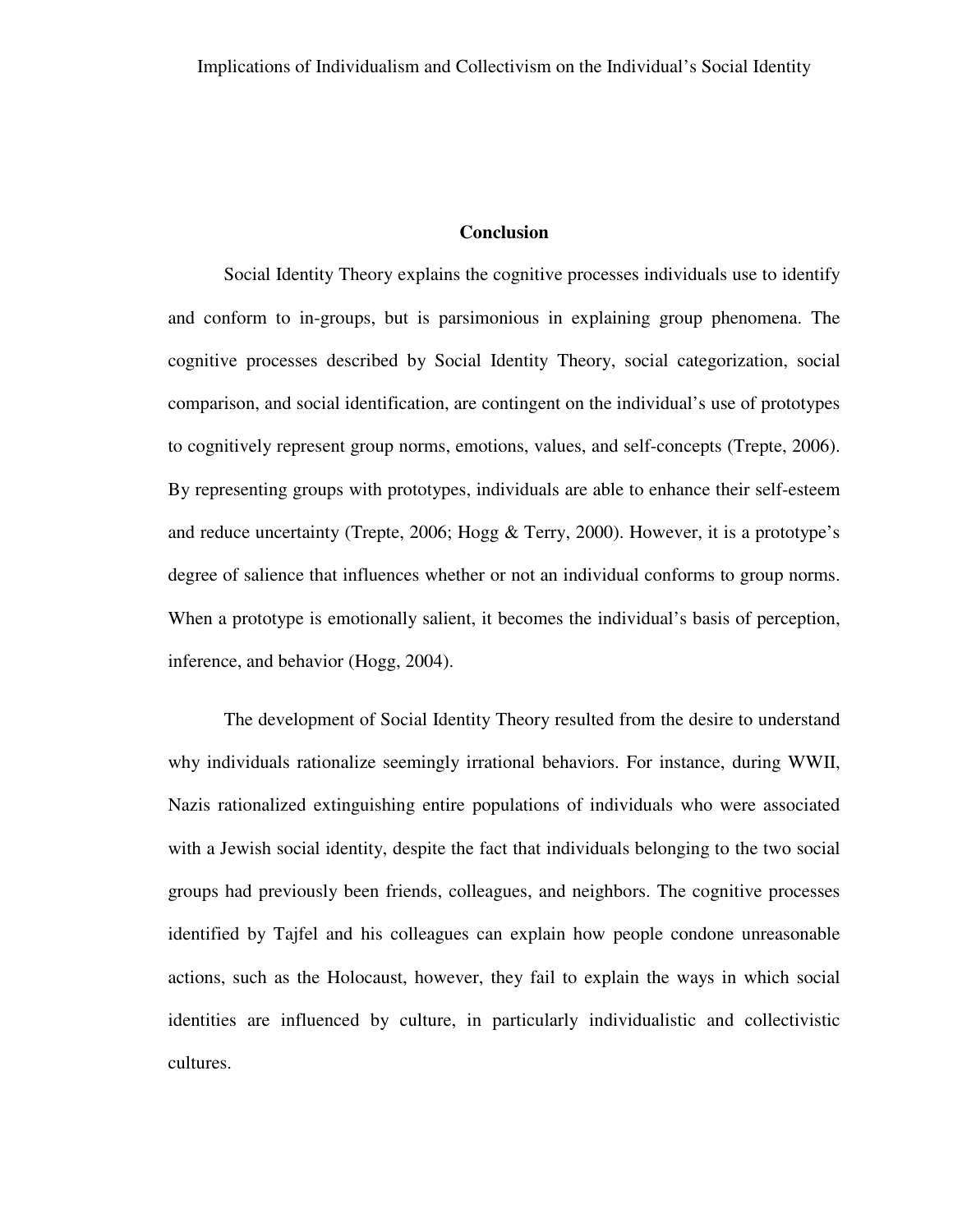Culture can take many forms and exists within the individual and groups at varying degrees. It is important to consider how an individual's social identity is influenced by culture, in particular individualism and collectivism, to explain who an individual is and the reality they operate within. The fundamental difference between individualism and collectivism concerns the individual's self-concept, which varies between an independent self-construal and an interdependent self-construal, respectively. However, there are individual and cultural antecedent conditions that increase the salience of individualistic and collectivistic social identities, such as ecology, family structure, distribution of wealth, and demographics. When individualistic and collectivistic social identities are salient, individuals operating within each cultural context demonstrate culture specific attributes, such as cognitions, norms, emotions, values, and self-concepts (Triandis, 1995).

In order to determine the implications of individualistic and collectivistic cultures on social identities, it is necessary to evaluate social identities across contexts. According to Brewer (1991), individuals can expand and contract their social identities to include only themselves or them as members of different sized groups. As individuals expand and contract their social identities to be more inclusive or exclusive, the frame of reference in which social identities are constructed changes (Brewer, 1991). Consequently, social identities change as the context in which they are derived changes. Evaluating individualism and collectivism on the individual, social, and national levels of identity, gives light to how social identities are affected by culture and the implications of cultural identities.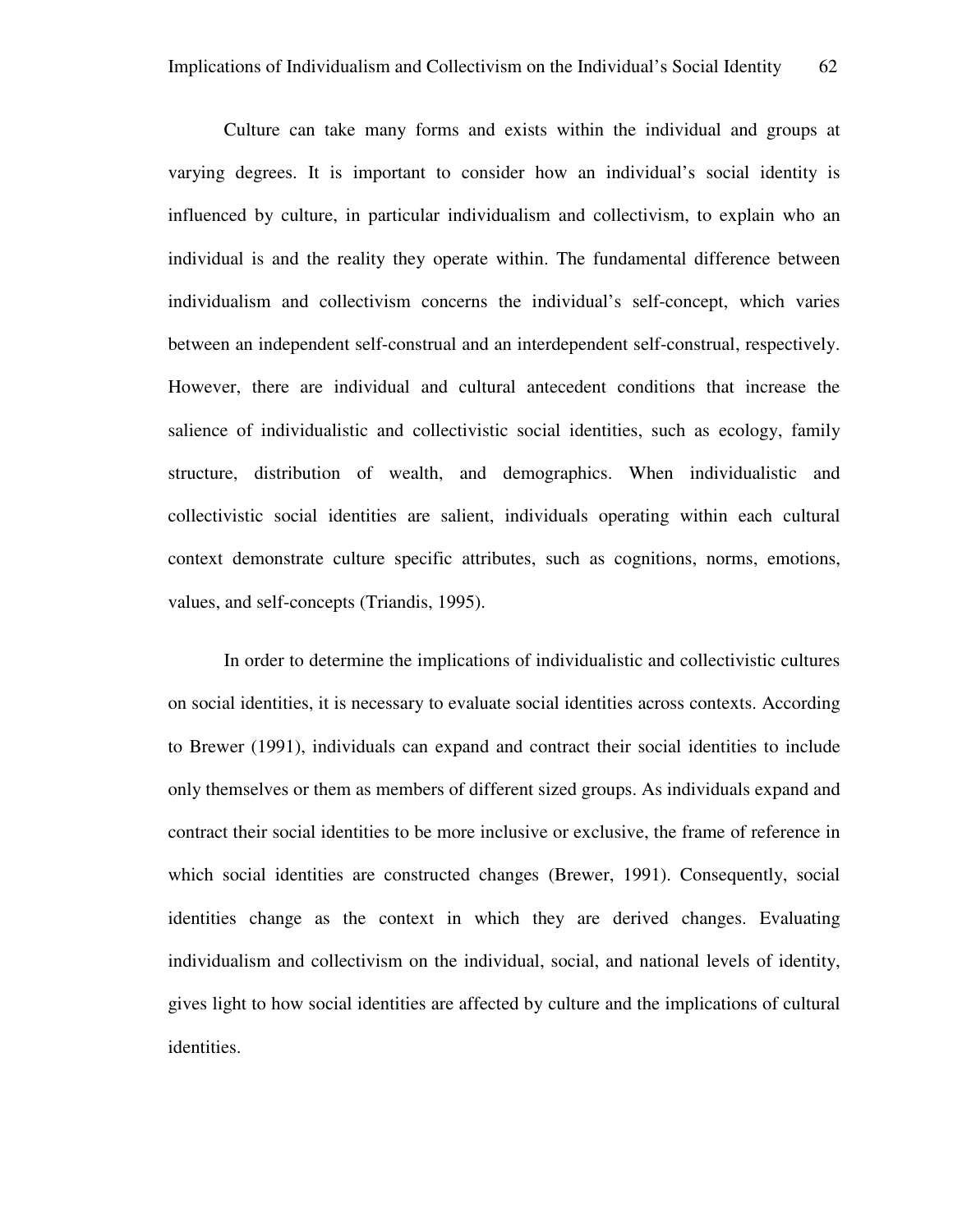For instance, on the individual level, individualism and collectivism prescribe different self-concepts for the individual. Individuals within individualistic cultures develop independent self-concepts whereas individuals within collectivistic cultures develop interdependent self-concepts (Markus & Kitayama, 1991). Self-concepts act as regulatory mechanisms for an individual's well-being. Consequently, each cultural syndrome provides a distinct framework for individuals to maintain their well-being and maximize their self-esteem; individuals within individualistic cultures hold themselves personally accountable for their well-being, whereas individuals within collectivistic cultures fulfill role obligations by fostering interdependent relationships, maintaining interpersonal harmony, and promoting the welfare of the collective (Lu & Golmour, 2004).

Expanding the frame of reference to include social groups reveals how individualism and collectivism influence the ways in which cooperation is maintained. In order for individuals to be able to make social comparisons and maintain their selfesteem, cooperation is necessary and achieved through six cultural mechanisms: group identity, trust, communication, accountability, superordinate goals, and reward structure (Wagner, 1995). These cultural mechanisms are used in distinct ways within individualistic and collectivistic cultures. Within individualistic cultures, cooperation is fostered through an independent group identity, cognitive based trust, partial channel communication, individually holding people accountable for outcomes, individual motivated superordinate goals, and an equity based reward structure. In contrast, collectivistic cultures foster cooperation through an interdependent group identity, affect based trust, full channel communication, collectively holding people accountable for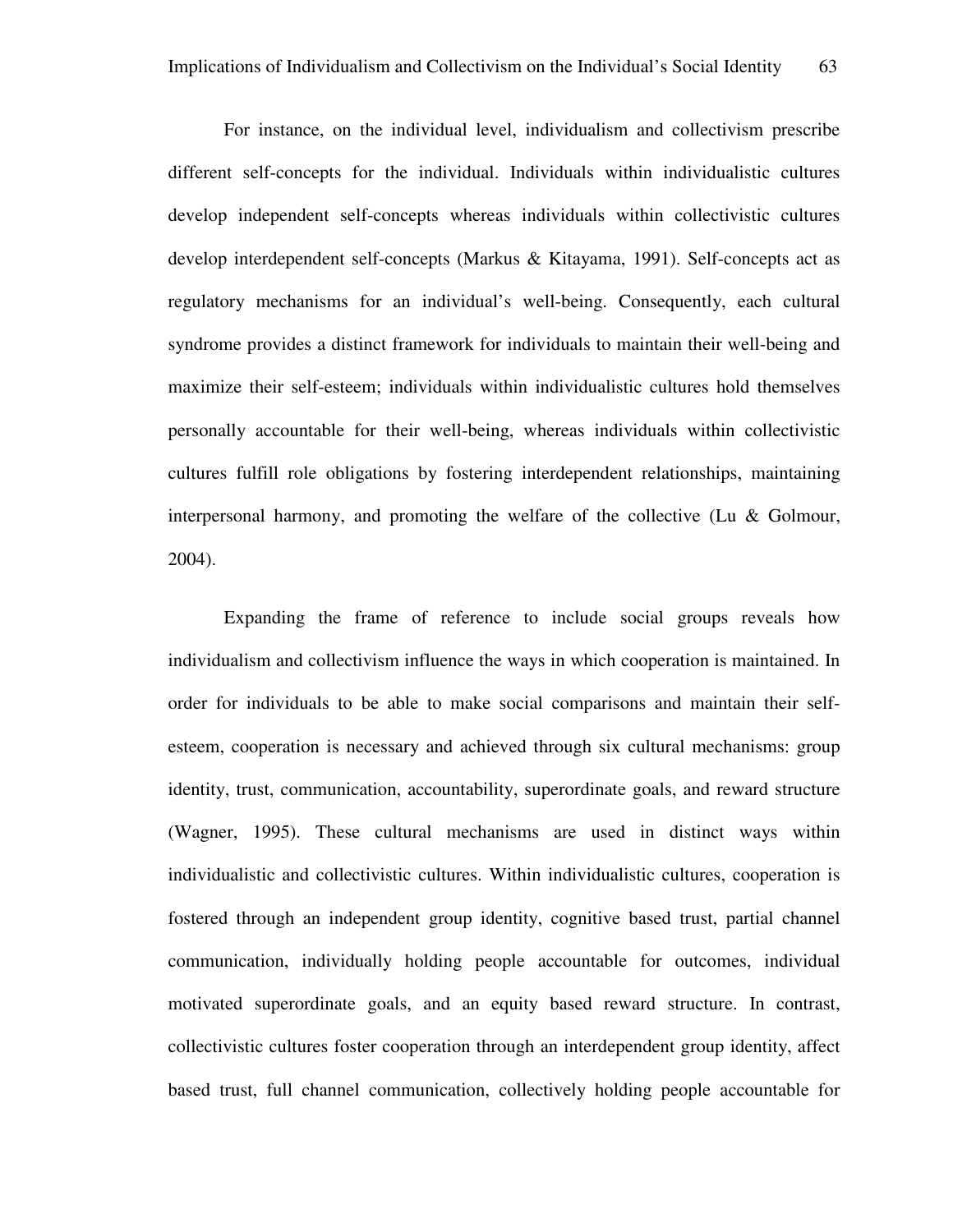outcomes, group motivated superordinate goals, and an equality based reward structure. (Wagner, 1995; Triandis, 1995; Chen et al, 1998; McAllister, 1995).

As the individual's social identity expands to the national level, individualism and collectivism are represented at either end of the Individualism-Collectivism cultural dimension, one of six cultural dimensions identified by Hofstede and his colleagues (Hoftestede, 1988). By evaluating social identities on the national level, different cultural aspects of identity are detected. Individualism and collectivism are unique aspects of national identities because they prescribe how individuals relate with others. However, national identities must be evaluated holistically; individualism and collectivism influence national identities in conjunction with other cultural dimensions, such as Masculinity, Power Distance, Uncertainty Avoidance, Confucian Dynamism, and Indulgence versus Restraint. Each of these dimensions addresses different aspects of group culture: Masculinity addresses the emotional roles within groups, Power Distance addresses the individual's acceptance or rejection of unequal distributions of power, Uncertainty Avoidance addresses the individual's quest for truth and how comfortable they feel in unstructured situations, Confucian Dynamism addresses if individuals are long term orientated or past and present oriented, and Indulgence versus Restraint addresses gratification and desires. On the national level of analysis, it is necessary to consider other group phenomena in order to understand the unique way in which individualism and collectivism affect national identities.

 According to Markus and Kitayama (2003), the differences between individualism and collectivism are "not just differences in values; they were most strikingly differences in the theories of being and reality." These realities are assumed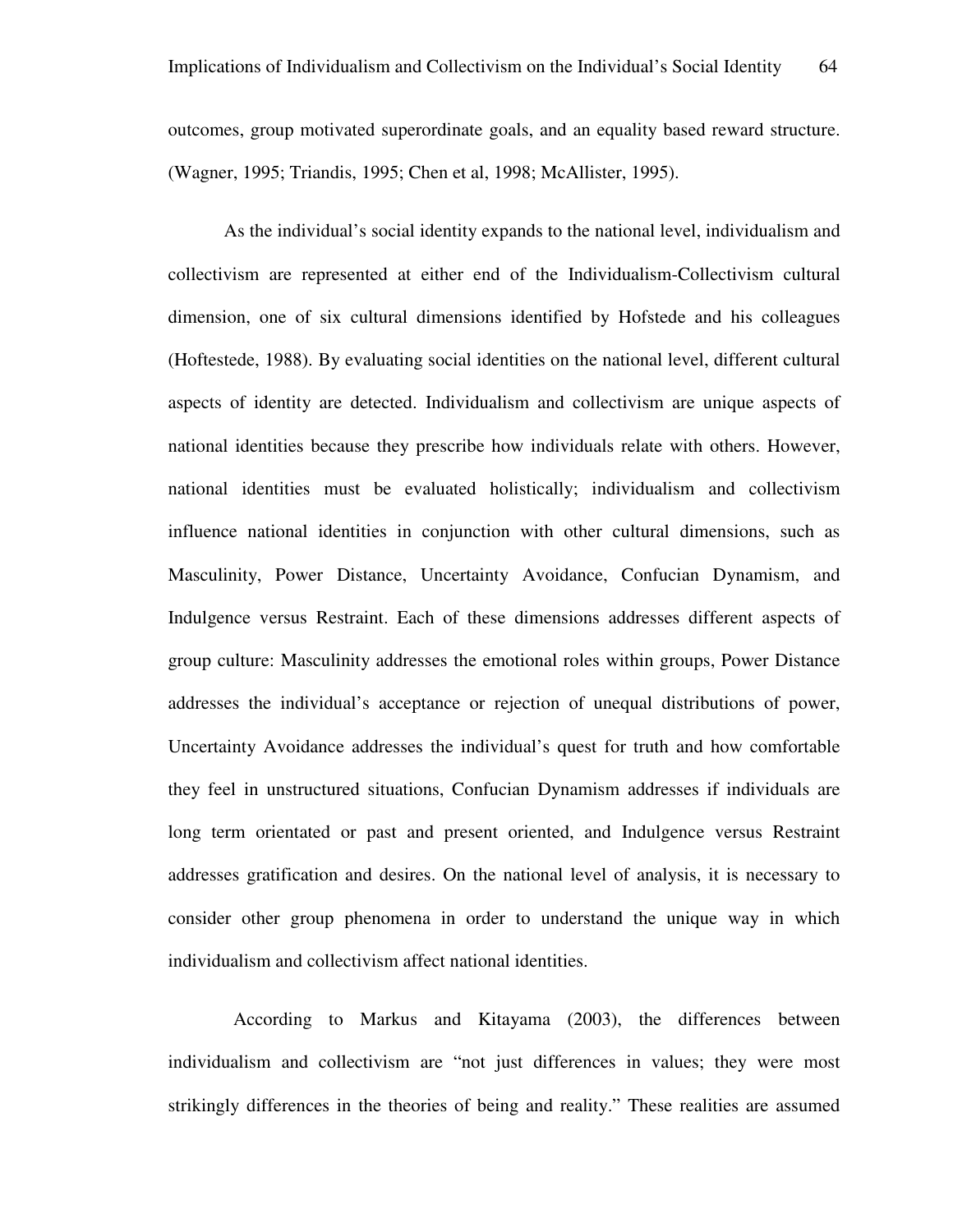through Social Identity Theory and mediated by culture. It is important to appreciate the explanatory power of Social Identity Theory, for it describes how individuals orient their reality. However, it is our extension of Social Identity Theory that explains the cultural consequences of individualism and collectivism in terms of individual, social, and national identities and highlights the culturally different ways individual's perceive and respond to reality.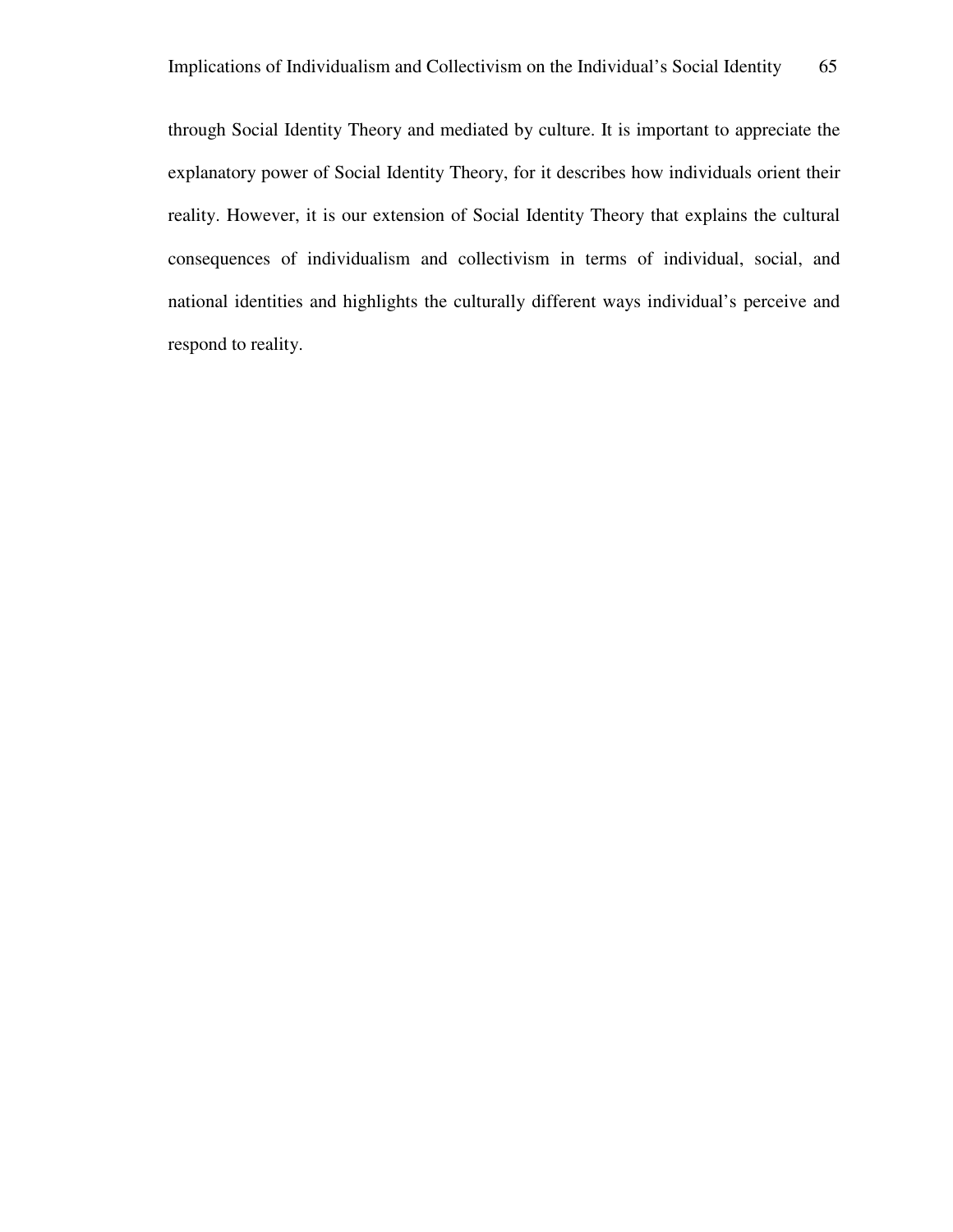## **Appendix**

Ranks and Indices by country for Individualism-Collectivism, Masculinity, Power Distance, Uncertainty Avoidance, and Confucian Dynamism

|                | Individualism-   |                 | Masculinity     |                 | Power           |                 | Uncertainty      |                 | Confucian             |                 |
|----------------|------------------|-----------------|-----------------|-----------------|-----------------|-----------------|------------------|-----------------|-----------------------|-----------------|
|                | Collectivism     |                 |                 |                 | Distance        |                 | Avoidance        |                 | Dynamism              |                 |
|                | Rank             | Index           | Rank            | Index           | Rank            | Index           | Rank             | Index           | Rank                  | Index           |
|                | $(1-53)$         |                 | $(1 -$          |                 | $(1 -$          |                 | $(1 -$           |                 | $(1 -$                |                 |
|                |                  |                 | 53)             |                 | 53)             |                 | 53)              |                 | 20)                   |                 |
| United         | $\mathbf{1}$     | 91              | 15              | 62              | 38              | 40              | 43               | 46              | 14                    | 29              |
| <b>States</b>  |                  |                 |                 |                 |                 |                 |                  |                 |                       |                 |
| Australia      | $\overline{2}$   | 90              | $\overline{16}$ | $\overline{61}$ | 41              | $\overline{36}$ | $\overline{37}$  | $\overline{51}$ | $\overline{11}$<br>12 | $\overline{31}$ |
| Great          | $\overline{3}$   | 89              | $9-10$          | 66              | $42 -$          | $\overline{35}$ | $47-$            | $\overline{35}$ | $15 -$                | $\overline{25}$ |
| <b>Britain</b> |                  |                 |                 |                 | 44              |                 | 48               |                 | 16                    |                 |
| Canada         | $\overline{4-5}$ | 80              | 24              | $\overline{52}$ | $\overline{39}$ | $\overline{39}$ | $41 -$           | $\overline{48}$ | 17                    | $\overline{23}$ |
|                |                  |                 |                 |                 |                 |                 | 42               |                 |                       |                 |
| Netherlands    | $\overline{4-5}$ | 80              | $\overline{51}$ | 14              | $\overline{40}$ | $\overline{38}$ | $\overline{35}$  | 53              | $\overline{9}$        | $\overline{44}$ |
| <b>New</b>     | 6                | 79              | $\overline{17}$ | 58              | 50              | $\overline{22}$ | $39-$            | $\overline{49}$ | 13                    | $\overline{30}$ |
| Zealand        |                  |                 |                 |                 |                 |                 | 40               |                 |                       |                 |
| Italy          | $\overline{7}$   | 76              | $4-5$           | 70              | $\overline{34}$ | $\overline{50}$ | $\overline{23}$  | $\overline{75}$ |                       |                 |
| Belgium        | $\overline{8}$   | 75              | 22              | $\overline{54}$ | 20              | $\overline{65}$ | $\overline{5-6}$ | 94              |                       |                 |
| Denmark        | 9                | 74              | 50              | 16              | 51              | 18              | $\overline{51}$  | 23              |                       |                 |
| France         | $10-11$          | $\overline{71}$ | $35 -$          | $\overline{43}$ | $15 -$          | 68              | $10-$            | $\overline{86}$ |                       |                 |
|                |                  |                 | 36              |                 | 16              |                 | 15               |                 |                       |                 |
| Sweden         | $10 - 11$        | 71              | 52              | $\overline{5}$  | $47 -$          | 31              | $49-$            | 29              | 10                    | 33              |
|                |                  |                 |                 |                 | 48              |                 | 50               |                 |                       |                 |
| Ireland        | 12               | $\overline{70}$ | $7 - 8$         | 68              | 49              | 28              | $47 -$           | $\overline{35}$ |                       |                 |
|                |                  |                 |                 |                 |                 |                 | 48               |                 |                       |                 |
| Norway         | $\overline{13}$  | $\overline{69}$ | $\overline{52}$ | $\overline{8}$  | $47 -$          | $\overline{31}$ | $\overline{38}$  | $\overline{50}$ |                       |                 |
|                |                  |                 |                 |                 | 48              |                 |                  |                 |                       |                 |
| Switzerland    | 14               | $\overline{68}$ | $4-5$           | 70              | $\overline{45}$ | $\overline{34}$ | $\overline{33}$  | 58              |                       |                 |
| Germany        | 15               | 67              | $9-10$          | 66              | $42 -$          | 35              | 29               | 65              | $11-$                 | 31              |
|                |                  |                 |                 |                 | 44              |                 |                  |                 | 12                    |                 |
| South          | 16               | 65              | $13-$           | 63              | $36 -$          | 49              | $39-$            | 49              |                       |                 |
| Africa         |                  |                 | 14              |                 | 37              |                 | 40               |                 |                       |                 |
| Finland        | 17               | 63              | 47              | 26              | 46              | 33              | $31 -$           | 59              |                       |                 |
|                |                  |                 |                 |                 |                 |                 | 32               |                 |                       |                 |
| Austria        | 18               | $\overline{55}$ | $\overline{2}$  | 79              | 53              | 11              | $24 -$           | 70              |                       |                 |
|                |                  |                 |                 |                 |                 |                 | 25               |                 |                       |                 |
| Israel         | $\overline{19}$  | $\overline{54}$ | $\overline{29}$ | $\overline{47}$ | $\overline{52}$ | $\overline{13}$ | $\overline{19}$  | $\overline{81}$ |                       |                 |
| Spain          | 20               | $\overline{51}$ | $37 -$          | 42              | 31              | $\overline{57}$ | $10-$            | 86              |                       |                 |
|                |                  |                 | 38              |                 |                 |                 | 15               |                 |                       |                 |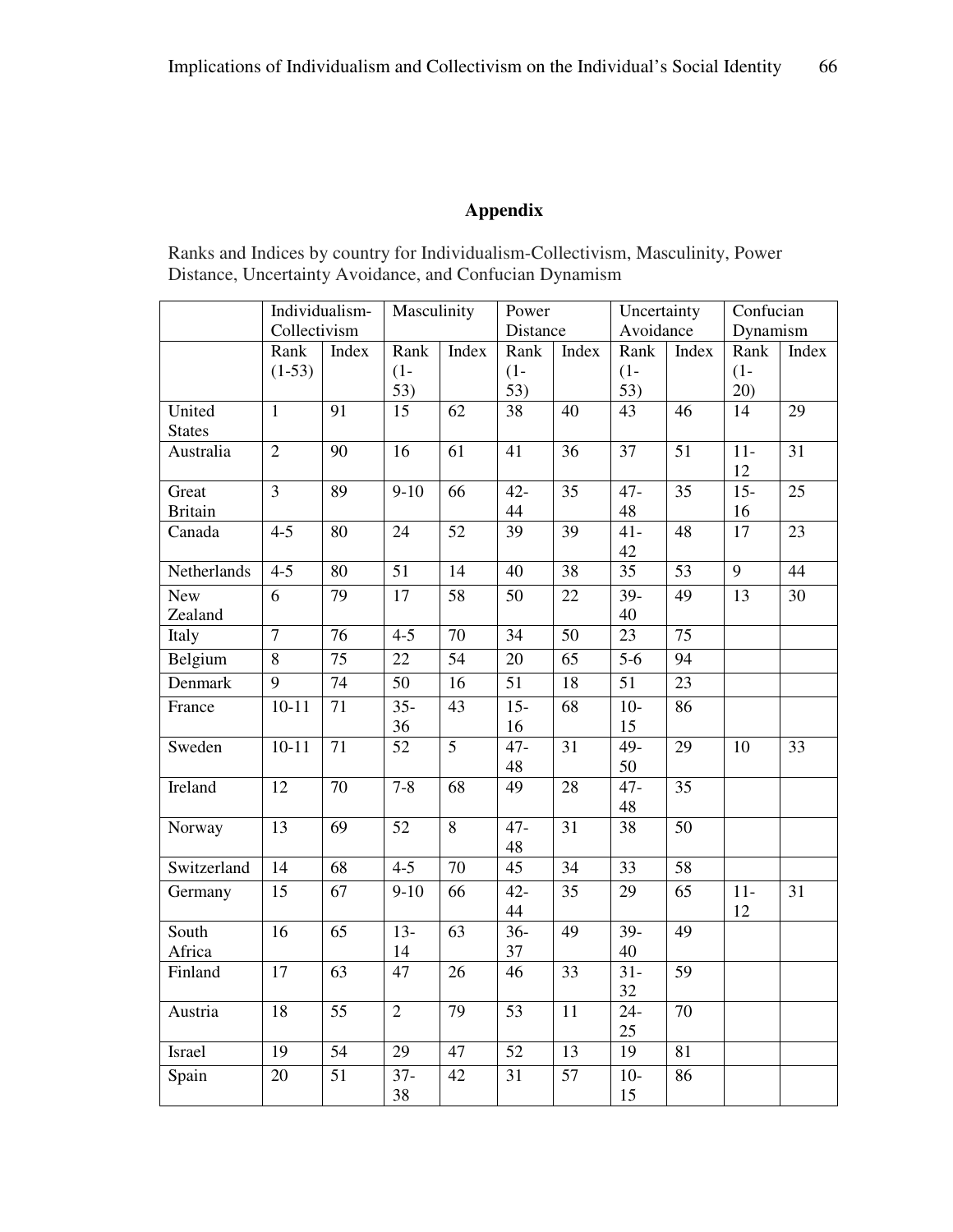| India                   | 21        | 48     | $20 -$<br>21 | 56          | $10-$<br>11    | 77 | 45               | 40      | 6              | 61 |
|-------------------------|-----------|--------|--------------|-------------|----------------|----|------------------|---------|----------------|----|
| Argentina               | 22-23     | 46     | $20-$<br>21  | 56          | $35 -$<br>36   | 49 | $10-$<br>15      | 86      |                |    |
| Japan                   | $22 - 23$ | 46     | $\mathbf{1}$ | 95          | 33             | 54 | $\overline{7}$   | 92      | $\mathfrak{Z}$ | 80 |
| Iran                    | 24        | 41     | $35 -$       | 43          | $19-$          | 58 | $31 -$           | 59      |                |    |
|                         |           |        | 36           |             | 20             |    | 32               |         |                |    |
| Jamaica                 | 25        | 39     | $7 - 8$      | 68          | 37             | 45 | 52               | 13      |                |    |
| <b>Brazil</b>           | 26-27     | 38     | 27           | 49          | 14             | 69 | $21 -$<br>$22\,$ | 76      | 5              | 65 |
| Arab<br>Countries       | 26-27     | 38     | 23           | 53          | $\overline{7}$ | 80 | 27               | 68      |                |    |
| Turkey                  | 28        | 37     | $31 -$<br>33 | 45          | $18-$<br>19    | 66 | $16-$<br>17      | 85      |                |    |
| Uruguay                 | 29        | 36     | 42           | 38          | 26             | 61 | $\overline{4}$   | 100     |                |    |
| Greece                  | 30        | 35     | $18-$<br>19  | 57          | $27 -$<br>28   | 60 | $\mathbf{1}$     | 112     |                |    |
| Philippines             | 31        | 32     | $11-$<br>12  | 64          | $\overline{4}$ | 94 | 44               | 44      | 18             | 19 |
| Mexico                  | 32        | 30     | 6            | 69          | $5-6$          | 81 | 18               | 82      |                |    |
| Portugal                | 33-35     | 27     | 45           | 31          | $24 -$<br>25   | 63 | $\overline{2}$   | 104     |                |    |
| Yugoslavia              | 33-35     | 27     | $48 -$<br>48 | 21          | 12             | 76 | 8                | 88      |                |    |
| East Africa             | 33-35     | $27\,$ | 39           | 41          | $21 -$<br>23   | 64 | 36               | 52      | $15 -$<br>16   | 25 |
| Malaysia                | 36        | 26     | $25 -$<br>26 | 50          | $27 -$<br>28   | 60 | $16-$<br>17      | 85      | $\overline{4}$ | 75 |
| China<br>(Hong<br>Kong) | 37        | 25     | $18-$<br>19  | 57          | $15 -$<br>16   | 68 | 49-<br>50        | 29      | $\mathbf{1}$   | 96 |
| Chile                   | 38        | 23     | 46           | 28          | $24 -$<br>25   | 63 | $10-$<br>15      | 86      |                |    |
| Singapore               | 39-41     | $20\,$ | $28\,$       | $\sqrt{48}$ | 13             | 74 | 53               | $\,8\,$ | $\,8\,$        | 48 |
| West Africa             | 39-41     | 20     | $30-$<br>31  | 46          | $10-$<br>11    | 77 | 34               | 54      | 19             | 16 |
| Thailand                | 39-41     | 20     | 44           | 34          | $21 -$<br>23   | 64 | 30               | 64      | $\tau$         | 56 |
| Salvador                | 42        | 19     | 40           | 40          | $18-$<br>19    | 66 | $5-6$            | 94      |                |    |
| S. Korea                | 43        | 18     | 41           | 39          | $27 -$<br>28   | 60 | $16-$<br>17      | 85      | $\overline{4}$ | 75 |
| Taiwan                  | 44        | 17     | $32 -$<br>33 | 45          | 29-<br>30      | 58 | 26               | 69      | $\overline{2}$ | 87 |
| Peru                    | 45        | 16     | $37 -$<br>38 | 42          | $21 -$<br>23   | 64 | 9                | 87      |                |    |
| Costa Rica              | 46        | 15     | $48-$<br>49  | 21          | $42 -$<br>44   | 35 | $10-$<br>15      | 86      |                |    |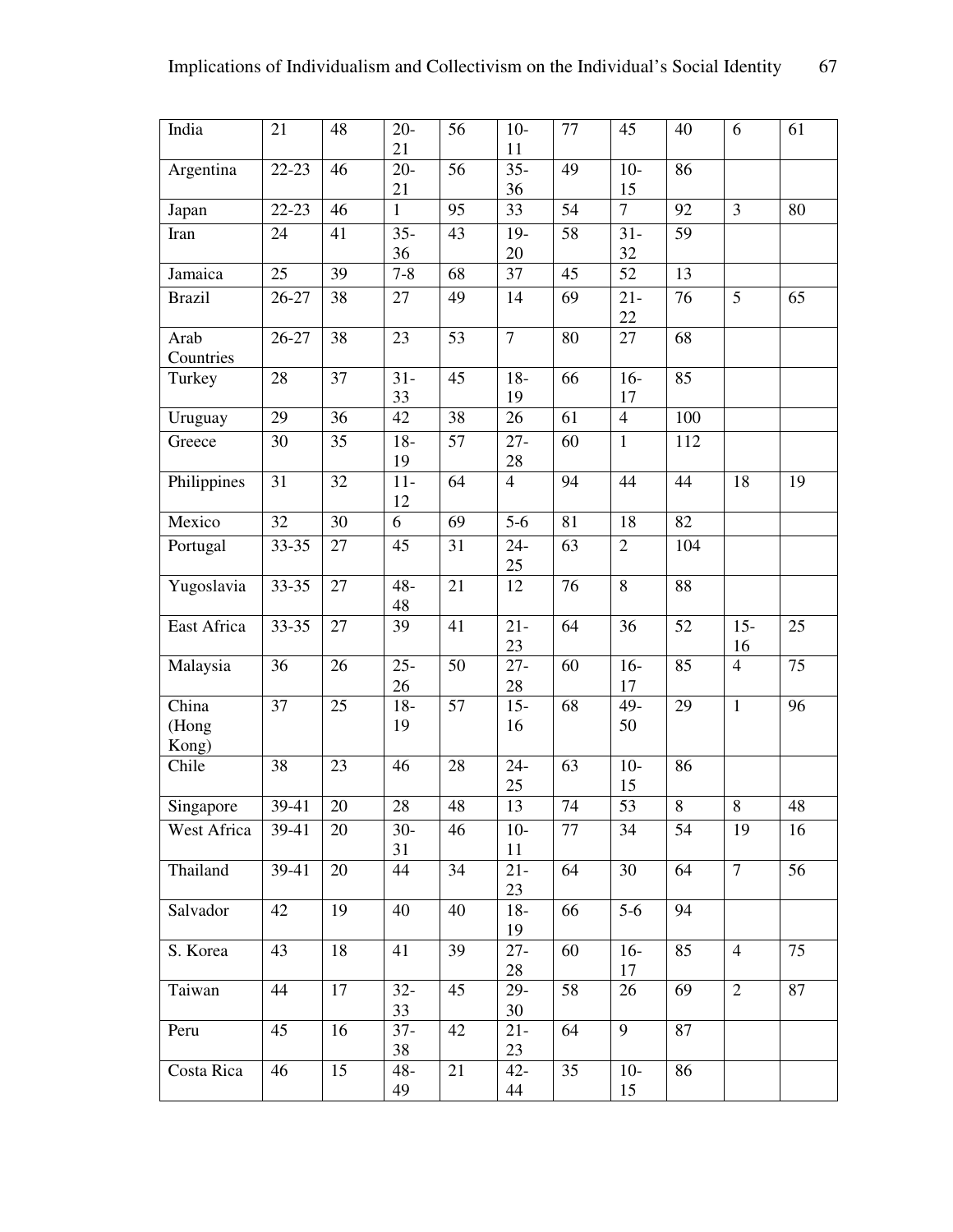| Indonesia | 47-48 | 14 | $30-$  | 46 | $8-9$   | 78 | $41 -$ | 48  |    |                  |
|-----------|-------|----|--------|----|---------|----|--------|-----|----|------------------|
|           |       |    | 31     |    |         |    | 42     |     |    |                  |
| Pakistan  | 47-48 | 14 | $25 -$ | 50 | 32      | 55 | $24 -$ | 70  | 20 | $\boldsymbol{0}$ |
|           |       |    | 26     |    |         |    | 25     |     |    |                  |
| Colombia  | 49    | 13 | $11-$  | 64 | 17      | 67 | 20     | 80  |    |                  |
|           |       |    | 12     |    |         |    |        |     |    |                  |
| Venezuela | 50    | 12 | 3      | 73 | $5-6$   | 81 | $21 -$ | 76  |    |                  |
|           |       |    |        |    |         |    | 22     |     |    |                  |
| Panama    | 51    | 11 | 34     | 44 | $2 - 3$ | 95 | $10-$  | 86  |    |                  |
|           |       |    |        |    |         |    | 15     |     |    |                  |
| Ecuador   | 52    | 8  | $13-$  | 63 | $8-9$   | 78 | 28     | 67  |    |                  |
|           |       |    | 14     |    |         |    |        |     |    |                  |
| Guatemala | 53    | 6  | 43     | 37 | $2 - 3$ | 95 | 3      | 101 |    |                  |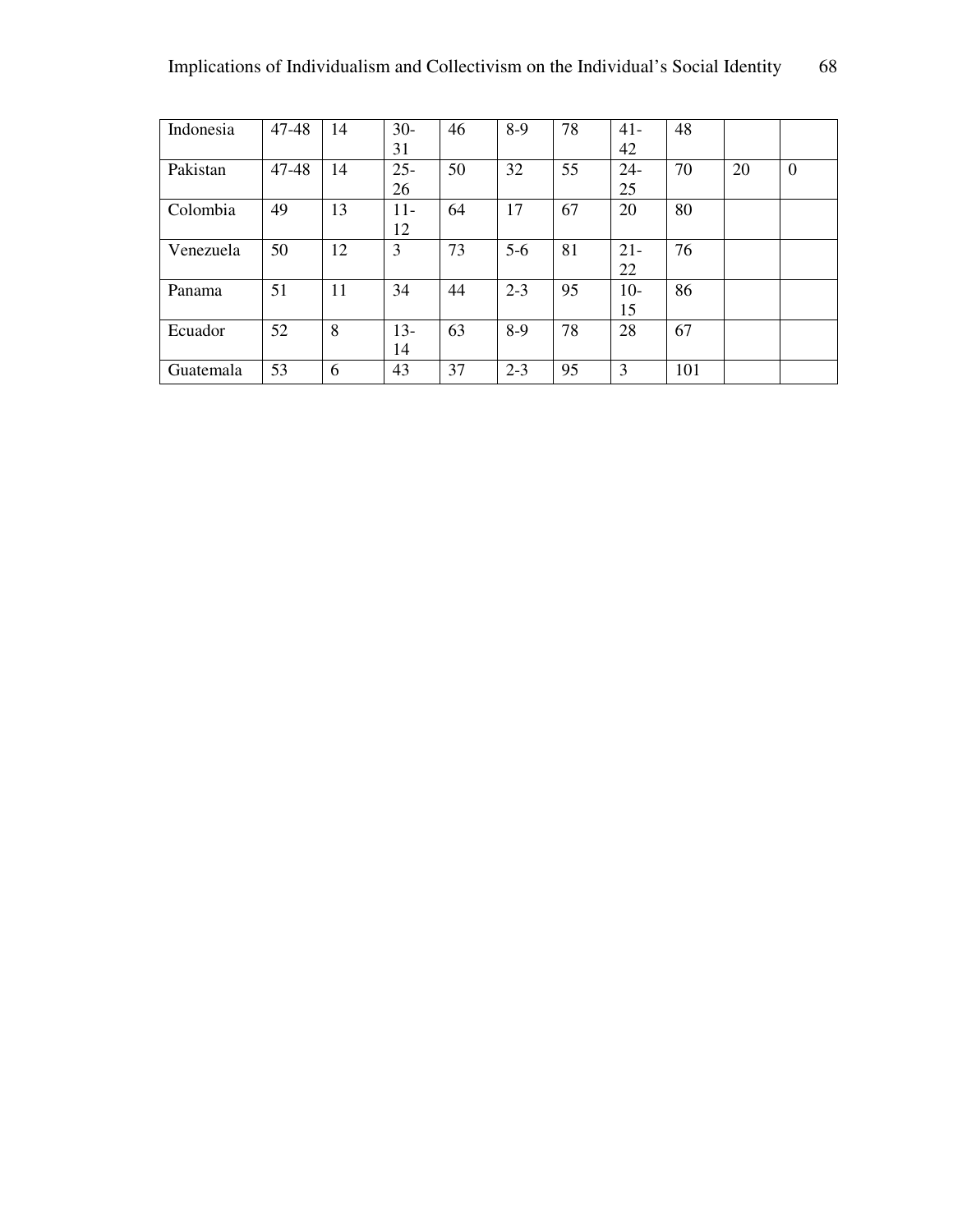## **References**

- Abrams, D., & Hogg, M. A. (1990). Social identification, self-categorization and social influence. *European review of social psychology*, *1*(1), 195-228.
- Abrams, D., & Hogg, M. A. (2006). Comments on the motivational status of self‐esteem in social identity and intergroup discrimination. *European Journal of Social Psychology*, *18*(4), 317-334.
- Ahuvia, A. C., & Friedman, D. C. (1998). Income, consumption, and subjective wellbeing: Toward a composite macromarketing model. *Journal of Macromarketing*, *18*(2), 153-168.
- Ahuvia, A. C. (2002). Individualism/Collectivism and cultures of happiness: A theoretical conjecture on the relationship between consumption, culture and subjective well-being at the national level. *Journal of Happiness Studies*, *3*(1), 23- 36.
- Ahuvia, A. C. (2008). "If money doesn't make us happy, why do we act as if it does?" *Journal of Economic Psychology* 29.4: 491-507.
- Ashforth, B. E., & Mael, F. (1989). Social identity theory and the organization. *Academy of management review*, 20-39.
- Bandawe, C. (2011). Realistic Group Conflict Theory. *University of Cape Town.*  Retrieved from web*.uct.ac.za/depts/psychology/undergrad/203s\_files/rgct.ppt*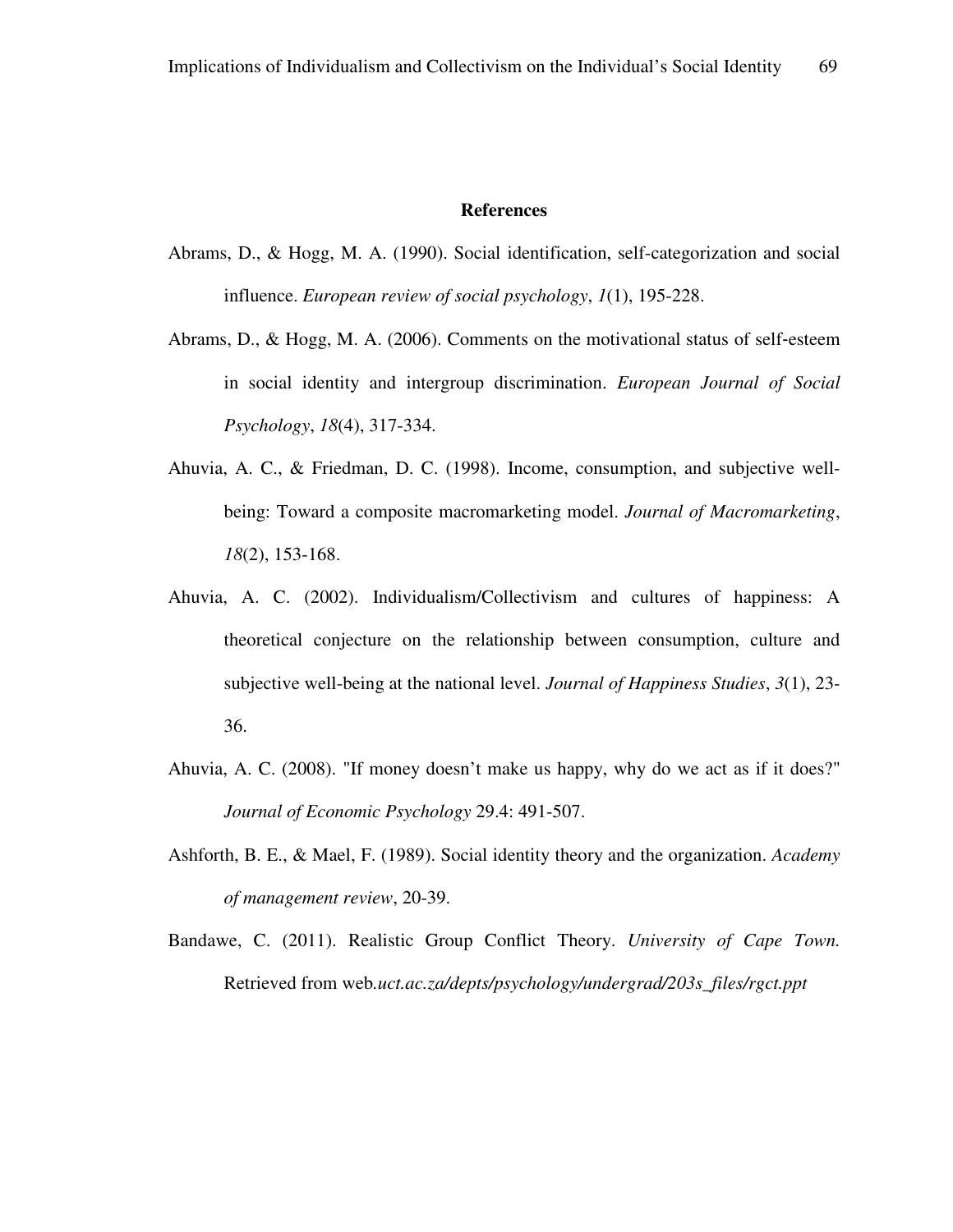- Branzei, O., Vertinsky, I. & Camp, R.D. (2007). Culture Contingent Signs of Trust in Emerging Relationships. *Organizational Behavior and Human Decision Processes, 104,* 61-82.
- Brewer, M. B. (1991). The social self: On being the same and different at the same time. *Personality and Social Psychology Bulletin*, *17*(5), 475-482.
- Brief, A. P., Umphress, E. E., Dietz, J., Butz, R. M., Burrows, J., & Scholten, L. (2005). Community matters: Realistic group conflict theory and the impact of diversity. *Academy of Management Journal*, *48*(5), 830-844.
- Bond, M. (1986). *The psychology of the Chinese people.* Hong Kong: Oxford University Press.
- Chen, C. C., Chen, X. P., & Meindl, J. R. (1998). How can cooperation be fostered? The cultural effects of Individualism-Collectivism. *Academy of Management Review*, 285-304.
- Chen, Y. R., Brockner, J., & Katz, T. (1998). Toward an explanation of cultural differences in in-group favoritism: The role of individual versus collective primacy. *Journal of Personality and Social Psychology*, *75*(6), 1490.
- Chiu, C. & Hong, Y. (1999). Social Identification in a Political Transition: the role of Implicit Beliefs. *International Journal of Intercultural Relations, 23,* 297-318.
- Dickow, H. & Moller, V. (2002). South Africa's 'Rainbow People', National Pride and Optimism: A trend Study. Retrieved from http://eprints.ru.ac.za/680/1/Rainbowpeople.pdf
- Ellemers, N.& Haslam, A. (2012). Social Identity Theory. *Handbook of Theories of Social Psychology, 2,* 379-398.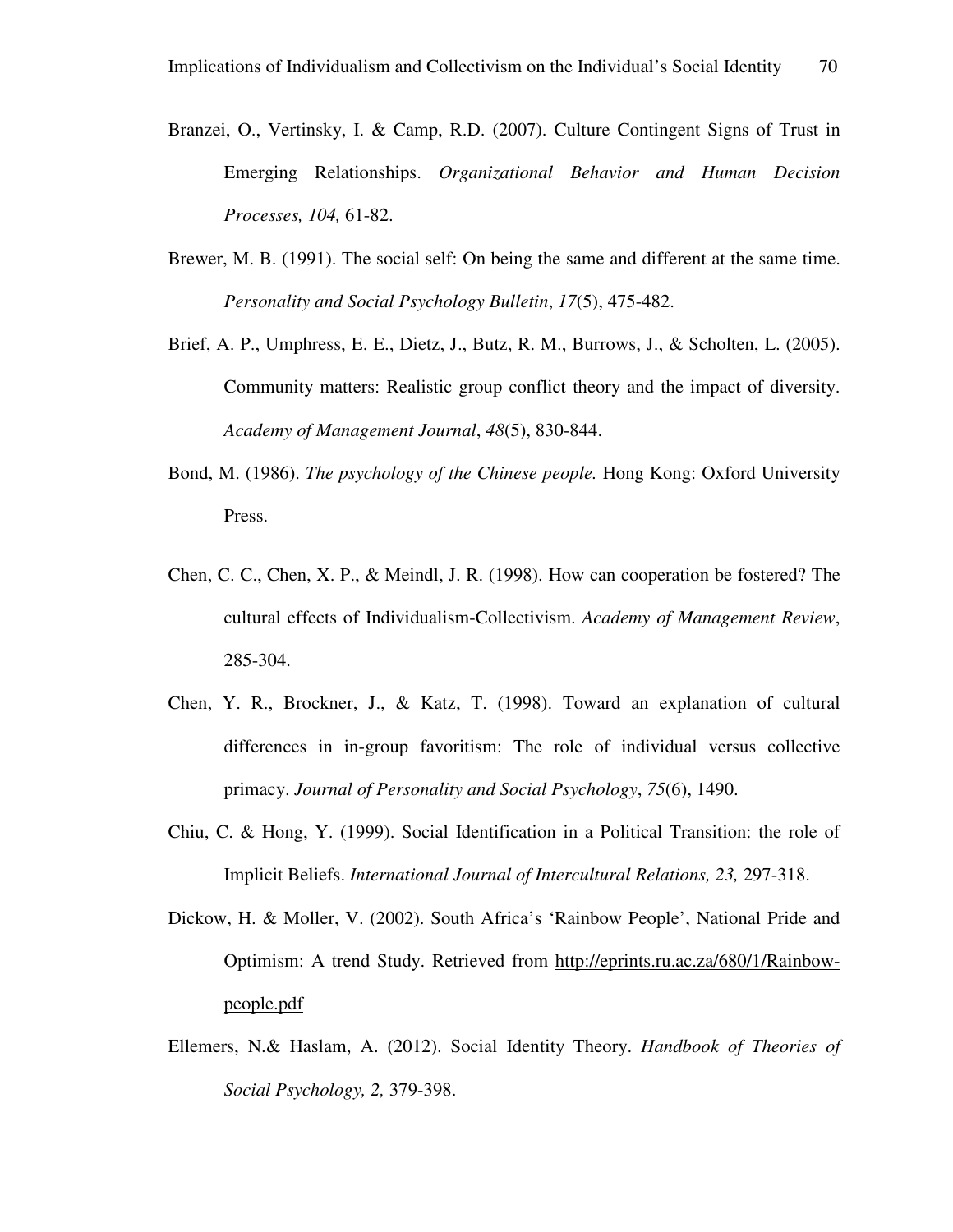- Engel, J.W. (1988). Work Values of American and Japanese Men. *Journal of Social Behavior and Personality,* 3, 191-200.
- Festinger, L. (1954). A theory of social comparison processes. *Human Relations, 7,* 117- 140.
- Gallo, F. (2009). Individualism Versus Collectivism in China. *Calypso Consulting*. From: http://www.chinacalypso.com/content/Individualism-versus-Collectivism-china
- Gelfand, M. J., & Realo, A. (1999). Individualism-Collectivism and accountability in intergroup negotiations. *Journal of Applied Psychology*, *84*(5), 721.
- Gelfand, M.J., Nishii, L.H., Holcombe, K., Dyer, N., Ohbuchi, K. & Fukumo, N. (2001). Cultural Influences on Cognitive Representations of Conflict: Interpretation of Conflict Episodes in the U.S. and Japan. *Journal of Applied Psychology,* 84, 721- 736
- Geohive. (2007). Global Economy: GDP for 2005, 2006, 2007. http://www.geohive.com/charts/ec\_gdp1.aspx
- Hinkle, S. & Brown, R. (1990). Inter-group comparisons and social identity: Some links and Lacune. In D. Abrams & M.A. Hogg (Eds.), *Social Identity Theory: Constructive and critical advances* (pp 48-70). New York: Harvester Wheatsheaf.

Hofstede, G. (1980). *Culture's Consequences.* Thousand Oaks, CA: Sage.

- Hofstede, G. (1985). The interaction between national and organizational value systems [1]. *Journal of Management Studies*, *22*(4), 347-357.
- Hofstede, G. (1998). *Masculinity and femininity: The taboo dimension of national cultures* (Vol. 3). SAGE Publications, Incorporated.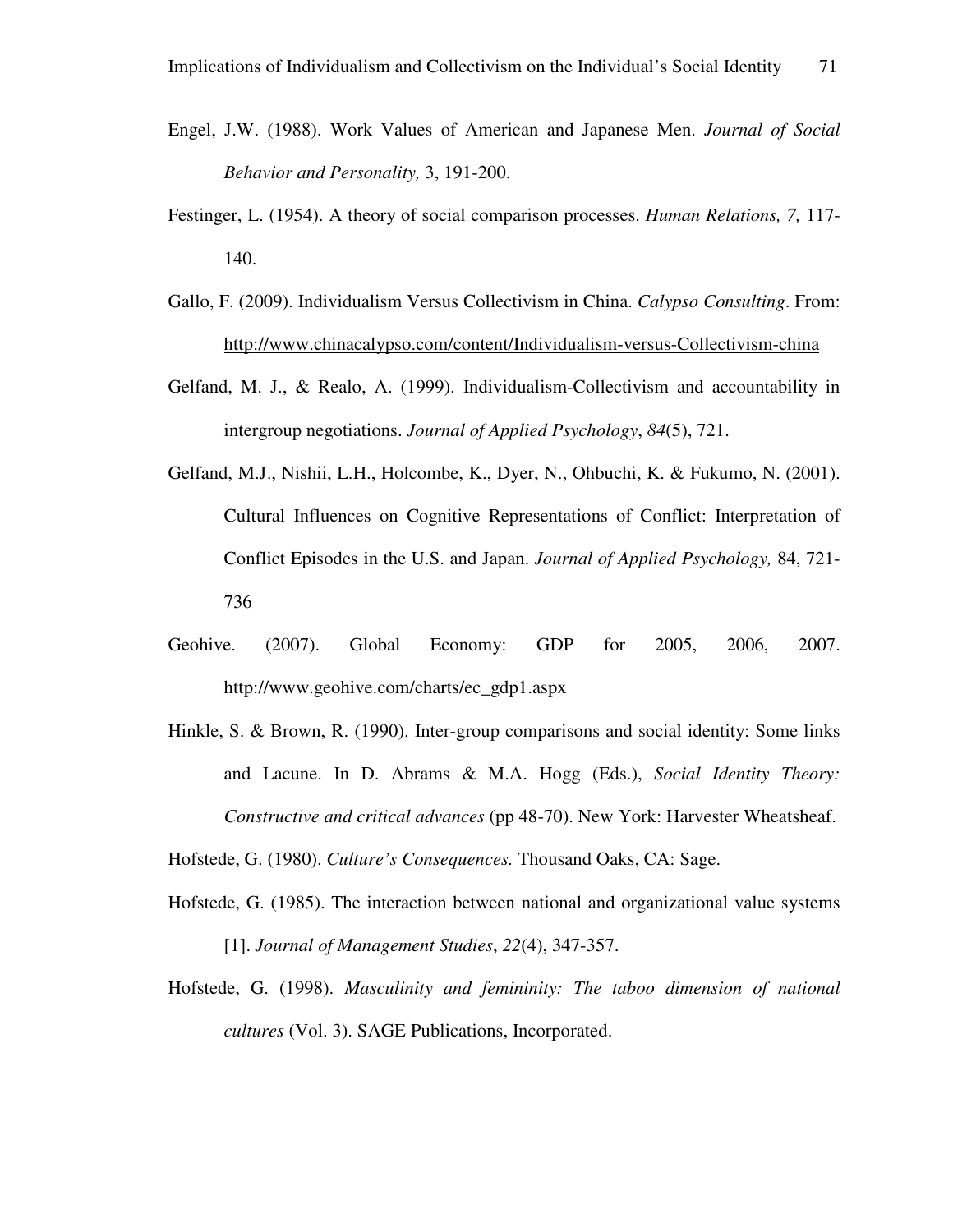- Hofstede, G. (2011). Dimensionalizing cultures: The hofstede model in context. *Online Readings in Psychology and Culture*, *2*(1), 8.
- Hofstede, G., & Bond, M. H. (1984). Hofstede's Culture Dimensions An Independent Validation Using Rokeach's Value Survey. *Journal of cross-cultural psychology*, *15*(4), 417-433.
- Hogg, M. A. (2003). Social identity. *Handbook of self and identity*, 462-479.
- Hogg, M. A. (2004). "The Social Identity Perspective: Intergroup Relations, Self-Conception, and Small Groups". *Small group research (1046-4964)*, 35(3), p.246.
- Hogg, M. A., & Terry, D. J. (2000). Social identity and self-categorization processes in organizational contexts. *Academy of management review*, 121-140.
- Holloway, S. D., Kashiwagi, K., Hess, R. D., & Azuma, H. (1986). Causal attributions by Japanese and American mothers and children about performance in mathematics. *International Journal of Psychology*, *21*(1-4), 269-286.
- Inkeles, A. & Levinson, D. (1954). *National Character: The Study of Modal Personality and Social Systems.* PP. 975-1020 in *Handbook of Social Psychology,* edited by G. Lindzey. Cambridge, MA: Addison-Wesley.
- Inkeles, A. & Levinson, D. (1997). *National character: A psycho-social perspective*. Transaction Publishers.
- Kashima, Y., Siegal, M., Tanaka, K., & Kashima, E. S. (1992). Do people believe behaviours are consistent with attitudes? Towards a cultural psychology of attribution processes. *British Journal of Social Psychology*, *31*(2), 111-124.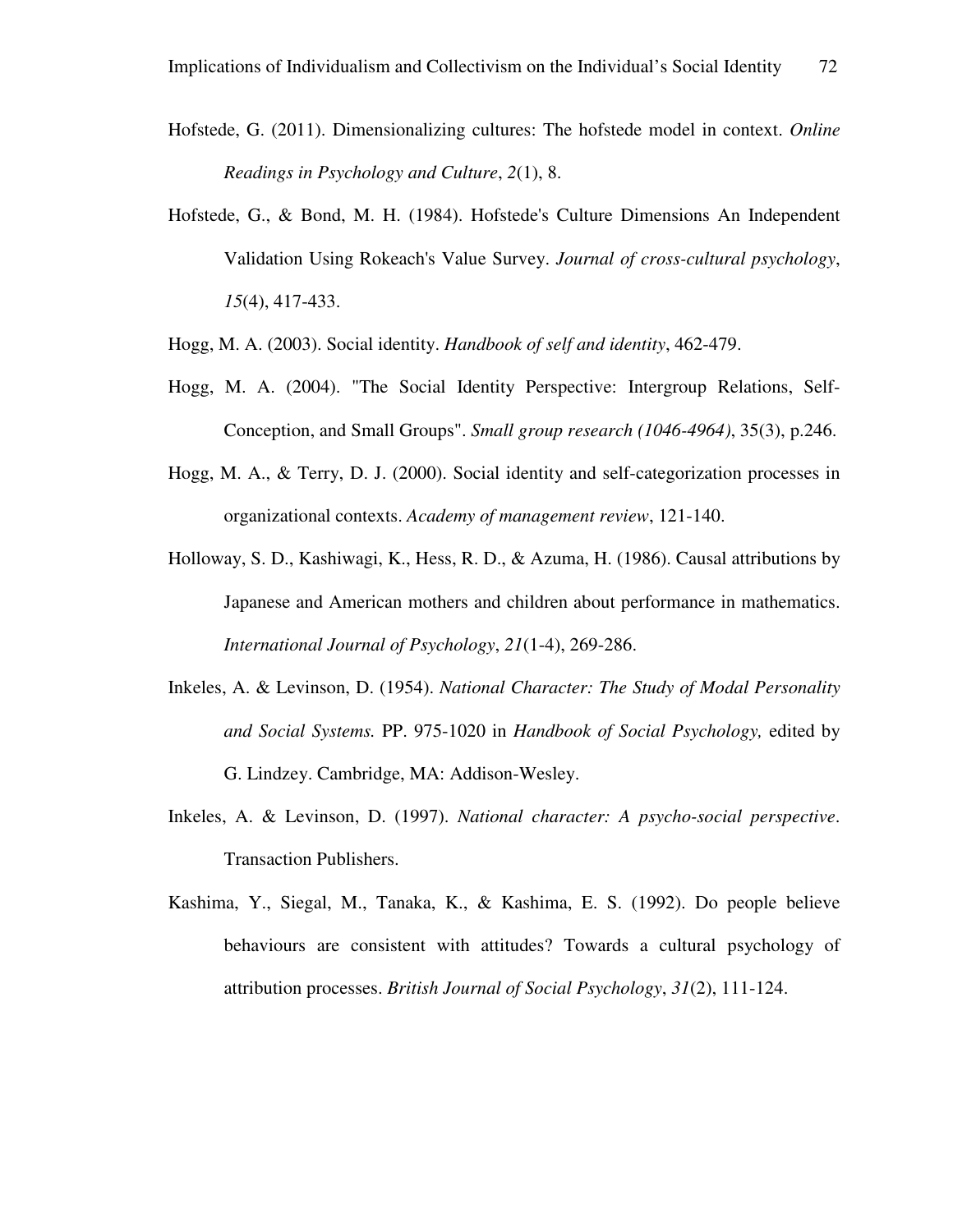- Kashima, Y., Yamaguchi, S., Kim, U., Choi, S.C., Gelfand, M.J. and Yuki, M. (1995) Culture, gender and self: A perspective from Individualism-Collectivism research. *Journal of Personality and Social Psychology, 59,* 925-937.
- Lu, L., & Gilmour, R. (2004). Culture and conceptions of happiness: Individual oriented and social oriented SWB. *Journal of Happiness Studies*, *5*(3), 269-291.
- Markus, H. Kitayama, S. (1991) Culture and Self: Implications for cognition, emotion, and motivation. *Psychology Review,* 98, 225-253.
- Markus, H. R., & Kitayama, S. (2003). Culture, self, and the reality of the social. *Psychological Inquiry*, *14*(3-4), 277-283.
- Matsumoto, D. (1989). Cultural influences on the perception of emotion. *Journal of Cross Cultural Psychology, 20,* 92-105.
- Matsumoto, D., & Juang, L. (2008). *Culture & Psychology: 4th edition.* Belmont, CA:Wadsworth.
- McAllister, D. J. (1995). Affect-and cognition-based trust as foundations for interpersonal cooperation in organizations. *Academy of management journal*, 24- 59.
- McLeod, S. A. (2008). *Robbers Cave Experiment / Realistic Conflict Theory.*Retrieved from http://www.simplypsychology.org/robbers-cave.html
- Minkov, M., & Hofstede, G. (2011). The evolution of Hofstede's doctrine. *Cross Cultural Management: An International Journal*, *18*(1), 10-20.
- Morris, M.W. & Peng, K. (1994) Culture and Cause: American and Chinese Attributions for Social and Physical Events. *Journal of Personality and Social Psychology, 67,*  949-971.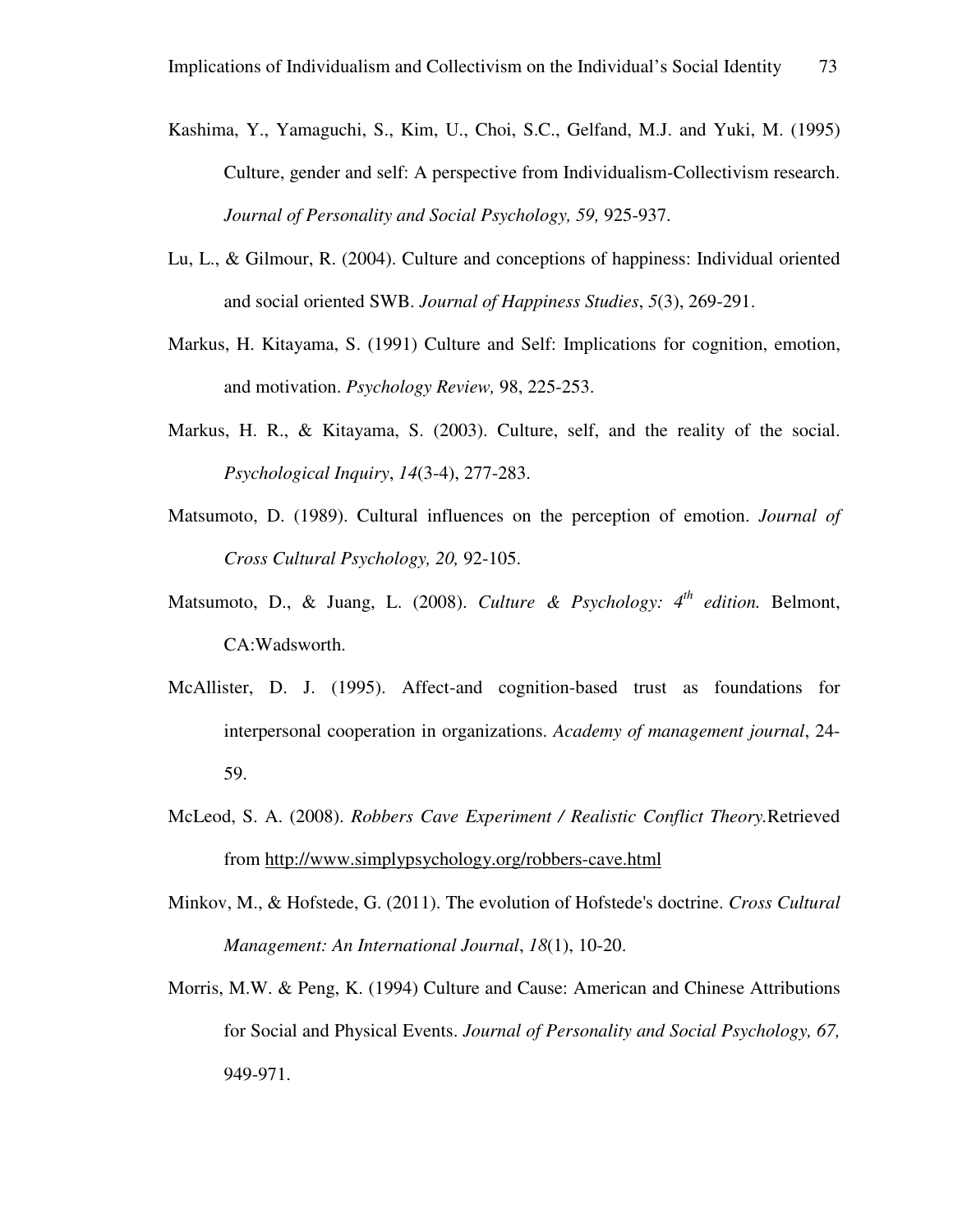Mullis, R.J. (1992) Measures of economic well-being as predictors of psychological wellbeing, *Social Indicators Research, 26,* pp. 119-135.

Nisbett, R. (2003) *The Geography of Thought.* New York: Free Press.

- Oakes, P.J. (1987) The salience of Social Categories. *Rediscovering the Social Group: A Self-Categorization Theory, pp. 117-141.* Oxford:Blackwell.
- Paletz, S., & Peng, K. (2011). Cross-Cultural Psychology in Applied Settings. *IAAP Handbook of Applied Psychology.526-542.*
- Realo, A., Allik, J. and Valdi, M. (1997). The Hierarchial structure of Collectivism. *Journal of Research in Personality, 31,* 93-116.
- Rinne, Tiffany (2012). "Hofstede and Shane revisited: The role of Power Distance and Individualism in national-level innovation success.". *Cross-cultural research(1069-3971)*, 46(2), p.91.
- Schwartz, S. H. (1994). Are there universal aspects in the structure and contents of human values?. *Journal of social issues*, *50*(4), 19-45.
- Schyns, P. (1998). Crossnational differences in happiness: Economic and cultural factors explored. *Social Indicators Research*, *43*(1), 3-26.
- Shweder, R. A., & Bourne, E. (86). (1984). Does the concept of the person vary crossculturally. *Culture theory. Essays on mind, self, and emotion*, 158-199.
- Snyder, C. R., & Fromkin, H. L. (1980). *Uniqueness: The human pursuit of difference*. New York: Plenum Press.
- Smith, P.B. & Schwartz, S.H. (1997). Values. In J.W. Berry, C. Kagtchibasi, and M.H. Segall (eds), *Handbook of Cross-Cultural Psychology,* Vol. 3, 2nd Edition, pp. 77- 119. Boston: Allyn & Bacon.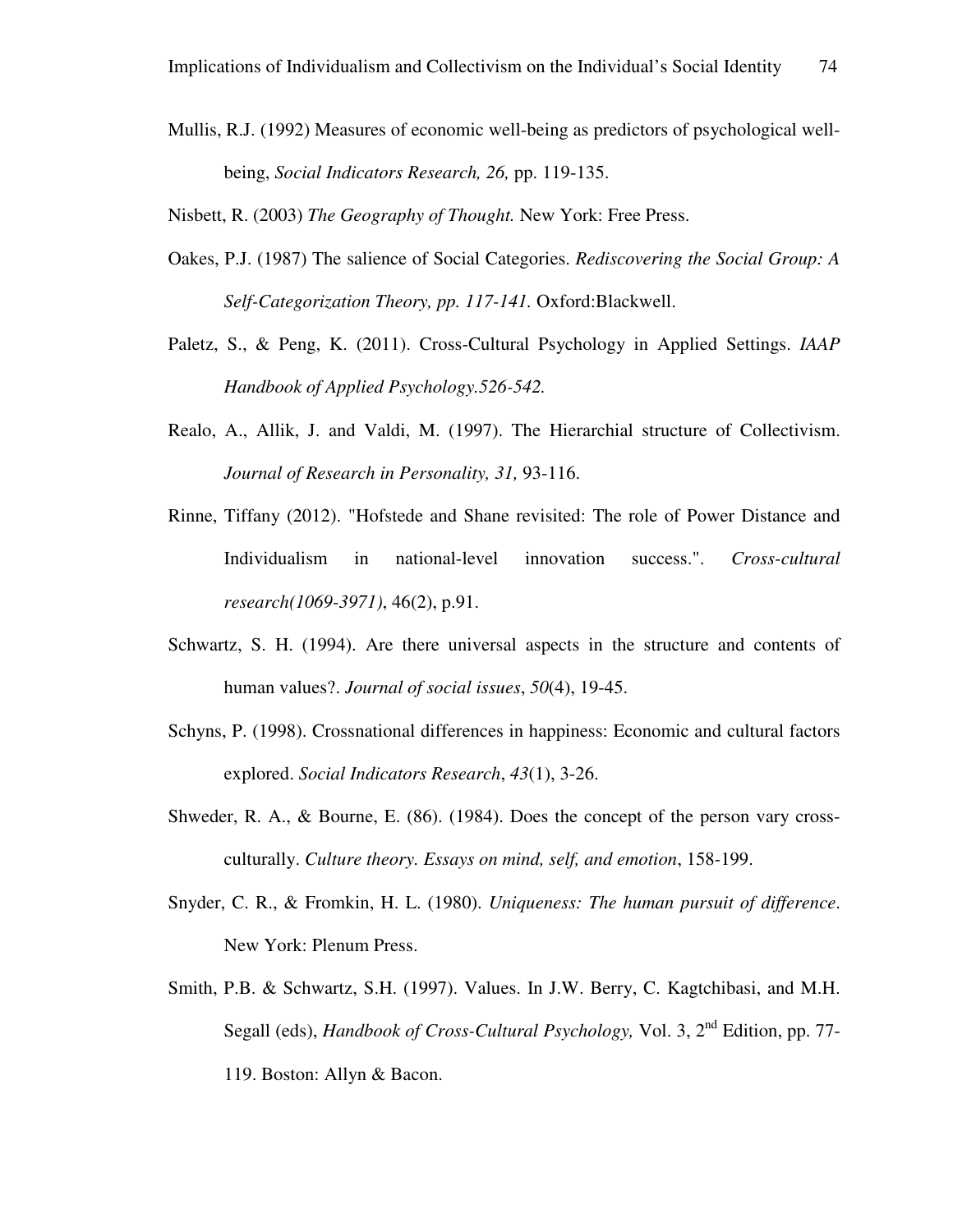- Tang, L., & Koveos, P. E. (2008). A framework to update Hofstede's cultural value indices: economic dynamics and institutional stability. *Journal of International Business Studies*, *39*(6), 1045-1063.
- Taylor, C. (1989). *Sources of the self: The making of the modern identity*. Harvard University Press.
- Tajfel, H. (1969). Cognitive aspects of prejudice. *Journal of Biosocial Science*, *1*(S1), 173-191.
- Tajfel, H. (1974). Social identity and intergroup behaviour. *Social Science Information, 13,* 65-93.
- Tajfel, H. (1981). *Human groups and social categories: Studies in social psychology*. Cambridge university press.

The Hofstede Centre. 2012. http://geert-hofstede.com/national-culture.html

Ting-Toomey, S. (1991). Intimacy expressions in three cultures: France, Japan, and the United States. *International Journal of Intercultural Relations*, *15*(1), 29-46.

Trepte, S. (2006). Social identity theory. *Psychology of entertainment*, 255-271.

- Triandis, H. (1989). The self and social behavior in differing cultural contexts. *Psychological Review, 96,* 506-520.
- Triandis, H. (1993). Collectivism and Individualism as Cultural Syndromes. *Cross Cultural Research*, 155-178.

Triandis, H. (1995). *Individualism and Collectivism.* Boulder, CO: Westview Press.

Triandis, H., & Gelfand, M. J. (2012). A Theory of Individualism and Collectivism. *Handbook of Theories of Social Psychology*, 2, 498-520.